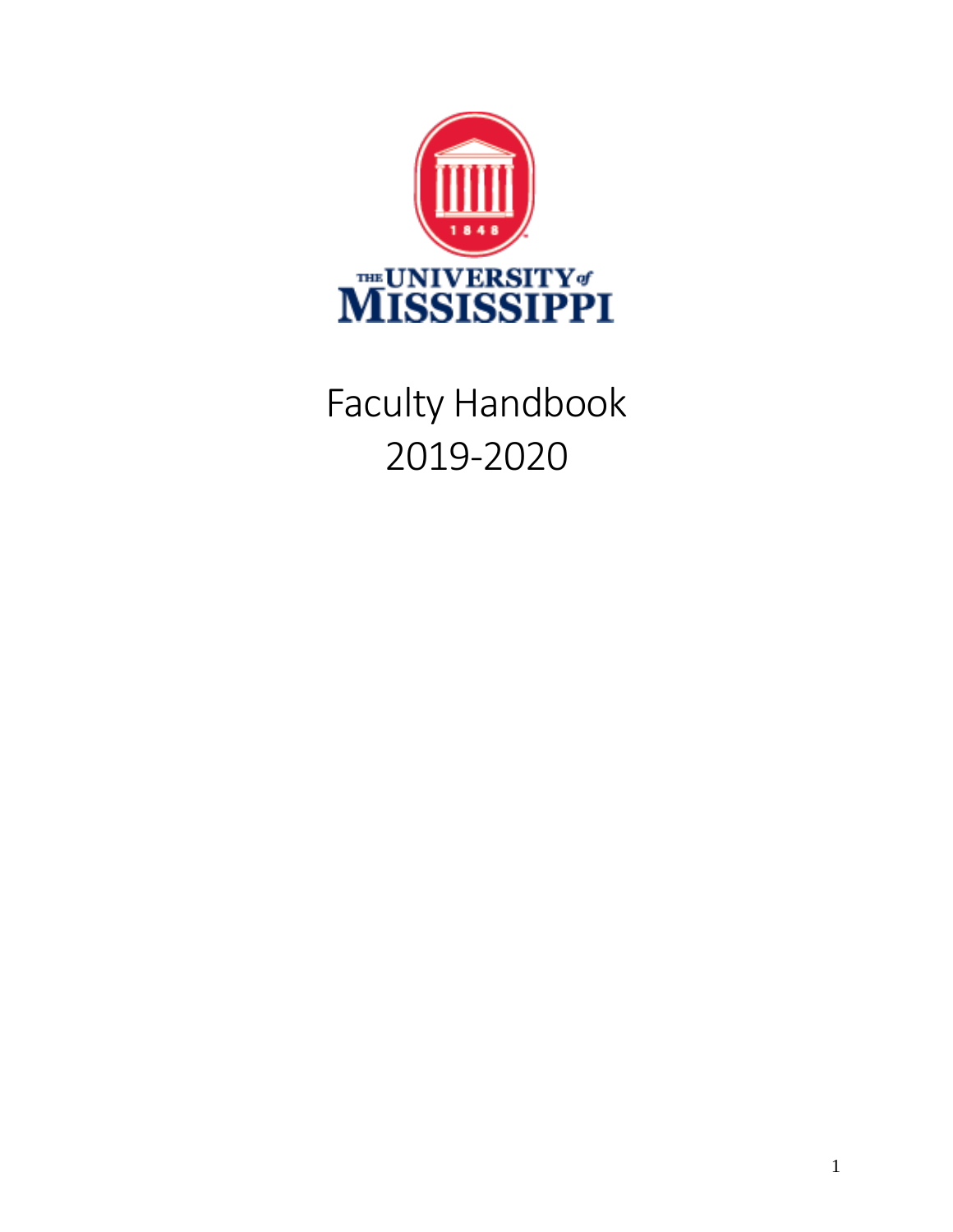# Welcome from the Provost

We are pleased to support the University of Mississippi's *Faculty Handbook*. Inside you will find information about the university, along with resources, policies, and procedures that are essential to the faculty experience.

We are proud of our vibrant community of scholars that is committed to educating and serving the citizens of our state, nation, and world, and creating knowledge that shapes our perspectives and understanding. The work you do here is incredibly meaningful, quite simply, it changes lives. This handbook is meant to be a helpful guide to the most relevant policies and procedures. I hope it helps you find and make use of the many opportunities and resources the university offers, whether you are just beginning your career or have been with us for many years.

The University of Mississippi is a better place when you succeed. We are committed to nurturing a culture that respects the dignity of every person. This is fundamental to our community's values and is critical to fairness, civility, integrity, academic honesty, and academic freedom.

Faculty are the foundation of our university. We are glad you are here and appreciate the great things you are accomplishing as members of our community.

Sincerely, Noel E. Wilkin, Ph.D. Provost and Executive Vice Chancellor for Academic Affairs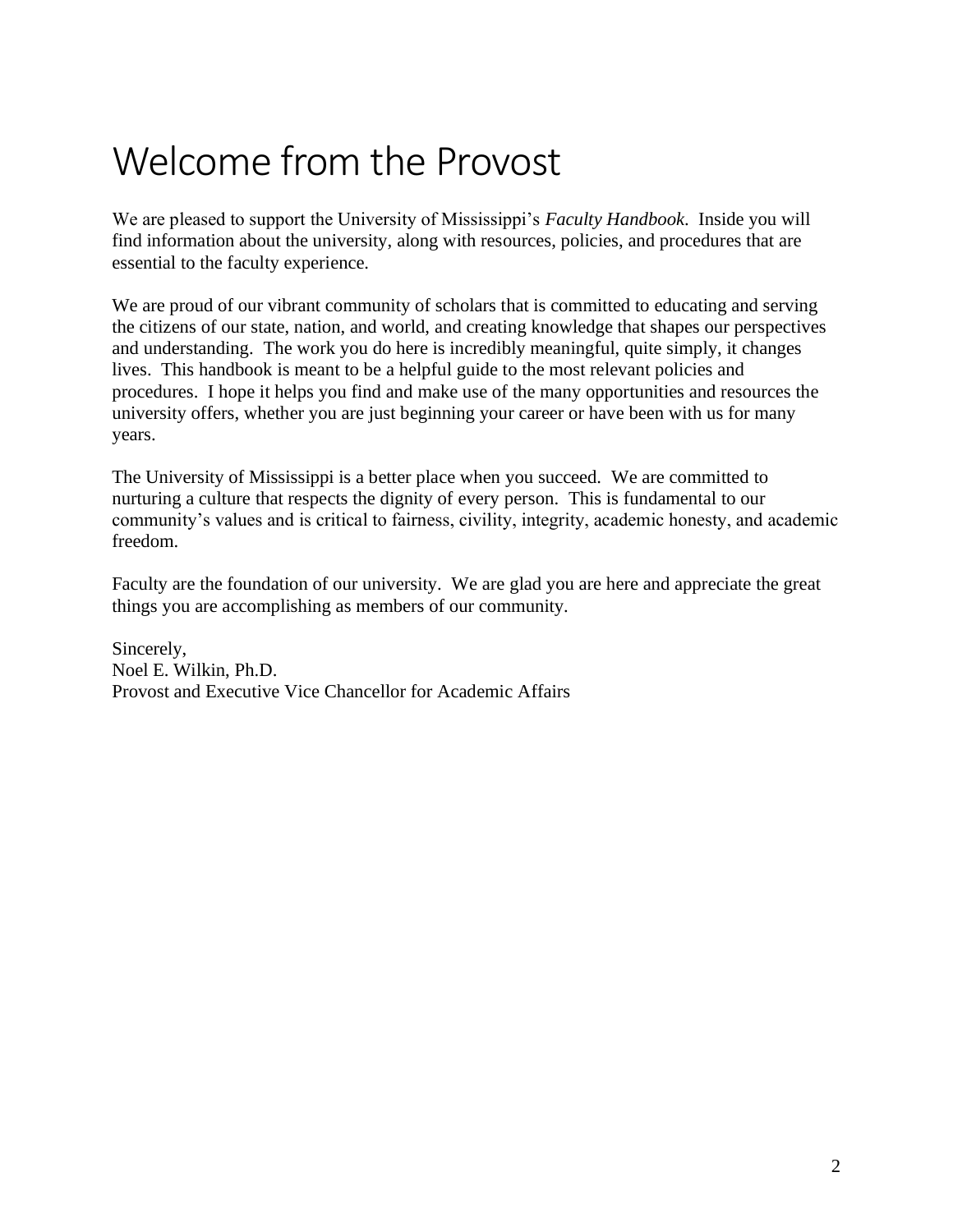#### PREFACE

The Faculty Handbook is a compilation of administrative policies and procedures of the university, general guidelines, and campus resources that affect faculty and academic units. Reasonable efforts have been made to cover important matters and to ensure that the contents are accurate. However, there are additional university policies and procedures as well as specific College/School and department policies that are not presented in the Handbook. All official university policies can be found in the online [University of Mississippi Policy Directory,](https://policies.olemiss.edu/) a collection of policies governing the university and subject to change at any time. You will find a Provost/Vice Chancellor for Academic Affairs section that includes many policies and procedures related to faculty. Use this handbook as a guide, but be sure to check the Policy Directory for all current and updated policies at the University of Mississippi. In the event that areas of policy have been omitted in the Handbook or are not stated clearly, or if ambiguities or inconsistencies are found, decisions will be made by the Provost and other senior leaders of the university, as appropriate.

Other resources for important university-wide information:

- **[IHL Policies and Bylaws](http://www.mississippi.edu/board/downloads/policiesandbylaws.pdf)**
- [University of Mississippi Online Academic Catalog](https://catalog.olemiss.edu/)
- [University of Mississippi M-Book](https://communications.olemiss.edu/wp-content/uploads/sites/5/2017/10/MBook.pdf) (a student handbook that includes certain policies, [such as those related to](https://communications.olemiss.edu/wp-content/uploads/sites/5/2017/10/MBook.pdf) academic discipline)
- Emergency Information [website \(information on what to do in case of emergencies\)](https://emergency.olemiss.edu/todo.html)
- [myOleMiss](https://my.olemiss.edu/irj/portal) (University's Web portal)
- [UM Today](https://olemiss.edu/newsevents/umtoday/)
- [RebAlert \(emergency text message notification system\)](https://olemiss.edu/helpdesk/faq.php?cat=61)
- [Severe Weather Information](https://emergency.olemiss.edu/weather.html)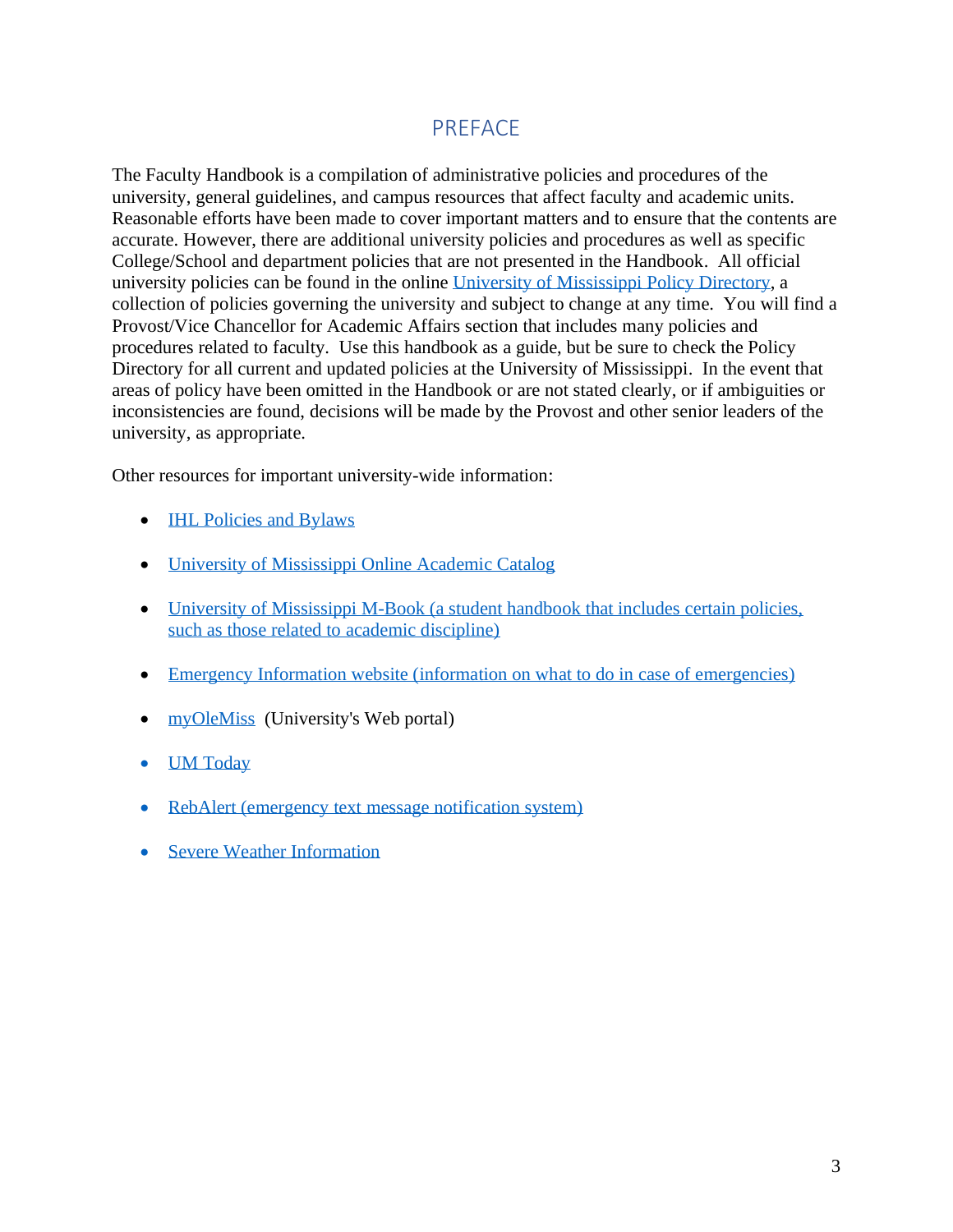### Table of Contents

| <b>Unit 1: Organization and Structure</b>                                                                                                                                                                                                                                                                                   | 8  |
|-----------------------------------------------------------------------------------------------------------------------------------------------------------------------------------------------------------------------------------------------------------------------------------------------------------------------------|----|
| <b>Section 1: Mission, Values, Strategic Plan</b>                                                                                                                                                                                                                                                                           | 9  |
| <b>Section 2: Administration, Organization, and Governance</b><br>Accreditation<br>Governing Board: Mississippi Institutions of Higher Learning (IHL System)<br>Leadership and Organizational Structure<br><b>Shared Governance</b><br><b>Faculty Senate</b><br><b>Standing Committees</b><br><b>Curriculum Development</b> | 11 |
| <b>Section 3: Faculty Titles and Rights and Responsibilities</b><br><b>Faculty Titles and Ranks</b><br>Academic Freedom<br>Code of Ethics and Conduct<br><b>Faculty Meetings</b><br>Commencement                                                                                                                            | 16 |
| <b>Unit 2: Faculty Selection, Development, and Promotion</b>                                                                                                                                                                                                                                                                | 18 |
| <b>Section 4: Faculty Selection</b><br>Faculty/Administrator Appointments<br><b>Search Committees</b>                                                                                                                                                                                                                       | 19 |
| <b>Section 5: Faculty Evaluation, Promotion, and Tenure</b><br><b>Annual Evaluations/Faculty Activity Reports</b><br>Promotion and Tenure<br><b>Quadrennial Review of Administrators</b>                                                                                                                                    | 20 |
| <b>Section 6: Faculty Consulting, Sabbatical, and Awards</b><br><b>Faculty Consulting and Outside Employment</b><br><b>National Center for Faculty Development</b><br>Sabbatical<br><b>University Faculty Awards</b>                                                                                                        | 21 |
| <b>Unit 3: Teaching and Learning Resources</b>                                                                                                                                                                                                                                                                              | 23 |
| <b>Section 7: Academic Support Services</b><br>Division of Outreach and Continuing Education<br>Institutional Research, Effectiveness, and Planning (IREP)<br>Office of Global Engagement/Office of International Programs                                                                                                  | 24 |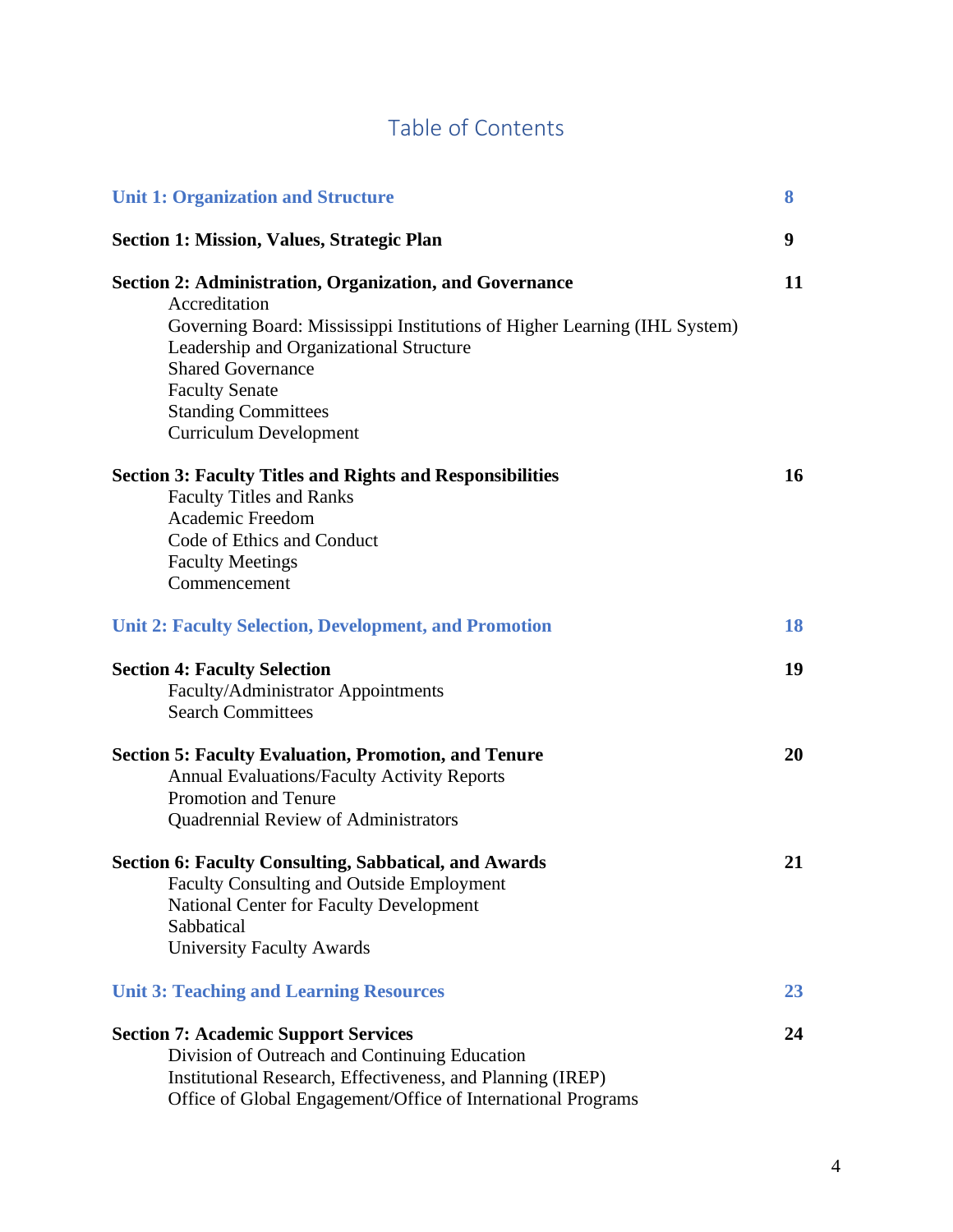Office of Information Technology OleMiss Online University Library

#### **Section 8: Course and Classroom Policies 27**

Academic Calendar Academic Catalog Academic Conduct and Discipline Accessibility of Technology Services Accommodating Students with Disability Class Attendance Guidelines Consensual Relationships Course Evaluations Credits and Grades Examination Policies Grade Appeal Policy Retention of Records Royalty from Assigned Books Textbook Assignments Students' Right to Privacy and Access to Students' Records (FERPA)

#### **Section 9: Instructional Support 32**

| <b>Technology Support</b>                                                      |    |
|--------------------------------------------------------------------------------|----|
| <b>Blackboard Course Management System</b>                                     |    |
| <b>Faculty Technology Development Center</b>                                   |    |
| <b>Class Rolls and Grades</b>                                                  |    |
| <b>Classroom Management</b>                                                    |    |
| Student Conduct, BIRT, Academic Discipline/Plagiarism                          |    |
| <b>Syllabus Guidelines and Template</b>                                        |    |
| Education/Training                                                             |    |
| New Faculty Learning Community Program                                         |    |
| <b>Academic Innovations Group</b>                                              |    |
| PLATO Program, THINK FORWARD (Quality Enhancement Plan)                        |    |
| Center for Excellence in Teaching and Learning                                 |    |
| <b>Section 10: Accommodating Students with Disabilities</b>                    | 37 |
| <b>Student Disability Services</b>                                             |    |
| Accommodations, Electronic Course Materials, Service/Emotional Support Animals |    |
| <b>Section 11: Additional Resources for Online Courses</b>                     | 44 |
| <b>Section 12: Additional Resources for Graduate Education</b>                 | 45 |
| <b>Unit 4: Personnel and Workplace</b>                                         | 46 |
|                                                                                |    |

**Section 13: Faculty Employment and Compensation Policies 47**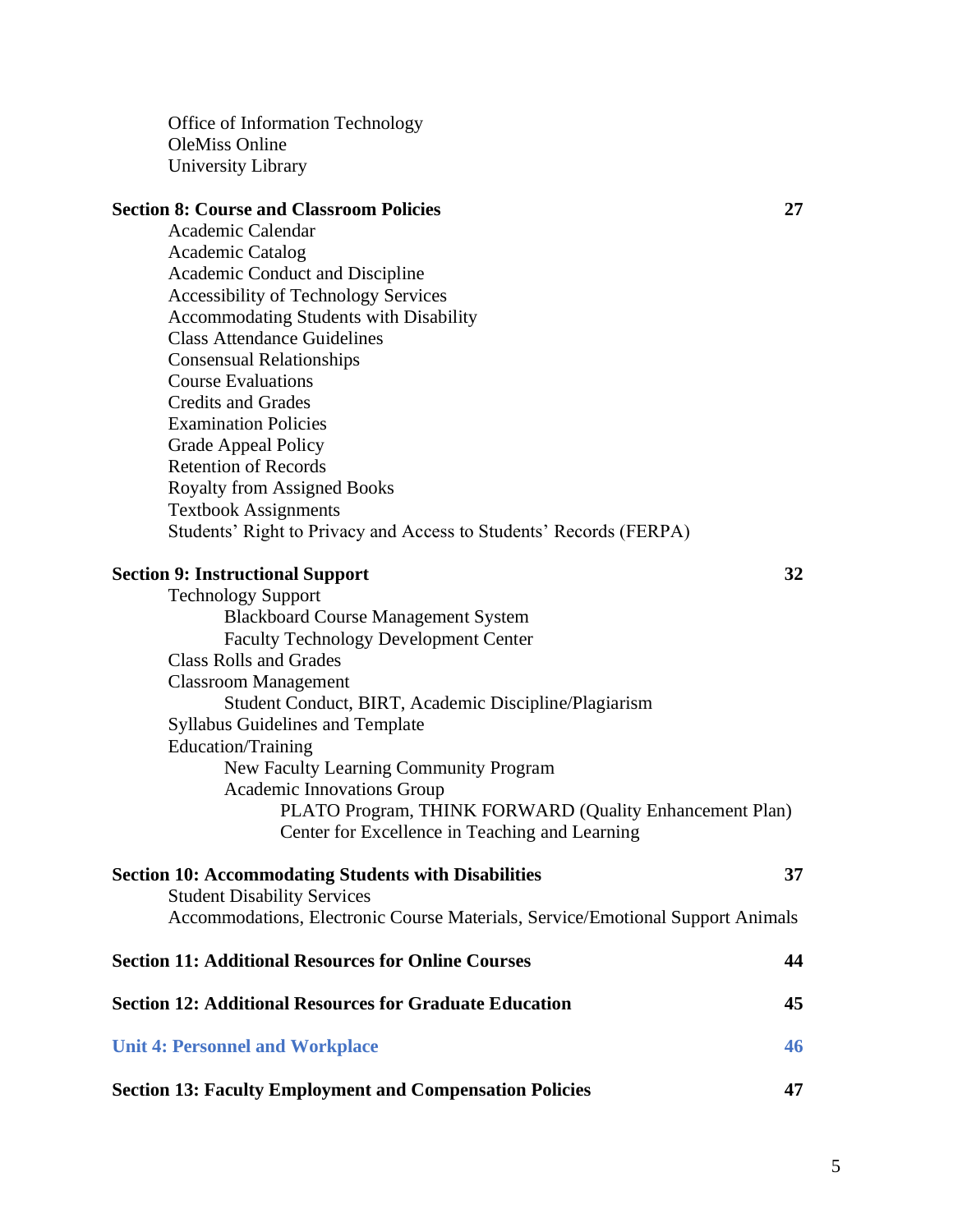| <b>Counter Offer Policy</b>                                                   |    |
|-------------------------------------------------------------------------------|----|
| <b>Dual Career Accommodation Statement</b>                                    |    |
| Employee Complaint and Grievance Procedure for Faculty Personnel              |    |
| Extra and Supplemental Compensation Policy                                    |    |
| Extra Pay for Extra Work                                                      |    |
| Faculty Workload Flexibility and Modified Work Assignments                    |    |
| <b>Faculty Release Time Practices</b>                                         |    |
| Faculty Research Incentive Program - Salary Enhancement                       |    |
|                                                                               |    |
| <b>Summer Pay for Regular Faculty</b>                                         |    |
| Termination of Tenure-Track/Tenured Faculty                                   |    |
| Termination of Non-Tenure Track Faculty                                       |    |
| <b>Section 14: Human Resource Benefits</b>                                    | 48 |
| <b>Section 15: Equal Opportunity and Regulatory Compliance</b>                | 49 |
| Accessibility                                                                 |    |
| Americans with Disabilities Act or ADA                                        |    |
| <b>Consensual Relationship</b>                                                |    |
| Equal Employment and Affirmative Action                                       |    |
| Guide for Title IX Mandatory Reports of Sexual Misconduct, etc.               |    |
| Non-Discrimination and Complaint Procedure                                    |    |
| <b>Sexual Harassment</b>                                                      |    |
| <b>Supervision of Minors</b>                                                  |    |
| Temporary Injury or Illness                                                   |    |
| Title IX Policy                                                               |    |
|                                                                               |    |
| <b>Section 16: Accessibility</b>                                              | 51 |
| <b>Unit 5: Diversity, Inclusiveness, Community Engagement</b>                 | 54 |
|                                                                               |    |
| <b>Section 17: Division of Diversity and Community Engagement</b>             | 55 |
| National Center for Faculty Development and Diversity                         |    |
| M Partner, Diversity Liaisons, Diversity and Inclusiveness Training           |    |
|                                                                               |    |
| <b>Section 18: Initiatives and Resources</b>                                  | 57 |
| <b>Section 19: Bias Incident Response Team (BIRT)</b>                         | 58 |
|                                                                               |    |
| <b>Unit 6: Research and Creative Achievement</b>                              | 59 |
| <b>Section 20: Research and Sponsored Programs</b>                            | 60 |
|                                                                               |    |
| <b>Section 21: Research Development</b>                                       | 61 |
| Internal Grants, Grant Mentorship, Proposal Development and Review, Workshops |    |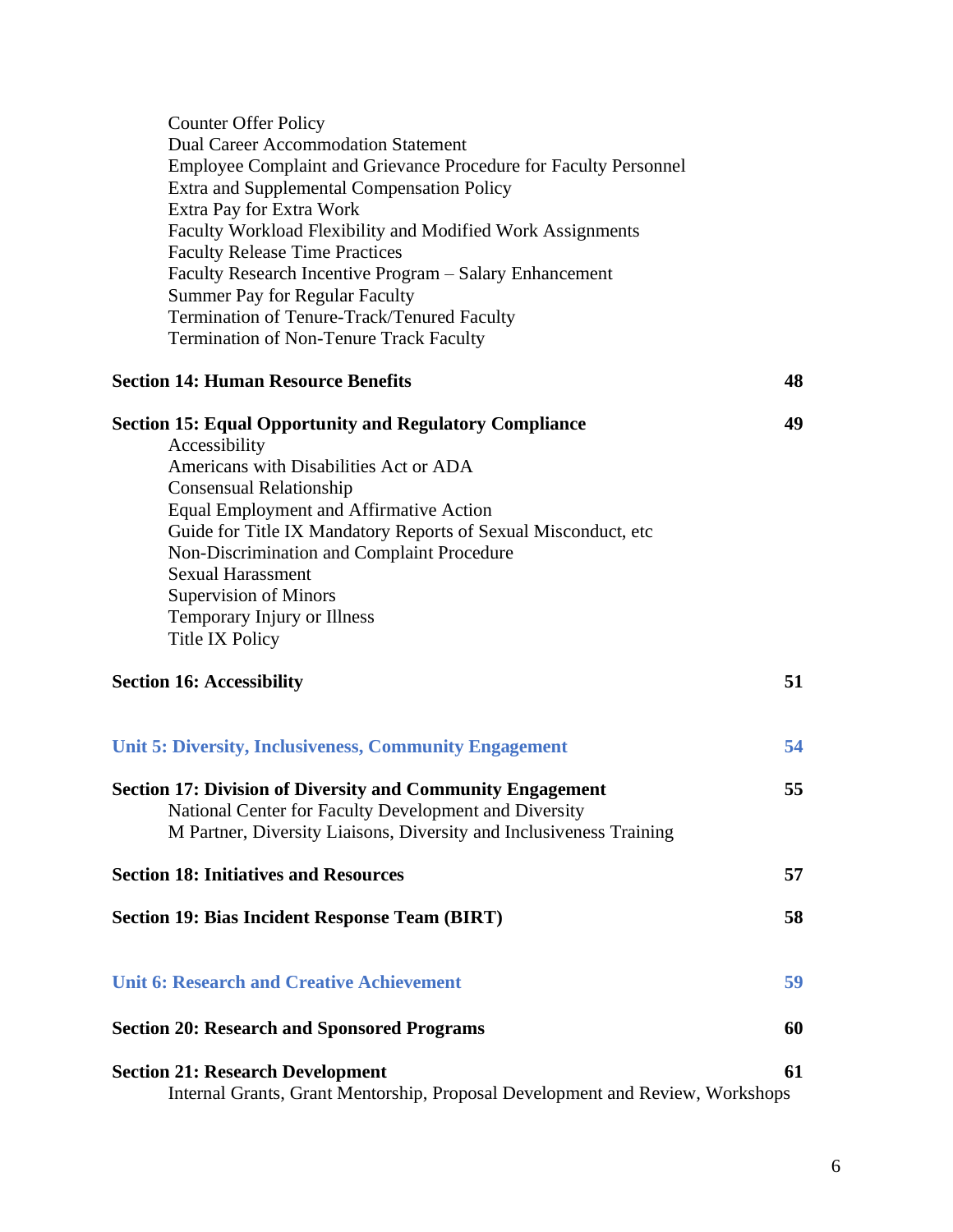| <b>Section 22: Sponsored Programs Administration</b><br>Proposal Development, Submitting Proposals<br><b>Engaging Students in Research</b><br>Faculty Research Incentive Program-Salary Enhancement                                                                                                                    | 62 |
|------------------------------------------------------------------------------------------------------------------------------------------------------------------------------------------------------------------------------------------------------------------------------------------------------------------------|----|
| <b>Section 23: Research Integrity and Compliance</b><br>Conduct of Research, IRB, IACUC                                                                                                                                                                                                                                | 63 |
| <b>Section 24: Technology Commercialization</b><br>Intellectual Property and Licensing of UM Inventions, Startup Companies                                                                                                                                                                                             | 65 |
| <b>Unit 7: Campus Health and Safety</b>                                                                                                                                                                                                                                                                                | 67 |
| <b>Section 25: Campus Health and Safety Policies</b><br><b>Campus Weapon Policy</b><br>Drug and Alcohol Testing<br>Drug-Free Workplace and Workforce<br><b>Lactation Station Locations and Policy</b><br><b>Smoke-Free Campus Environment</b><br>Violent Free Workplace Policy<br>Workplace Wellness-RebelWell at Work | 68 |
| <b>Section 26: Health and Wellness Resources</b><br>Campus Recreation, Career-Life Connector<br>Employee Health Center and Pharmacy, Counseling Center                                                                                                                                                                 | 69 |
| <b>Section 27: Campus Safety Resources</b><br>University Police Department (UPD), Emergency Information                                                                                                                                                                                                                | 70 |
| <b>Unit 8: Campus Services and Business Affairs</b>                                                                                                                                                                                                                                                                    | 73 |
| <b>Section 28: Campus Services</b>                                                                                                                                                                                                                                                                                     | 74 |
| <b>Section 29: Business Affairs Policies</b><br>IT Media, Procurement, Travel                                                                                                                                                                                                                                          | 75 |
| Unit 9: FAQs-Faculty Situations and Navigating the System                                                                                                                                                                                                                                                              | 76 |
| <b>Section 30: Navigating the Resources and Policies</b><br>Teaching Situations and Personnel/Career Situations                                                                                                                                                                                                        | 77 |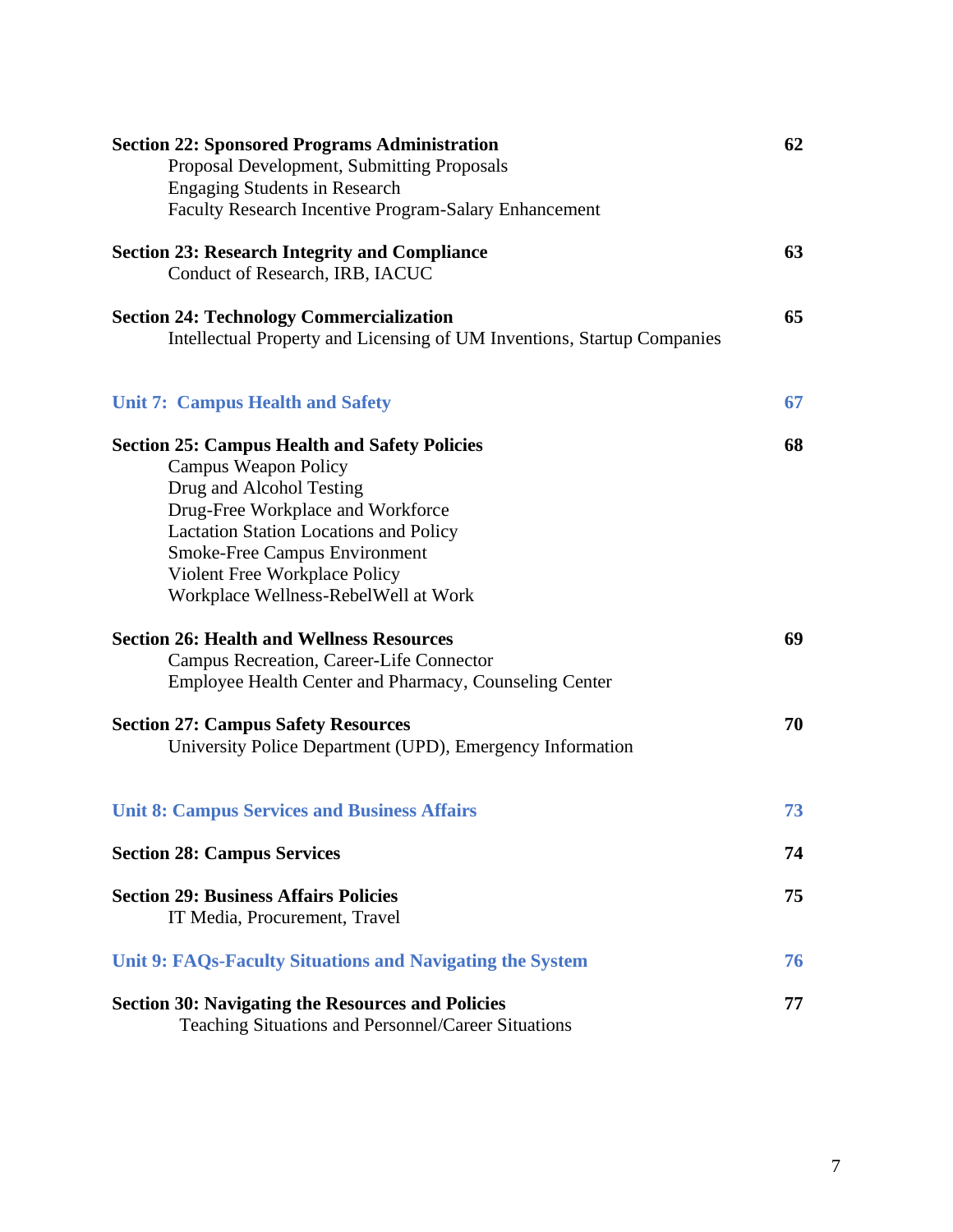# UNIT 1 ORGANIZATION AND STRUCTURE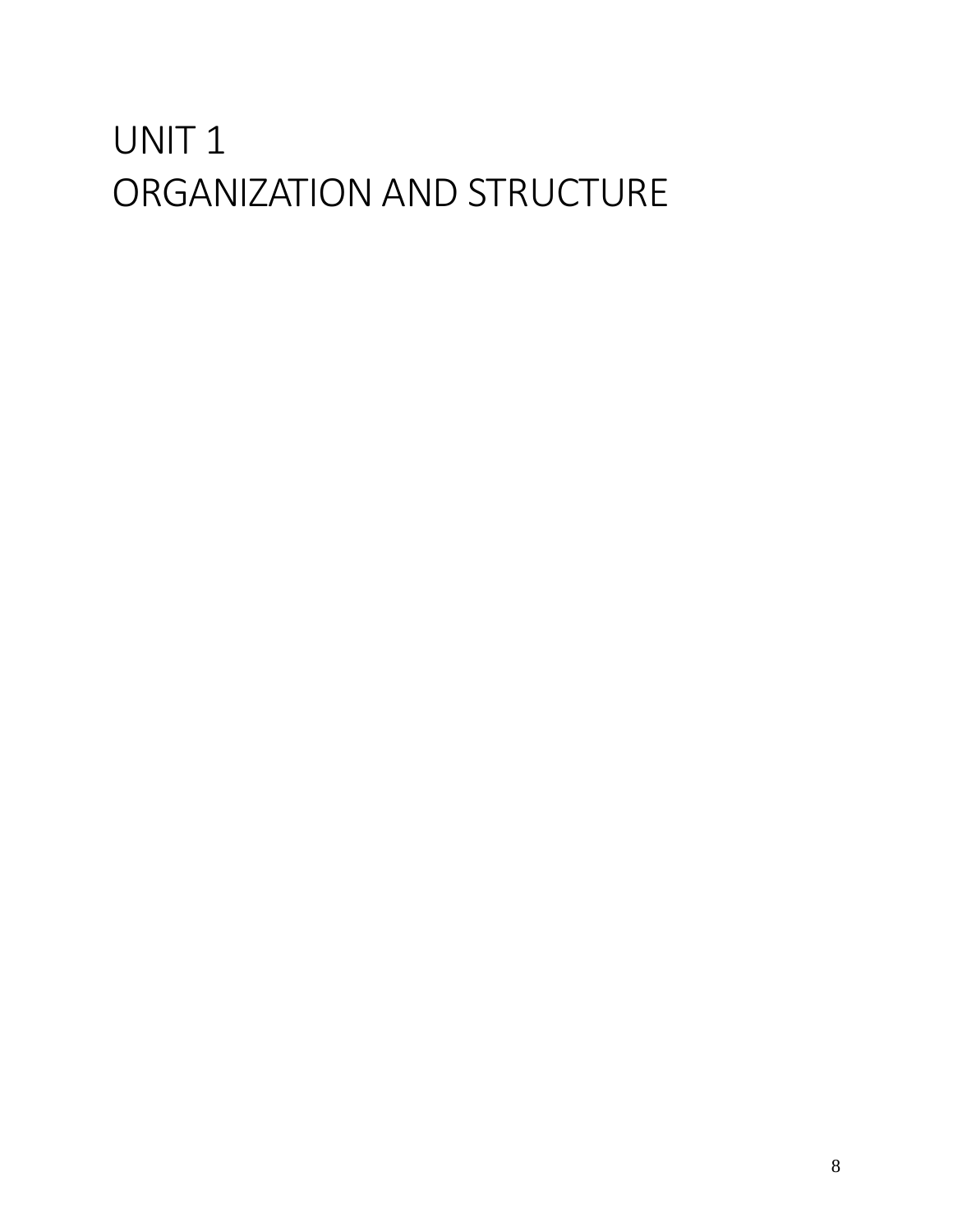#### Section 1: Mission, Values, and Strategic Plan

Founded in 1848, the University of Mississippi is Mississippi's flagship university. It is included in the elite group of R-1: Doctoral Universities - Highest Research Activity by the Carnegie Classification. The University has 15 academic divisions including a major medical school, nationally recognized schools of accountancy, law, and pharmacy, the Sally McDonnell Barksdale Honors College, the Croft Institute for International Studies, and the Chinese and Arabic Flagship Programs. It has a history of producing leaders in public service, academics, and business.

#### **History**

When it chartered the University of Mississippi on February 24, 1844, the Mississippi Legislature laid the foundation for public higher education in the state. The university opened its doors to 80 students four years later and for 23 years was Mississippi's only public institution of higher learning. For 110 years, it was the state's only comprehensive university. [More about the Institution's History](https://olemiss.edu/aboutum/history.html)

#### **Vision, Mission, Philosophy**

#### Our Vision

The University of Mississippi aspires to be a preeminent public international research university and a leading force for innovation and opportunity in Mississippi, the United States, and the world.

#### Our Mission

As Mississippi's first comprehensive, public university and academic medical center, the University of Mississippi transforms lives, communities, and the world by providing opportunities for the people of Mississippi and beyond through excellence in learning, discovery, healthcare, and engagement.

The mission of the University of Mississippi is to create, evaluate, share, and apply knowledge in a free, open, and inclusive environment of intellectual inquiry. Building upon a distinguished foundation in the liberal arts, the state's first comprehensive university serves the people of Mississippi and the world through a breadth of academic, research, professional, and service programs. The University of Mississippi provides an academic experience that emphasizes critical thinking; promotes research and creative achievement to advance society; uses its expertise to engage and transform communities; challenges and inspires a diverse community of undergraduate, graduate, and professional students; offers enriching opportunities outside the classroom; supports lifelong learning; and develops a sense of global responsibility.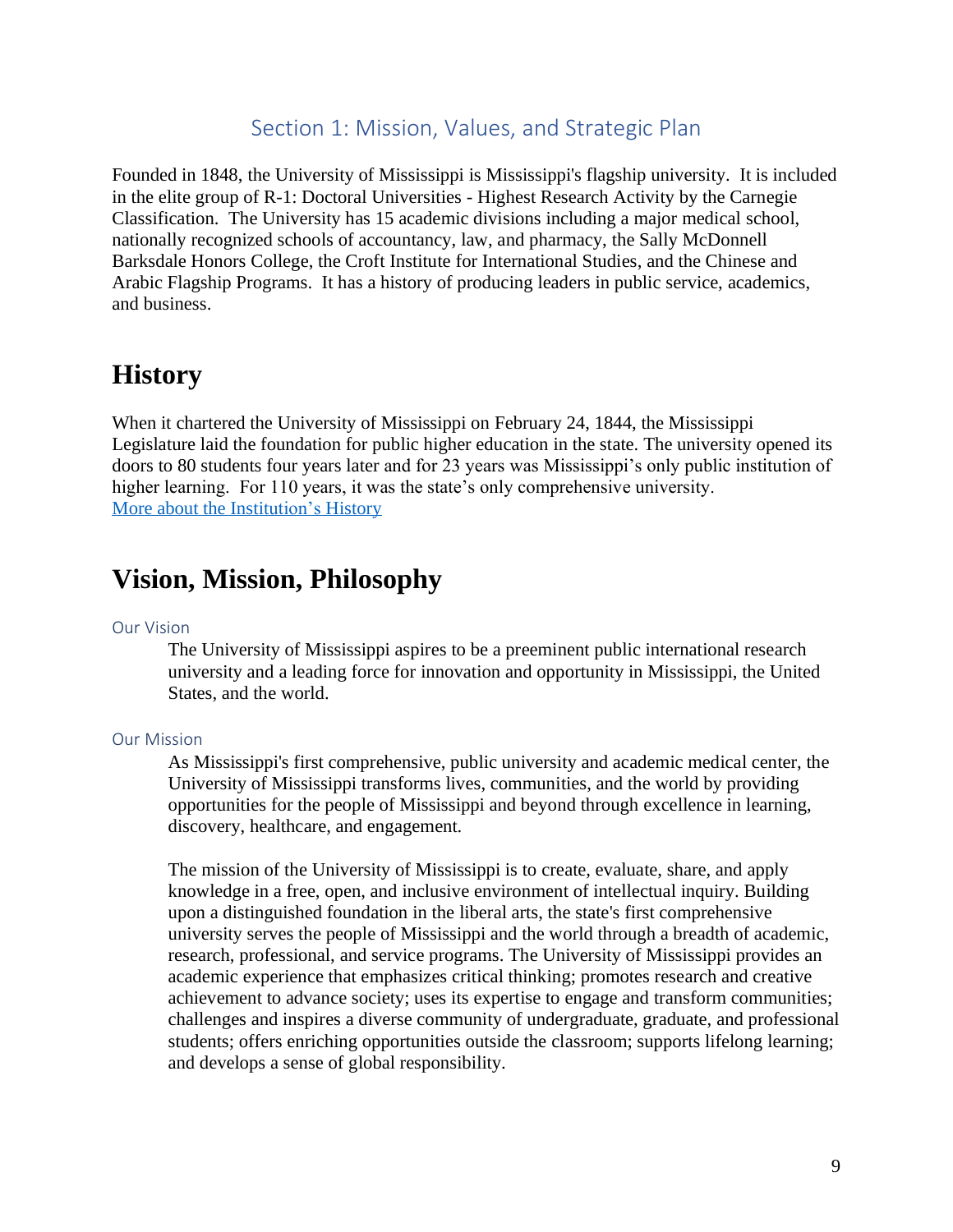#### Statement of Institutional Philosophy

In pursuing its mission, the University of Mississippi community:

- Reaffirms its identity and purpose as fundamentally academic,
- Nurtures excellence in teaching, learning, creativity, and research,
- Provides the best accessible undergraduate education in the state of Mississippi,
- Offers high-quality undergraduate, graduate, and professional programs, and
- Devotes its knowledge and abilities to serve the state and the world.

#### **Creed**

The University of Mississippi is a community of learning dedicated to nurturing excellence in intellectual inquiry and personal character in an open and diverse environment. As a voluntary member of this community:

I believe in respect for the dignity of each person

I believe in fairness and civility

I believe in personal and professional integrity

I believe in academic honesty

I believe in academic freedom

I believe in good stewardship of our resources

I pledge to uphold these values and encourage others to follow my example

#### **Strategic Plan**

The power of higher education can truly transform lives, communities, and the world. [FLAGSHIP FORWARD, the strategic plan](http://flagshipforward.olemiss.edu/) of the University of Mississippi, is our roadmap to doing so.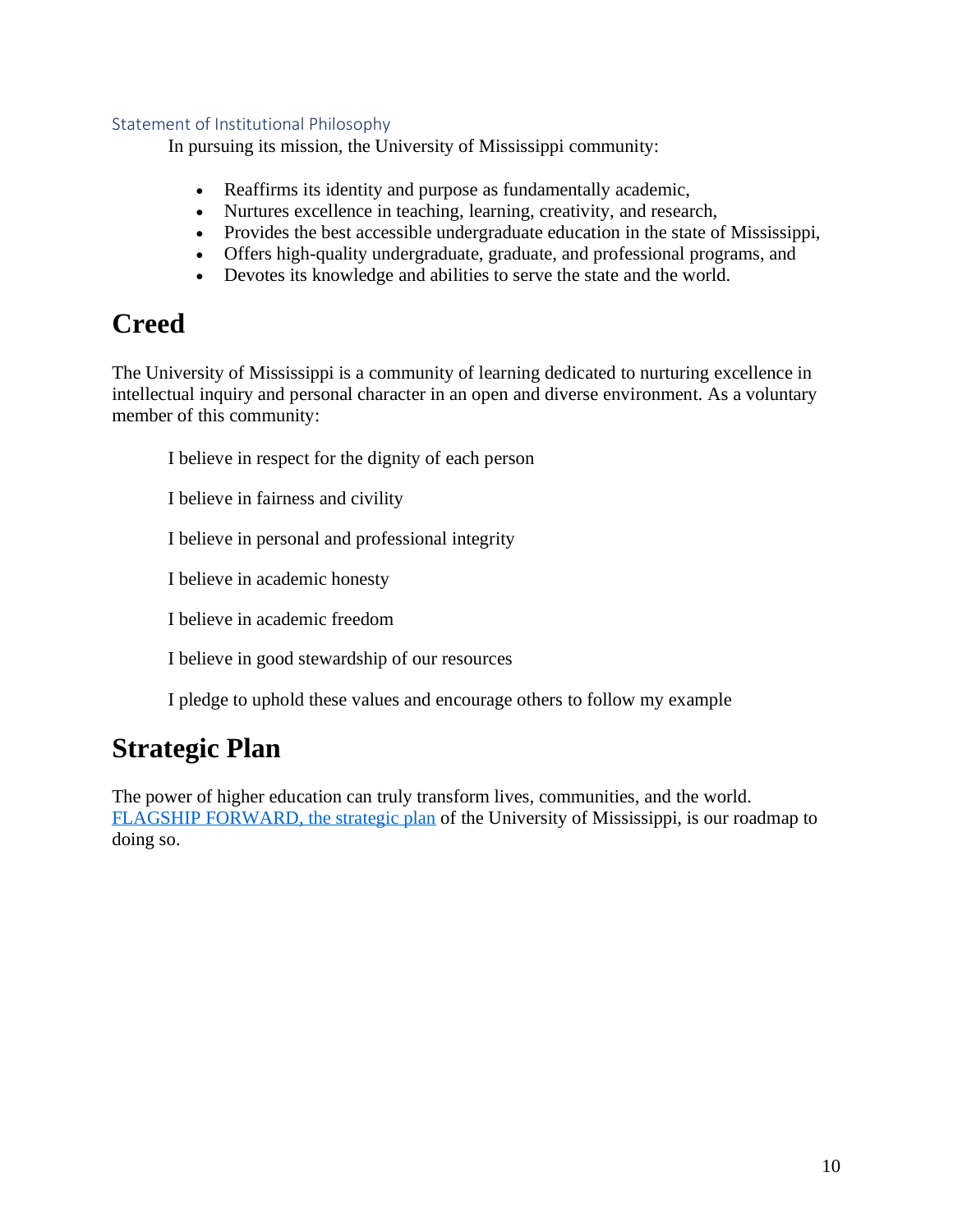#### Section 2: Administration, Organization, and Governance

#### **Accreditation**

The [University of Mississippi is accredited](http://provost.olemiss.edu/accreditation-information/) by the Commission on Colleges of the Southern Association of Colleges and Schools to award baccalaureate, master's, specialist, first professional, graduate certificates, and doctoral degrees.

### **Governing Board: Mississippi Institutions of Higher Learning (IHL System)**

The University of Mississippi's governing board is the [Mississippi Institutions of Higher](http://www.ihl.state.ms.us/)  [Learning](http://www.ihl.state.ms.us/) (IHL). The IHL, under the governance of its Board of Trustees, operates as a strong public university system with eight distinct, mission-driven universities and enhances the quality of life of Mississippians by effectively meeting their diverse educational needs. The IHL system will be characterized by, and become nationally recognized for, its emphasis on student achievement and on preparing responsible citizens; its adherence to high academic standards and to quality in instruction, research, service and facilities; and its commitment to affordability, accessibility, and accountability.

#### **Leadership and Organizational Structure**

The Chief Executive Officer for the University is the Chancellor. The Provost/Executive Vice Chancellor for Academic Affairs is responsible for overseeing the entire academic enterprise of the University of Mississippi and reports directly to the Chancellor. The Office of the Provost assists academic units with budgets, faculty matters, academic issues, policies, accreditation, and interactions with our governing board as they relate to academic issues, planning and strategic issues, student services, research, and minority and diversity support programs. The primary goal is to provide students with a quality, competitive education and to arm them with every opportunity to succeed in life and in their chosen professions.

The Vice Chancellors for the Division of Diversity and Community Engagement, the Division of Research and Sponsored Programs, and the Division of Student Affairs report to the Provost. Additionally, the registrar, academic deans, chief information officer, senior international officer, and other academic directors report to the Provost.

[Organizational Charts](https://irep.olemiss.edu/organizational-charts/)) [Senior Leadership](https://olemiss.edu/aboutum/leadership.html)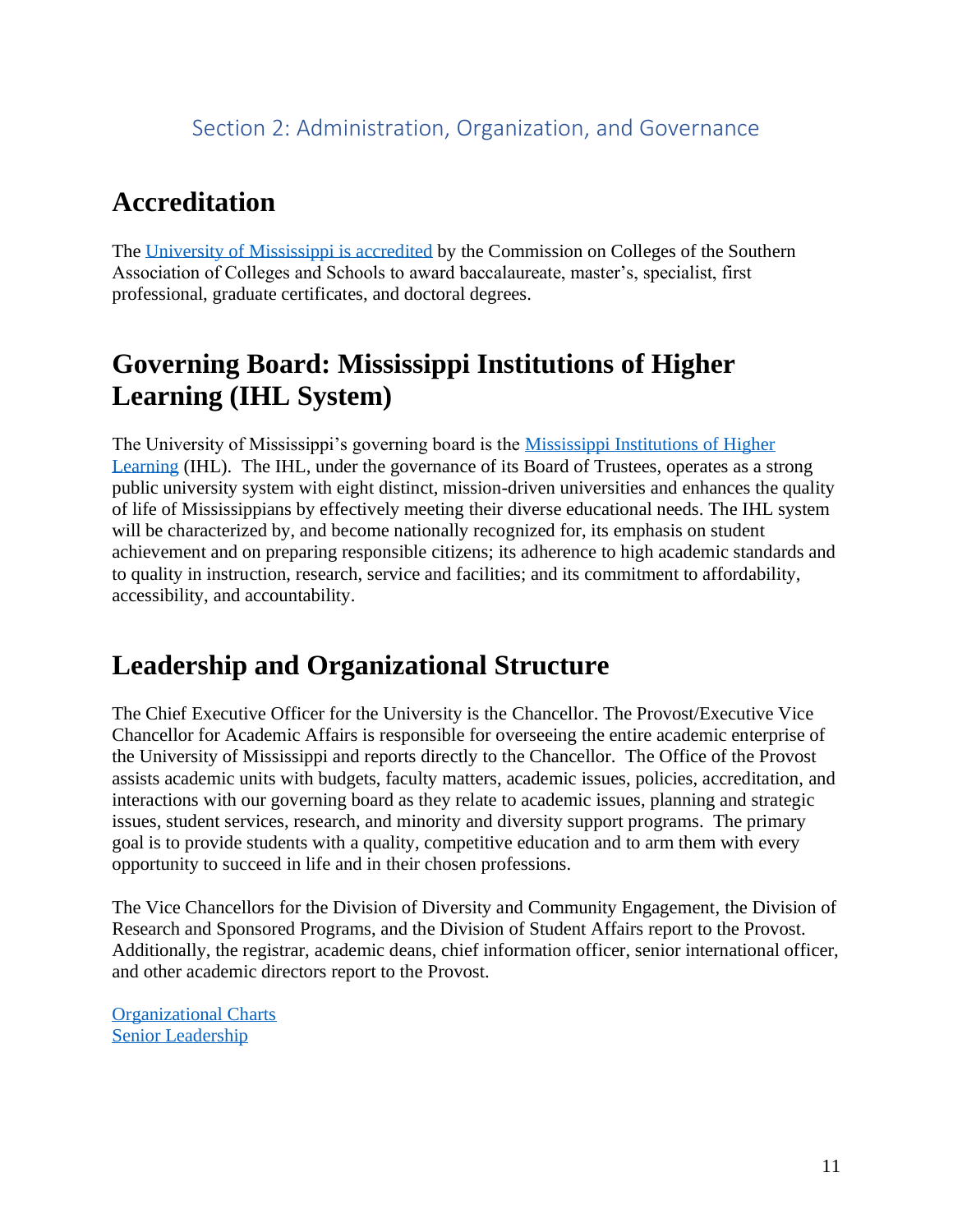### **Shared Governance**

The University of Mississippi adheres to the principles of shared university governance enunciated in the "Statement on Government of Colleges and Universities" jointly formulated in 1966 by the American Association of University Professors, the American Council on Education, and the American Association of Governing Boards of Universities and Colleges. In accordance with that document, the University of Mississippi recognizes that: "the faculty has primary responsibility for such fundamental areas as curriculum, subject matter and methods of instruction, research, faculty status, and those aspects of student life which relate to the educational process." The university, therefore, endorses a process of consultation to assure that academic decisions are made through a joint effort of the faculty and administrators and with the cooperation and support of a majority of the faculty constituency affected.

The university recognizes that the faculty has special concern and responsibility for the establishment of the university's general education policies and goals and particularly for their implementation regarding curriculum, instruction, research, faculty status, and degree requirements. In addition, the university recognizes the faculty's necessary participation in shared governance regarding long-range plans for the institution, the allocation and use of physical resources, budgets, compensation, and the selection of academic officers. The university acknowledges that true faculty participation in the governance of academic affairs requires good faith on the part of both the faculty and administration and genuine commitment by both to a program of shared governance.

The University of Mississippi Article II of the Faculty Senate Constitution states, "the Senate of the Faculty shall be empowered to make recommendations to the Chancellor and Academic Council on policies affecting the university and to advise on such matters as the Chancellor shall lay before it. It shall also keep the General Faculty fully informed of its recommendations." Faculty participate in University Standing Committees, search committees, Undergraduate Council, Graduate Council, and the Council of Academic Administrators.

### **Faculty Senate**

The [Senate of the Faculty at the University of Mississippi](https://olemiss.edu/faculty_senate/) is empowered to make recommendations to the Chancellor and the Council of Academic Administrators on policies affecting the university and to advise on such matters as the Chancellor shall lay before it. It should also keep the General Faculty fully informed of its recommendations.

The Senate membership is limited to Faculty who qualify as Eligible Faculty, defined as fulltime, budget-listed, or full-time equivalent (defined as those teaching 4-or-more courses per semester) Regular, Support, or Research Faculty of the University of Mississippi (excluding the University of Mississippi Medical Center). The Faculty Senate webpage has the Faculty Senate Constitution and bylaws, membership, meeting agendas, resolutions, and other resources related to the Faculty Senate.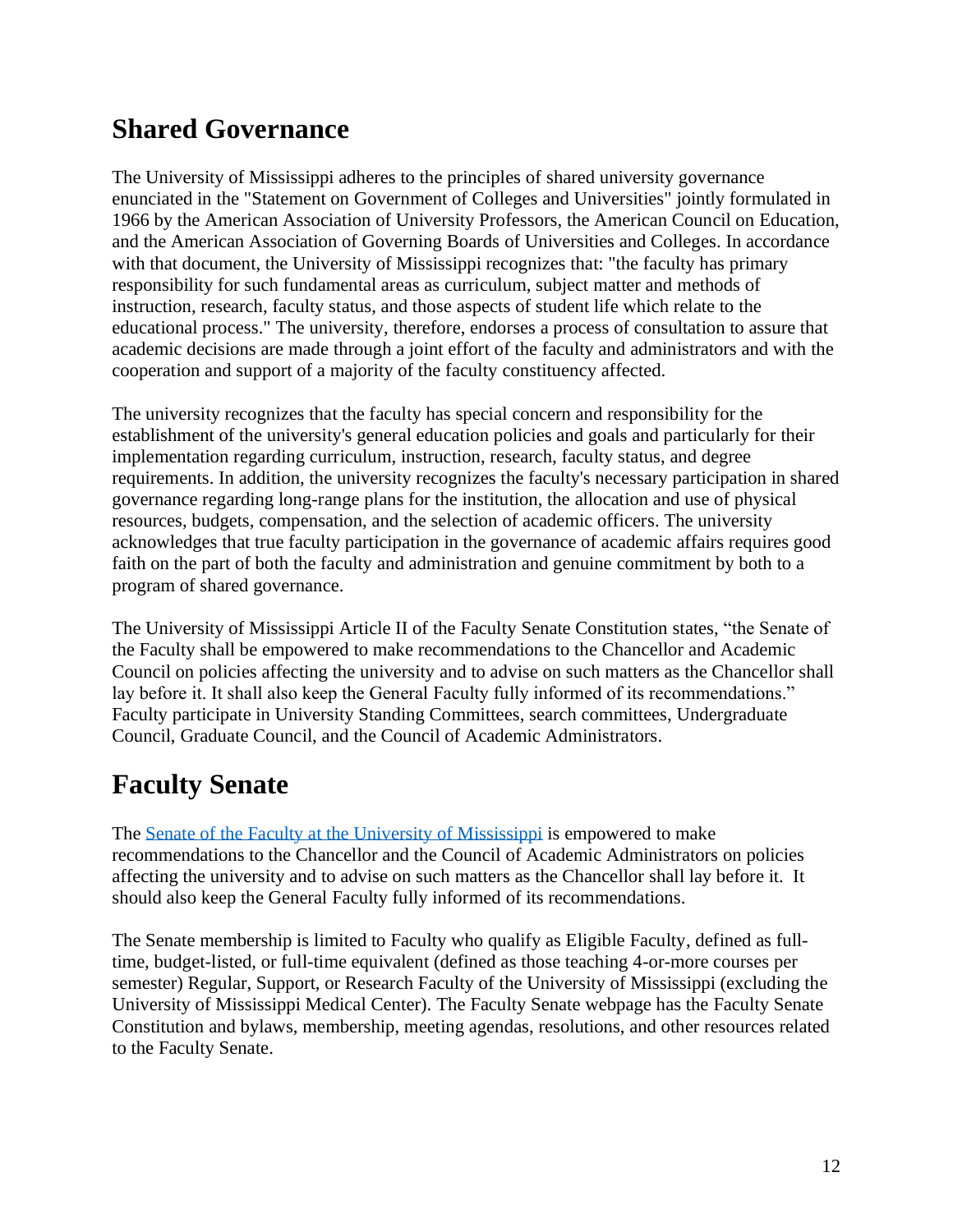### **Standing Committees**

The University Standing Committees are appointed by the Chancellor to bring together faculty, staff, alumni, students, and administrators for the purpose of collecting, exchanging, and weighing information and opinions and submitting to the Chancellor and/or Provost recommendations for changes that the committees deem necessary for the general good of the University. Each committee has the responsibility of continually reviewing practices and policies in its area of concern, as well as performing specifically designated duties. The University Standing Committees are advisory to the Chancellor and/or Provost and, as such, perform a significant role in the governance of the university.

[Standing Committee Policy](https://policies.olemiss.edu/ShowDetails.jsp?istatPara=1&policyObjidPara=10649612)

[Standing Committee Charges and Membership](https://olemiss.edu/aboutum/standingcommittees/)

#### **Curriculum Development**

Normally, recommendations about curricular matters are initiated at the program level and are reviewed at appropriate administrative levels. Curricular matters are approved by department faculty and college/school curriculum committees and entered into Academic Workflow. The curricular matters are then routed through the Undergraduate Council and/or the Graduate Council, as appropriate, then to the Council of Academic Administrators, and then to the Chancellor for final approval. New degree programs, significant modifications to programs such as renaming or suspending the program, creating new academic units, and renaming, reorganizing, or deleting academic units require IHL approval also.

#### General Education Committee

The [General Education Committee](http://provost.olemiss.edu/general-education/) is a standing university committee that holds the broad responsibility of leading the university in fulfilling its general education mission for all undergraduate degrees at the university. General Education at the University of Mississippi is that body of curricular and co-curricular educational experiences that instills core competency and student learning skills.

#### Undergraduate Council

The [Undergraduate Council](https://olemiss.edu/info/committee/?id=10858690&n=UNDERGRADUATE%20COUNCIL) has broad responsibility for advising on all undergraduate academic policies and activities of the university on its Oxford and satellite campus locations (excluding the University Medical Center). This includes the consideration of new degree programs, formulation and refinement of undergraduate regulations, consideration of undergraduate courses for approval, and decisions on petitions from students who are requesting waiver of campus-wide (as opposed to departmental or school) undergraduate degree requirements. Recommendations from the Undergraduate Council and minutes of its meetings are forwarded to the Provost and to the Council of Academic Administrators, and ultimately to the Chancellor. The faculty representatives on this committee must be tenured professorial faculty.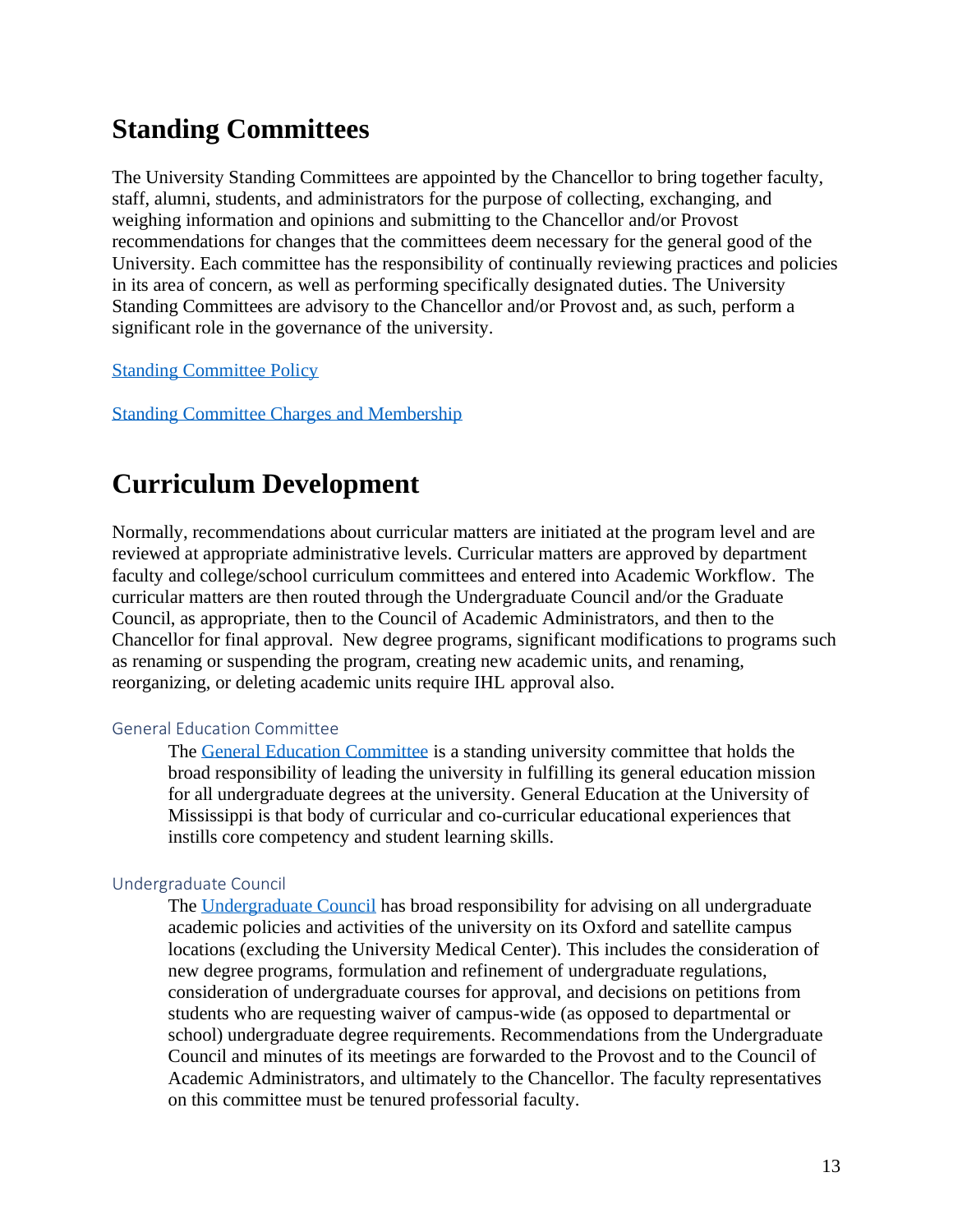#### Graduate Council

The [Graduate Council](https://olemiss.edu/aboutum/standingcommittees/commdetail.php?id=10858671&n=Graduate%20Council) has broad responsibility for advising on all graduate academic policies and activities of the university on its Oxford campus and satellite campus locations (excluding the University Medical Center). This includes the consideration of new degree programs, formulation and refinement of graduate regulations, consideration of all graduate and Law courses for approval and decisions on petitions from students who are requesting waivers of campus-wide (as opposed to departmental or school) graduate degree requirements. Recommendations from the Graduate Council and minutes of its meetings are forwarded to the Provost and Council of Academic Administrators, and ultimately to the Chancellor. The faculty representatives on this committee are tenured professorial faculty.

#### Council of Academic Administrators

The Council of Academic Administrators has broad responsibility for all academic activities of the university on all its campuses (excluding the University Medical Center). The Council of Academic Administrators oversees the conduct of ongoing academic programs; it recommends the establishment of new programs and the terminations of, or changes in, existing programs. It receives copies of minutes and recommendations from the Undergraduate Council and the Graduate Council. It receives reports of the Calendar Committee and makes final recommendations to the Chancellor for all academic calendars. It is concerned with the development of the university budget, with the approval of policies related to academic affairs, research, and student affairs, with the approval of new academic units and research centers, with university service to the State, and with relationships with other educational institutions and organizations. The Council of Academic Administrators expects the Undergraduate and Graduate Councils, the Faculty Senate, or other standing committees or ad hoc appointed committees to have provided input or approval of the various items presented to the Council, as appropriate.

The following policies provide detail about the development of courses and programs at the undergraduate and graduate level.

- **[Approval Process-Curricular and Course](https://policies.olemiss.edu/ShowDetails.jsp?istatPara=1&policyObjidPara=11068096)** policy describes how proposals for curricular and course changes, additions, or deletions must be approved by the department or program faculty and the relevant College or School, the Undergraduate and/or Graduate Council, the Council of Academic Administrators, and the Chancellor.
- **[Creating New Undergraduate Programs](https://policies.olemiss.edu/ShowDetails.jsp?istatPara=1&policyObjidPara=11068097)** policy describes how new undergraduate degree programs must be approved by the department or program faculty, the relevant College or School, the Undergraduate Council, the Council of Academic Administrators, and the Chancellor. In addition, new degree programs must be approved by the Mississippi Institutions of Higher Learning (IHL) Board of Trustees.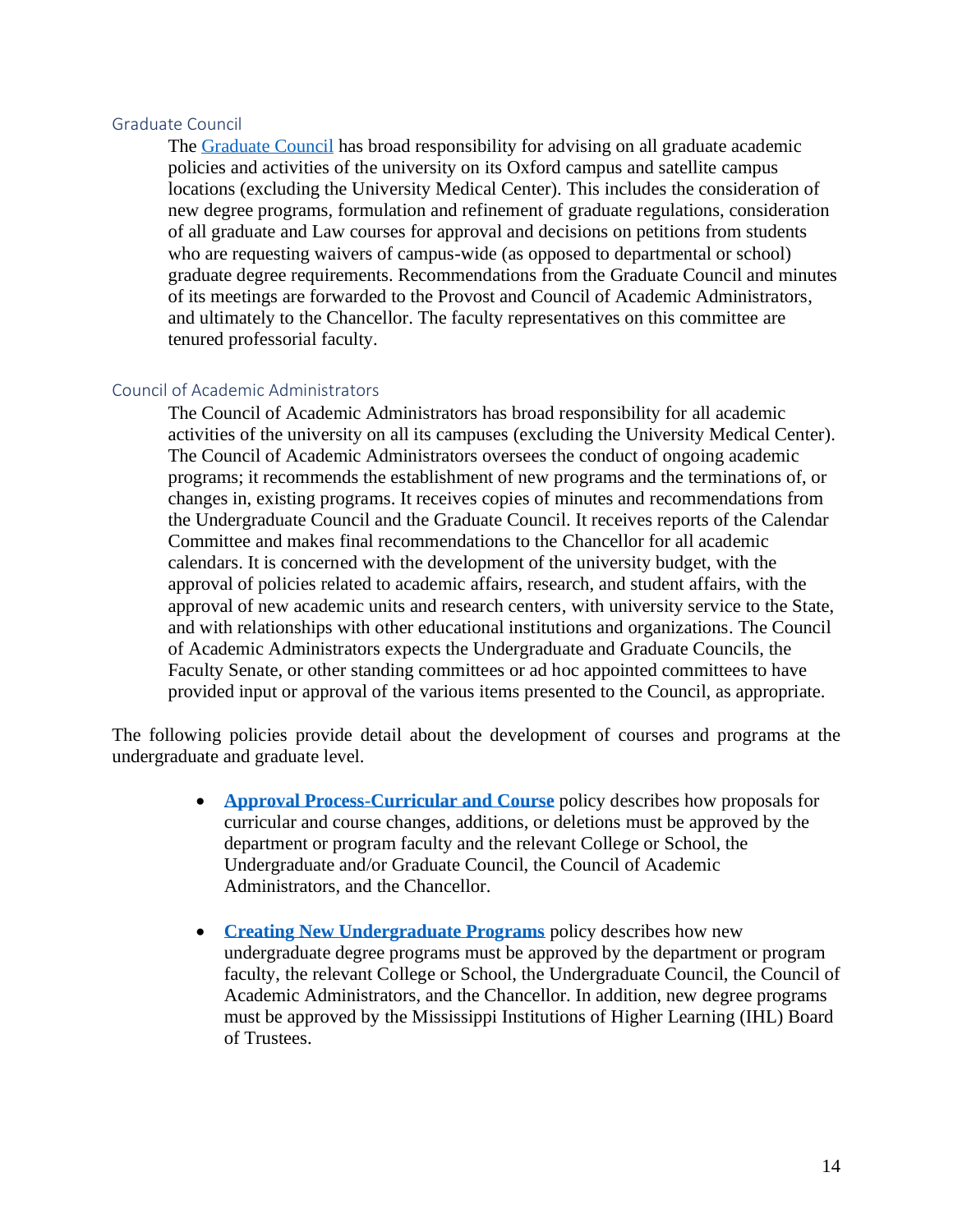- **[Creation, Suspension, Deletion, and Review of Graduate Degree Programs](https://policies.olemiss.edu/ShowDetails.jsp?istatPara=1&policyObjidPara=11060527)** policy provides guidelines for the creation, suspension, deletion, and review of graduate programs.
- **[Distance Education-Off-Campus Programs](https://policies.olemiss.edu/ShowDetails.jsp?istatPara=1&policyObjidPara=10649152)** policy describes the policies and procedures for distance education and off-campus courses and programs.
- **[Course Numbering System/Prerequisites](https://policies.olemiss.edu/ShowDetails.jsp?istatPara=1&policyObjidPara=10649151)** policy describes course numbering.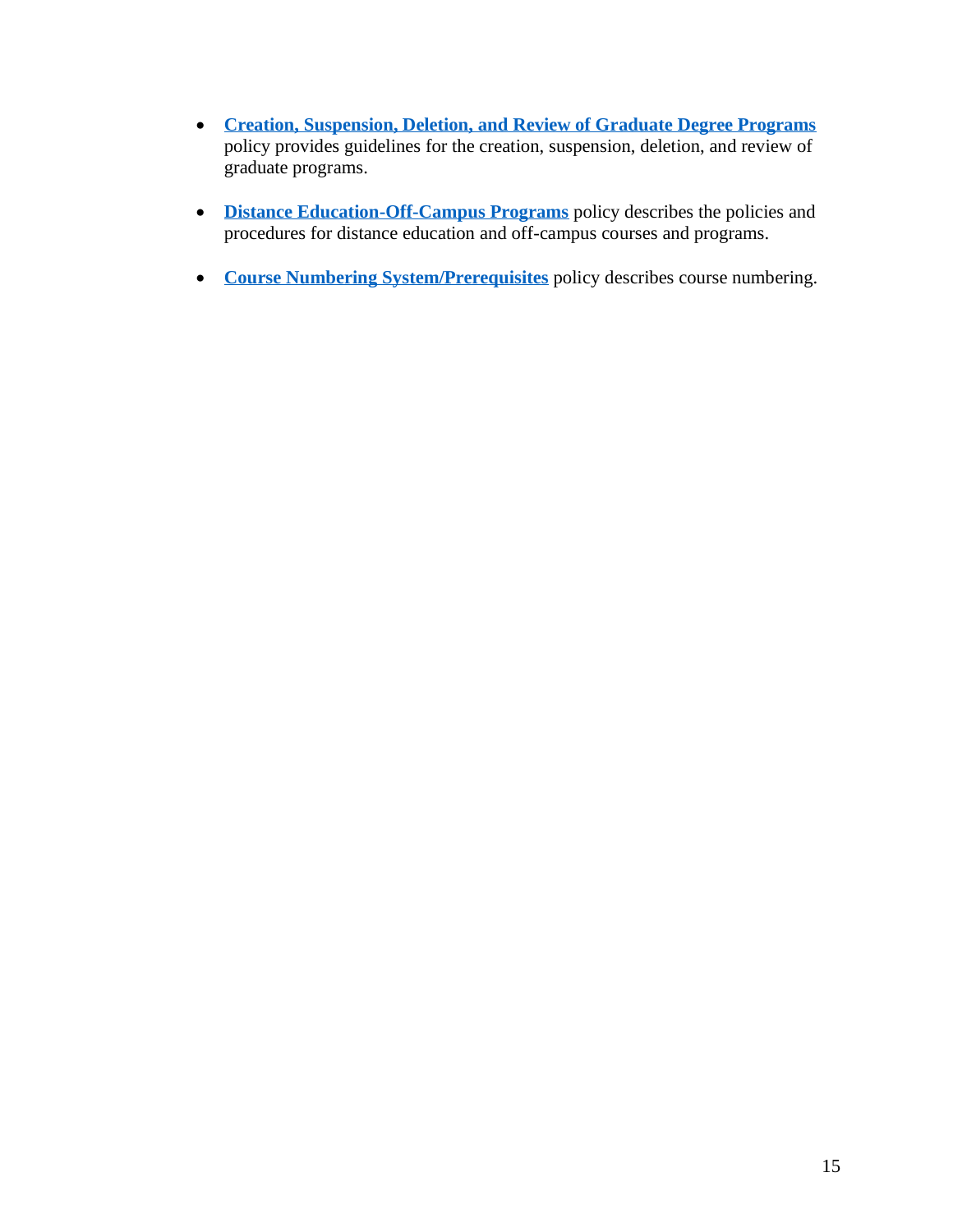# **Faculty Titles and Ranks**

The Mississippi Board of Trustees of the Institutions of Higher Learning (IHL) empowers the IHL Commissioner and the Chancellor of the University of Mississippi to make all appointments and promotions of faculty and staff, with the exceptions indicated in section 401 of the IHL Policies and Bylaws. Actively employed faculty members have primary appointments in one of the following categories: Regular, Support, and Research Faculty. These categories reflect the principal duties of the faculty members. Those faculty members in the Support and Research Faculty categories have a prefix associated with their title and are not eligible for tenure. Additionally, the university recognizes Emeritus Faculty.

- **[Faculty Titles and Ranks](https://policies.olemiss.edu/ShowDetails.jsp?istatPara=1&policyObjidPara=11883237)** policy defines the various categories, titles, and ranks for faculty, including regular, support, and research faculty. The policy also defines contracts and terms of employment for faculty members.
- **[Distinguished Professor Title](https://policies.olemiss.edu/ShowDetails.jsp?istatPara=1&policyObjidPara=11994676)** policy defines the title of Distinguished Professor and gives procedures for promotion of faculty to this title.
- **[Faculty Emeritus](https://policies.olemiss.edu/ShowDetails.jsp?istatPara=1&policyObjidPara=10646972)** policy provides the eligibility criteria for emeritus status and the benefits.
- **[Graduate Faculty](https://policies.olemiss.edu/ShowDetails.jsp?istatPara=1&policyObjidPara=10649613) Status** policy pertains to the eligibility, rights, and responsibilities of members of the Graduate Faculty and defines Associate Graduate Faculty Status and Full Graduate Faculty Status.

### **Academic Freedom**

The university's [Statement on Academic Freedom](https://policies.olemiss.edu/ShowHistory.jsp?policyObjidPara=10646973&istatPara=1) is codified in policy. The University of Mississippi is a community of teachers and students bound together by a common love for learning and by their cooperative efforts to preserve and increase their intellectual heritage. Good learning increases, minds are creative, and knowledge is turned to useful purposes when men and women are free to question and seek answers, free to learn, and free to teach. The teacher, therefore, is entitled to freedom in research and in the publication of his/her results, subject to the adequate performance of his/her other academic duties. The teacher is entitled to freedom in the classroom in discussing his/her subject, but he/she should be careful not to introduce into his/her teaching controversial matter which has no relation to his/her subject. All members of the faculty, whether tenured or non-tenured, enjoy this same academic freedom, with the rights and responsibilities that the term implies.

The university teacher is a citizen, a member of a learned profession, and an officer of an educational institution. When he/she speaks or writes as a citizen, he/she should be free from institutional censorship or discipline, but his/her special position in the community imposes special obligations. As a person of learning and an educational officer, he/she should remember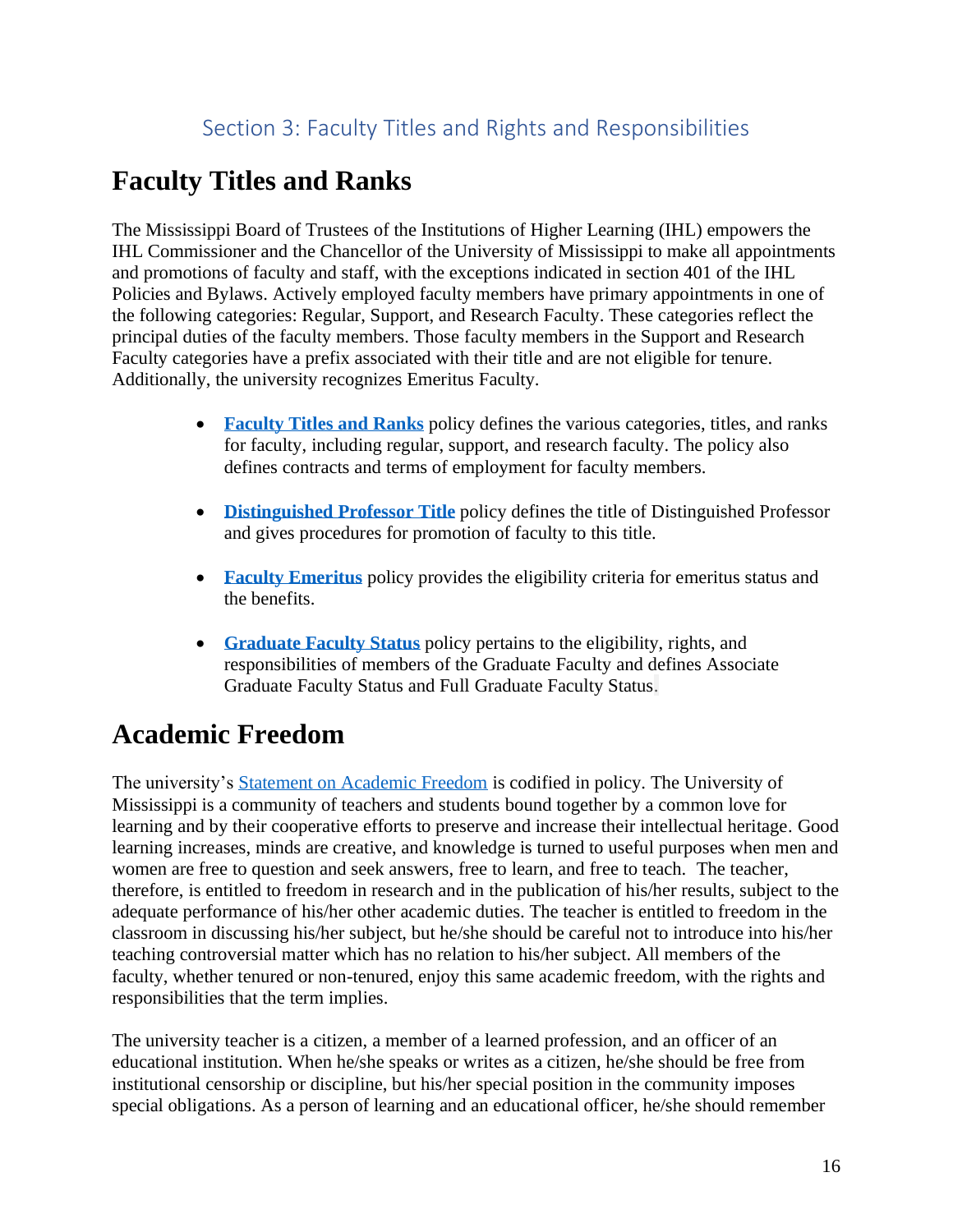that the public might judge his/her profession and his/her institution by his/her utterances. Hence, he/she should strive at all times to be accurate, should exercise appropriate restraint, should show respect for the opinions of others, and should make every effort to indicate that he/she is not an institutional spokesperson.

The University of Mississippi endorses the [1940 Statement of Principles on Academic Freedom](https://www.aaup.org/report/1940-statement-principles-academic-freedom-and-tenure)  [and Tenure of the American Association of University Professors,](https://www.aaup.org/report/1940-statement-principles-academic-freedom-and-tenure) as revised and refined since 1940, and also the Statement on Professional Ethics of the same organization, insofar as these are not limited by State law or the policies of the Mississippi Board of Trustees of State Institutions of Higher Learning.

The [Academic Freedom and Faculty Responsibility Policy](https://policies.olemiss.edu/ShowDetails.jsp?istatPara=1&policyObjidPara=10647003) defines the role of the Committee on Academic Freedom and Faculty Responsibility. The standing University Committee on Academic Freedom and Faculty Responsibility will conduct hearings, when such are required, in cases of the dismissal or termination of tenured faculty, the nonrenewal of a contract for a nontenured faculty member when there is a substantial claim that such action violates academic freedom or equal employment rights, or the dismissal of a non-tenured faculty member prior to the expiration of a term appointment. In addition to its responsibilities as a hearing body, this committee is empowered to initiate and consider matters pertaining to academic freedom and faculty responsibility at the University of Mississippi Oxford campus.

## **Code of Ethics and Conduct**

All employees, including faculty, are expected to maintain the highest standards of ethical conduct. The [Code of Ethics and Conduct](https://policies.olemiss.edu/ShowDetails.jsp?istatPara=1&policyObjidPara=11820374) policy outlines some of the information concerning ethical standards on campus.

# **Faculty Meetings**

University Faculty Meetings usually occur at the beginning of the fall semester, at the end of the fall semester, and the end of the spring semester. Faculty are expected to attend Faculty Meetings, unless they are teaching at the time of the meeting.

### **Commencement**

The university's [Commencement Ceremonies](http://commencement.olemiss.edu/) occur in May. They are divided into two parts: the morning convocation and the individual school ceremonies. Faculty are encouraged to participate in Commencement activities.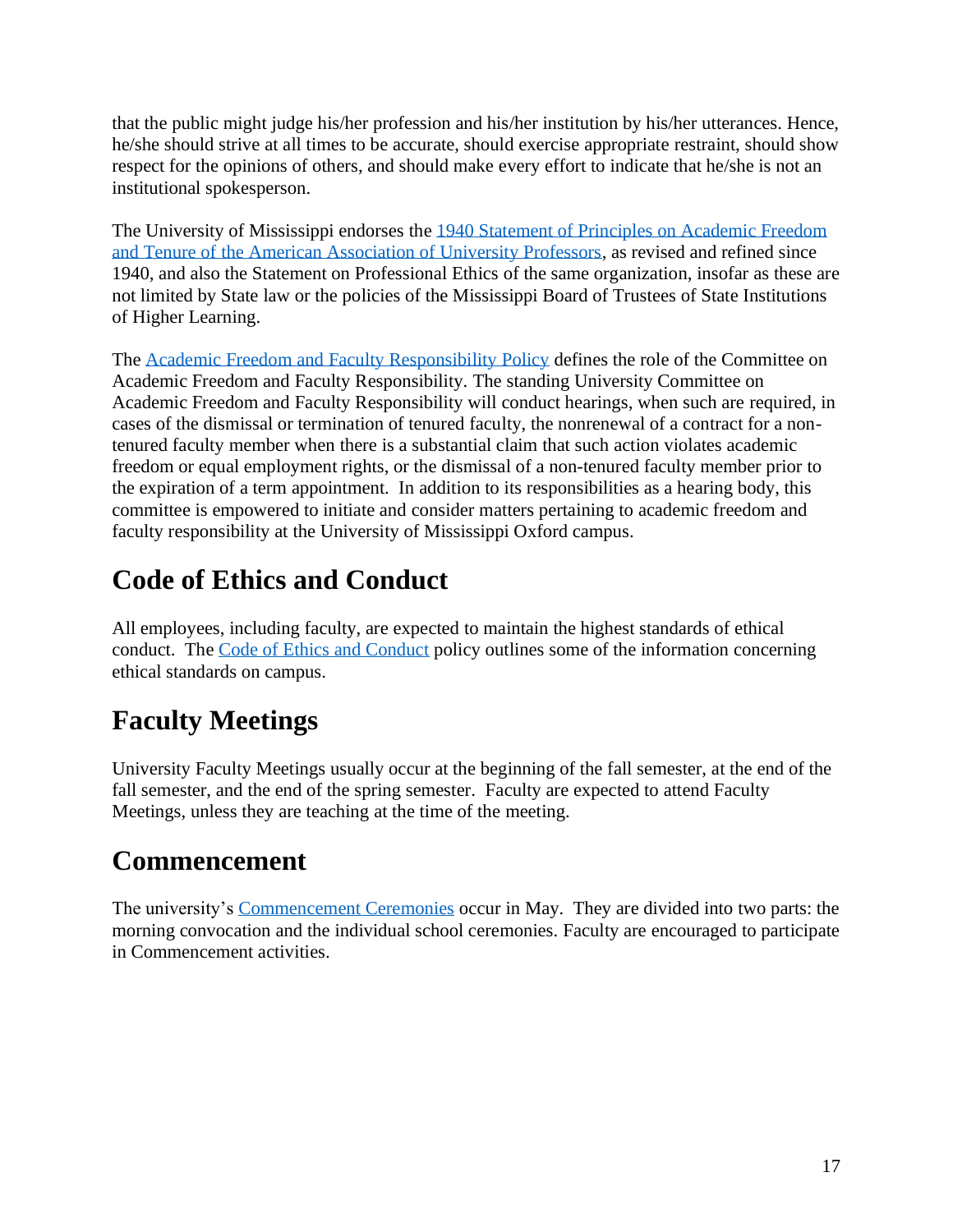# UNIT 2 FACULTY SELECTION, DEVELOPMENT, AND PROMOTION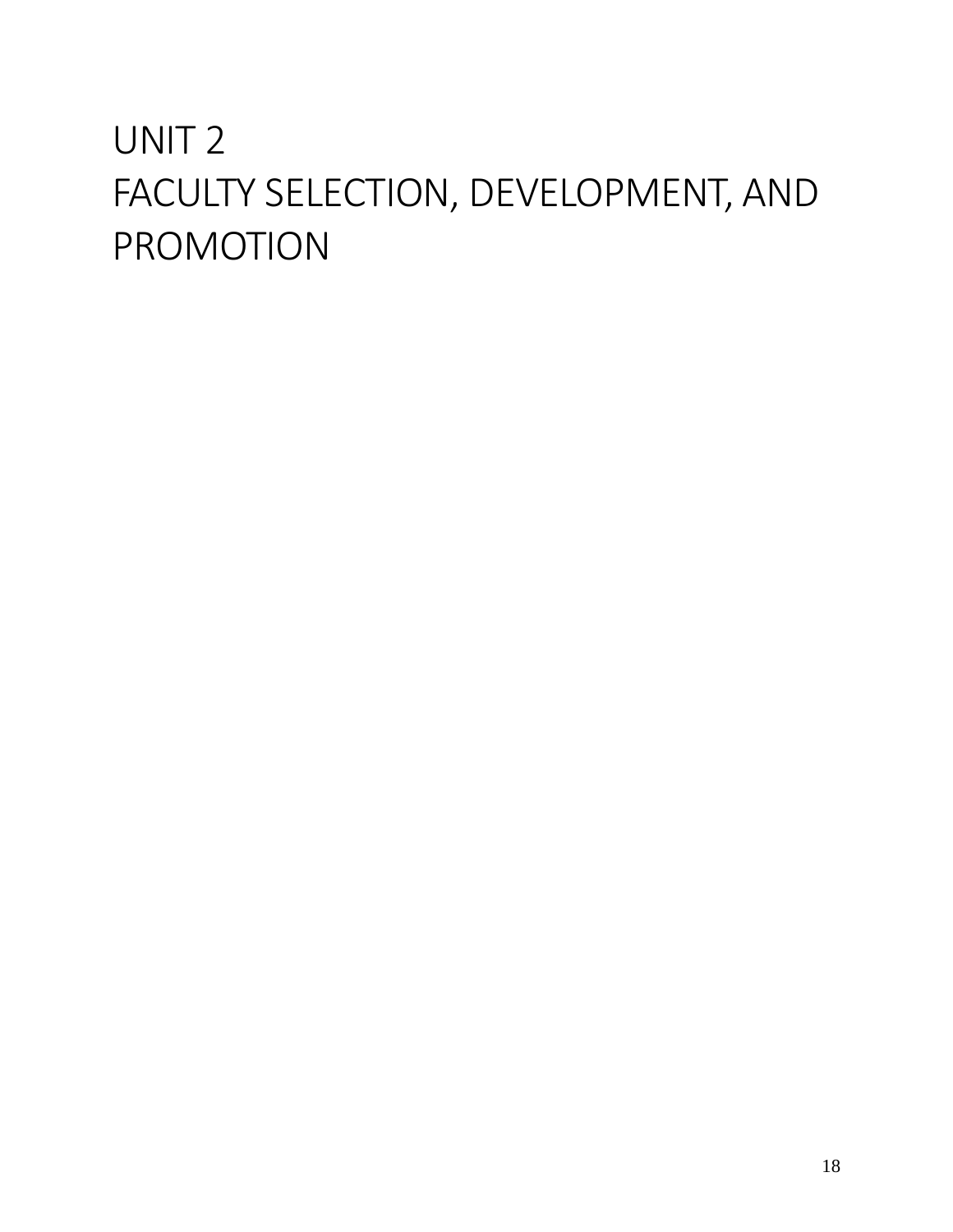#### Section 4: Faculty Selection

#### **Faculty/Administrator Appointments Policy**

The [Faculty/Administrator Appointments](https://policies.olemiss.edu/ShowDetails.jsp?istatPara=1&policyObjidPara=10646966) policy outlines the process for the selection of faculty members, department chairs, academic deans, directors, associate or assistant directors, associate or assistant deans, the associate vice chancellor for academic affairs, and the vice chancellor for academic affairs. Faculty participation in the selection of academic administrators occurs through the appointment of faculty members to each search committee.

#### **Search Committees**

The Equal Opportunity and Regulatory Compliance and Human Resources provide [Search](http://hr.olemiss.edu/wp-content/uploads/sites/93/HR-EORC-Search-Committee-Guide-October-2018.pdf)  [Committee Guidelines.](http://hr.olemiss.edu/wp-content/uploads/sites/93/HR-EORC-Search-Committee-Guide-October-2018.pdf) The [Search Committee policy](https://policies.olemiss.edu/ShowDetails.jsp?istatPara=1&policyObjidPara=10646970) states that all search committees for faculty and administrators' positions that report to a Vice Chancellor or the Chancellor must have a member recommended by the Faculty Senate. Additionally, the Division of Diversity and Community Engagement seeks to support the equitable and inclusive recruitment and hiring practices by providing [Search Committee Trainings](https://diversity.olemiss.edu/search-committee-resources/) related to conducting equitable faculty searches and understanding implicit bias.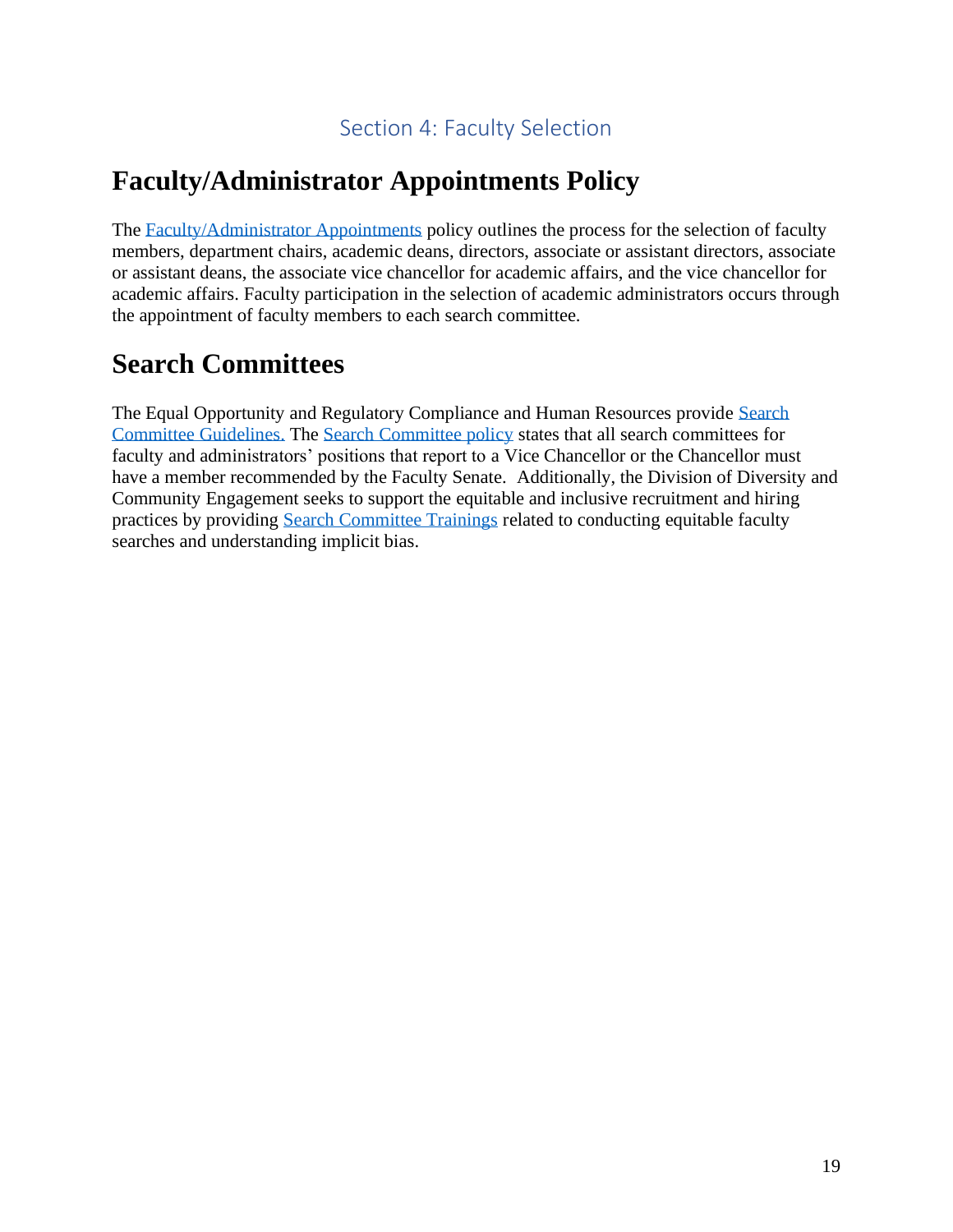#### **Annual Evaluations/Faculty Activity Reports**

The Faculty create an annual Faculty Activity Report (FAR), which is due around April 15. Department chairs evaluate all faculty members on an annual basis; annual evaluations are due May 1. The Faculty Evaluation/Faculty Activity Report can be found in the myOleMiss interface. The interface provides a mechanism for faculty to create/edit scholarly activity, build the annual faculty activity report, and view current and previous annual evaluations by the chair. Staff employees are also evaluated annually using the connectU platform.

#### **Promotion and Tenure**

The promotion and tenure review process occurs on an annual cycle, with awards of promotion and tenure taking effect on July 1 of the year following application. Applications for promotion and tenure are due on September 1. Faculty should receive promotion and tenure guidelines with evaluation criteria from their department.

- **[External Letters of Evaluation](https://policies.olemiss.edu/ShowDetails.jsp?istatPara=1&policyObjidPara=11906696)** policy provides a set of guidelines regarding the external letters of evaluation for faculty candidates for tenure and promotion.
- **[Post Tenure Review](https://policies.olemiss.edu/ShowDetails.jsp?istatPara=1&policyObjidPara=10647012)** policy pertains to the systematic process for the review of faculty who have been tenured.
- **[Promotion of Faculty](https://policies.olemiss.edu/ShowDetails.jsp?istatPara=1&policyObjidPara=10647015)** (professorial appointments, both tenure-track and nontenure-track) policy and procedure pertains to the promotion of faculty in rank.
- **[Promotion of Instructors](https://policies.olemiss.edu/ShowDetails.jsp?istatPara=1&policyObjidPara=10647018)** policy and procedure pertains to the career ladder promotion for full-time instructors (instructors, lecturers, senior lecturers).
- **[Tenure of Faculty](https://policies.olemiss.edu/ShowDetails.jsp?istatPara=1&policyObjidPara=10647010)** policy and procedures pertains to the tenure process, including eligibility and criteria, the annual review of faculty, the tenure review procedure, and appeal procedure. The policy also contains a section on the termination of tenured faculty. The policy also provides information on Stopping the Tenure Clock.

#### **Quadrennial Review of Administrators**

The [Quadrennial Review of Administrators policy](https://policies.olemiss.edu/ShowDetails.jsp?istatPara=1&policyObjidPara=10647001) states that all administrators, including department/unit chairs, directors with 50% or greater of time devoted to administration, academic deans, associate/assistant deans, vice chancellors, associate/assistant vice chancellors, and any other administrator at a similar level shall be reviewed after they have served four full years in office and every fourth year thereafter.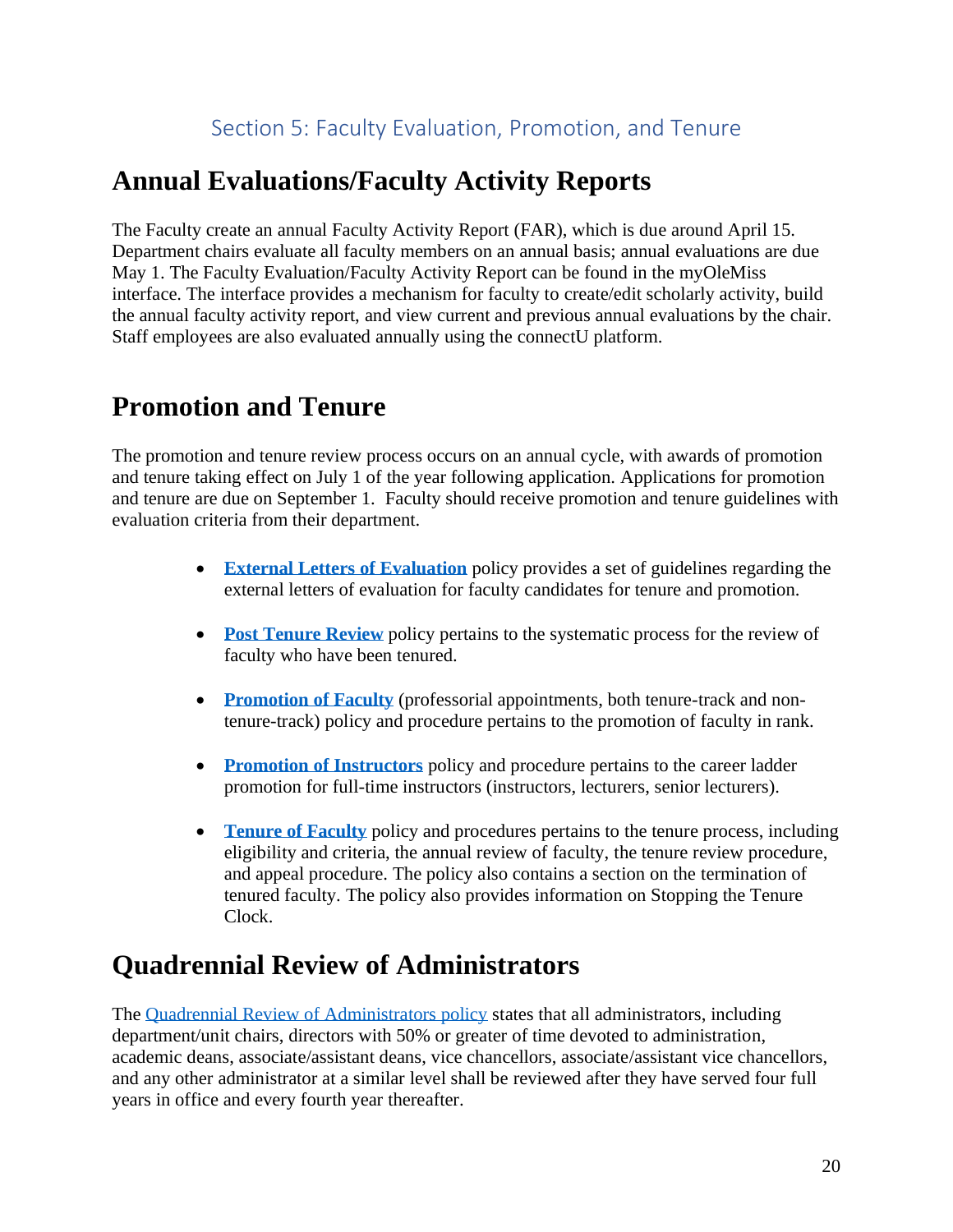### **Faculty Consulting and Outside Employment**

#### The IHL Policy 801.08 pertains to faculty consulting and states:

*OUTSIDE EMPLOYMENT Members of the faculty and staff are permitted to engage in outside employment, provided permission is first obtained from the executive officer of the institution concerned and, provided further, that the executive officer of the institution concerned shall grant permission to engage in outside employment only after having first determined that the said outside employment will interfere in no way with institutional duties of the individual requesting such permission. In addition, such individuals will not engage in a business or profession that would in any manner compete with a similar business or profession over which he or she would have direct supervision, inspection, or purchasing authority within the university or agency, such being a conflict of interest. (BT Minutes, 9/90; 1/98; 11/2005)* 

In accordance with these regulations established by the IHL Board of Trustees, employees are permitted to engage in outside employment provided it will not interfere with the institutional duties of the individual and permission has been obtained from the Chancellor. The university's mechanism to provide faculty and other employees the opportunity to gain permission from the Chancellor to engage in consulting and outside employment can be found in the [Faculty](https://policies.olemiss.edu/ShowDetails.jsp?istatPara=1&policyObjidPara=10647006)  [Consulting Policy](https://policies.olemiss.edu/ShowDetails.jsp?istatPara=1&policyObjidPara=10647006) and the [Non-Institutional Employment Practices Policy.](https://policies.olemiss.edu/ShowDetails.jsp?istatPara=1&policyObjidPara=10656209) The university recognizes the value of faculty consulting and engaging in other outside professional activities. Consulting allows faculty to experience aspects of their field through interactions with industry, business, government, foundations, and other institutions and to transfer knowledge for the public good. These interactions and experiences ultimately enrich the educational programs.

As outlined in these policies, faculty and staff members must complete the [HR Form 9,](http://hr.olemiss.edu/wp-content/uploads/sites/93/Form9_2014.pdf) Application for Permission to Engage in Outside Employment or Practice of Profession, and forward through the proper channels. If anyone questions an employee's consulting or outside employment, this Form provides a mechanism for the institution to demonstrate that the employee had permission to engage in the consulting work and/or to receive compensation for work completed. The [Frequently Asked Questions related to Form 9](https://hr.olemiss.edu/wp-content/uploads/sites/93/2016/05/Form9_FAQ_February2015.pdf) has additional information about when a form needs to be completed.

#### **National Center for Faculty Development**

The Office of the Provost and the Division for Diversity and Community Engagement support an institutional membership with the [National Center for Faculty Development and Diversity.](https://www.facultydiversity.org/) As an institutional member, all faculty, postdocs, graduate students and staff have access to the following member resources at no additional cost:

- Weekly [Monday Motivator](http://www.facultydiversity.org/?page=MondayMotivator)
- Twelve monthly [core training webinars](http://www.facultydiversity.org/?page=CoreCurriculum) and guest expert webinars
- [Multi-week courses](http://www.facultydiversity.org/?page=FacilitatedLearning)
- Audio, slides, and transcripts of all workshops so members can learn at their convenience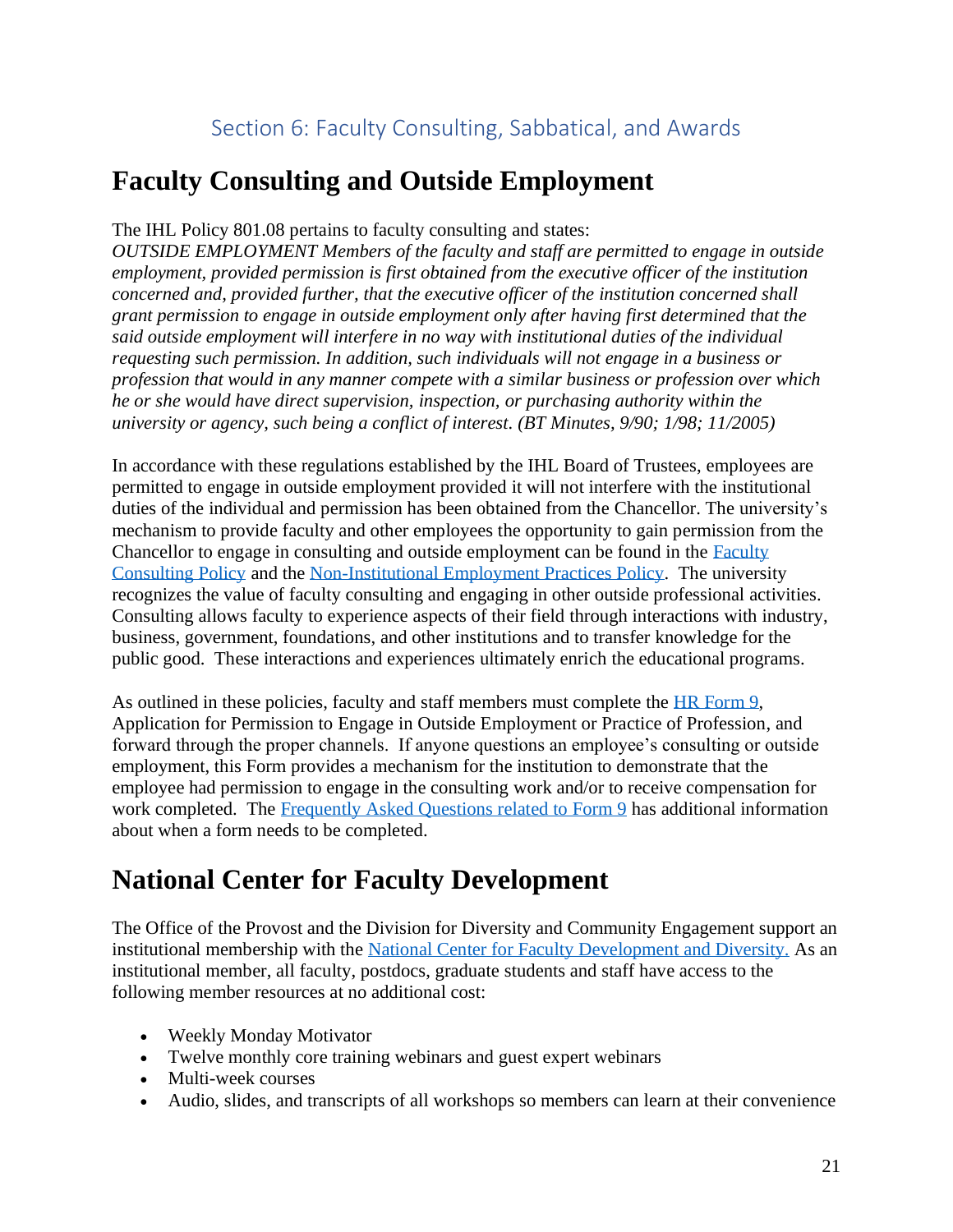- Private [Discussion Forum](http://www.facultydiversity.org/forums/Default.aspx) for peer-mentoring and problem solving
- Moderated monthly writing challenges
- [Member Library,](https://www.facultydiversity.org/library) which includes workshop materials, referrals, and readings

To take advantage of this opportunity, faculty may activate their confidential, personal membership by completing the following steps:

- 1. Go to the [Center's webpage to activate the membership](http://www.facultydiversity.org/Join)
- 2. Choose "University of Mississippi" from the drop-down menu.
- 3. Select "Activate My Membership"
- 4. Complete the registration form using your institutional email address (i.e., @olemiss.edu)
- 5. Go to your email to find a confirmation email. Click "Activate Account" in the confirmation email.

## **Sabbatical Policy**

The [Sabbatical](https://policies.olemiss.edu/ShowDetails.jsp?istatPara=1&policyObjidPara=10647007) policy defines the eligibility of faculty for sabbatical leave and the procedures and approval process.

## **University Faculty Awards**

A [listing of faculty and staff awards](https://catalog.olemiss.edu/awards.) can be found in the UM Online Catalog. We also participate in the SEC Faculty Achievement Award program and nominate faculty for this award.

Awards presented at commencement or university faculty meetings include:

- [Award for Excellence in Graduate Teaching and Mentoring](https://gradschool.olemiss.edu/awards-and-recognitions/)
- [Distinguished Professor Title](https://policies.olemiss.edu/ShowDetails.jsp?istatPara=1&policyObjidPara=11994676)
- [Distinguished Research and Creative Achievement Award](https://research.olemiss.edu/distinguishedresearch)
- [Donald R. Cole Excellence in Promoting Inclusiveness in Graduate Education](https://gradschool.olemiss.edu/awards-and-recognitions/)
- [Elsie M. Hood Outstanding Teacher Award](http://cetl.olemiss.edu/faculty/teaching-awards/elsie-m-hood-outstanding-teacher-award/)
- [Excellence in Advising Award](https://cssfye.olemiss.edu/advising-awards/)
- Faculty Achievement Award, coordinated by the Office of the Provost in late spring and awarded at the Fall Faculty Meeting
- [Frist Service Award](https://olemiss.edu/frist_award/)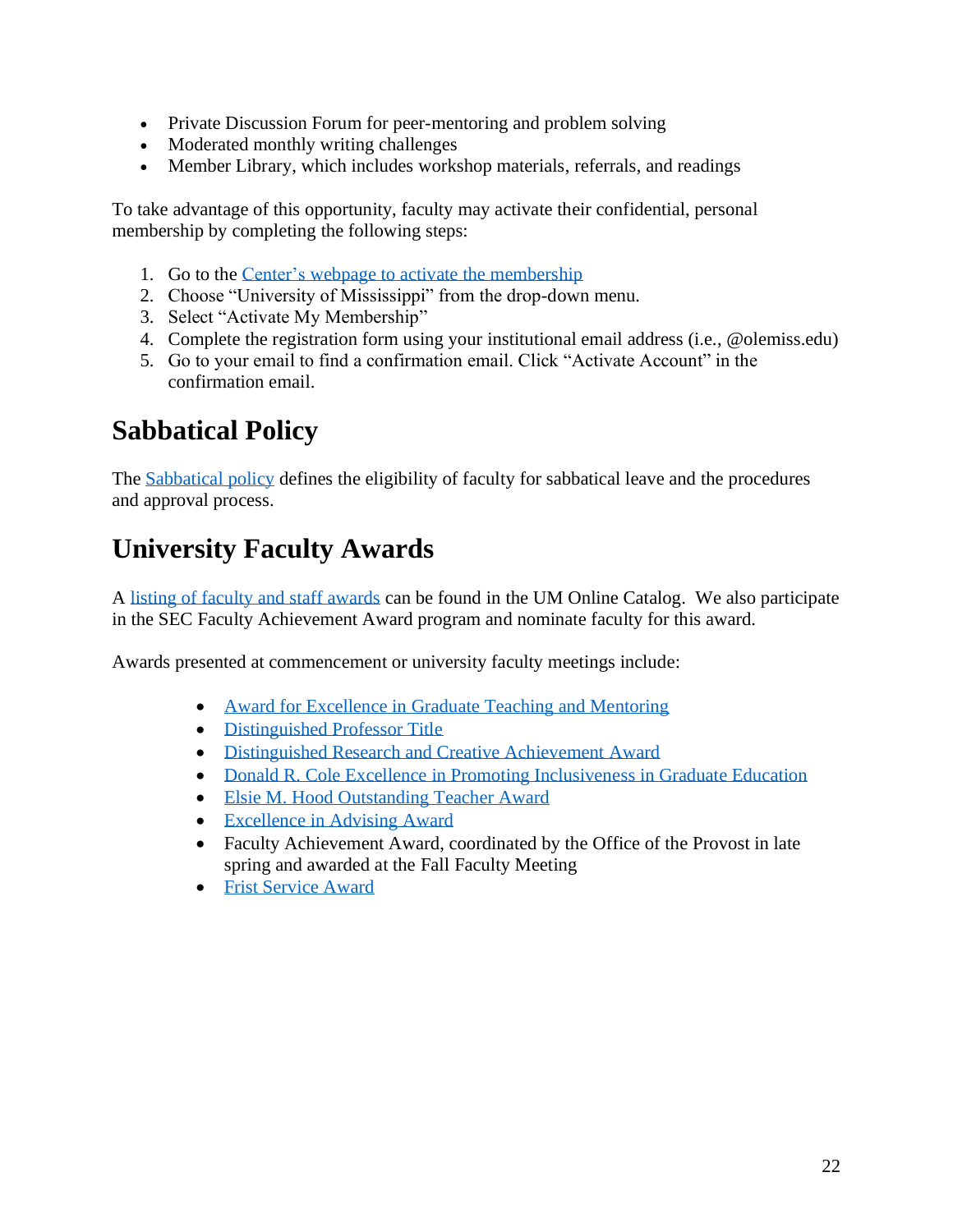# UNIT 3 TEACHING AND LEARNING RESOURCES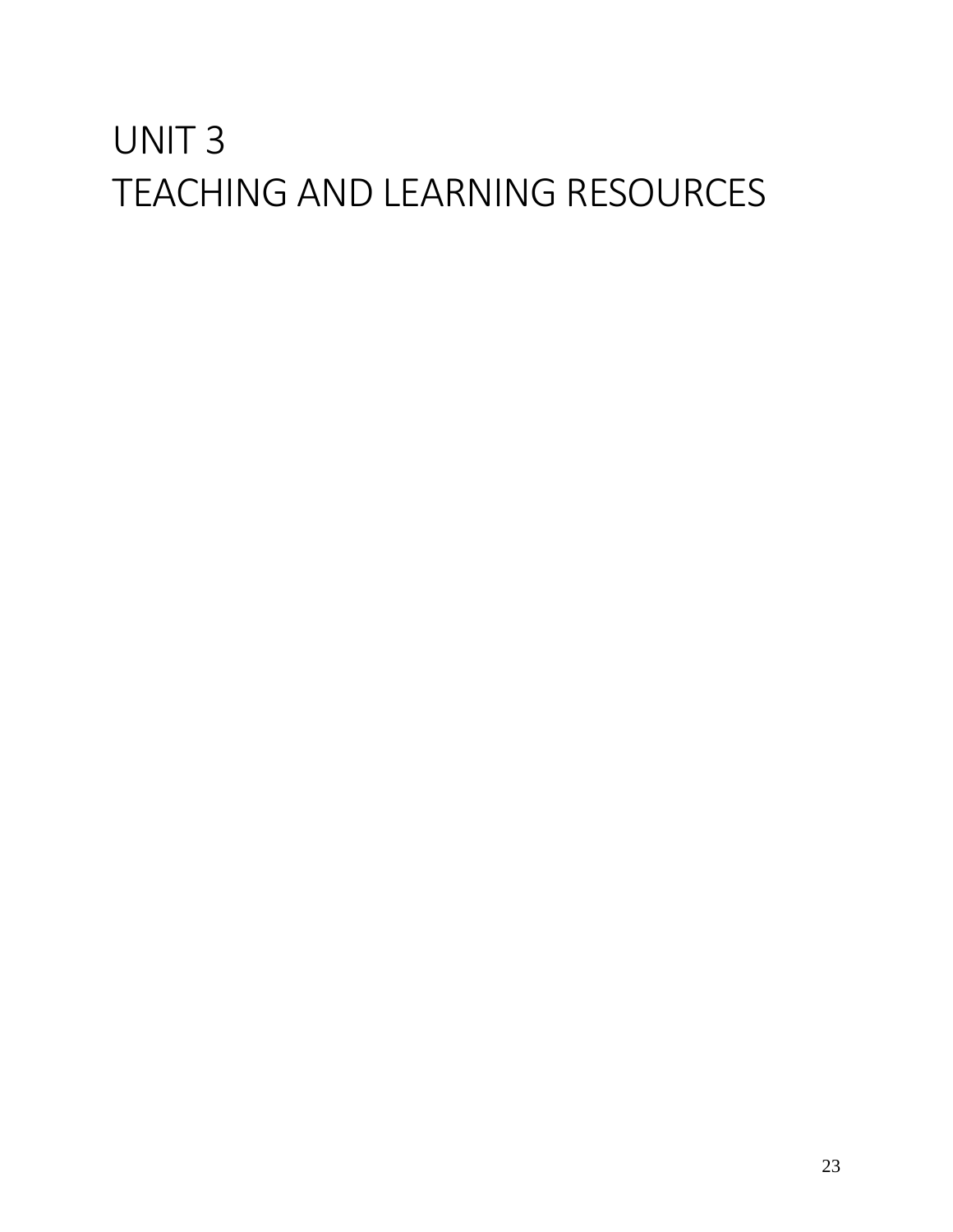### **Center for Excellence in Teaching and Learning**

The [Center for Excellence in Teaching and Learning \(CETL\)](http://cetl.olemiss.edu/) serves the needs of students and faculty in improving teaching and learning across campus, by offering a range of services including:

- Development luncheons on a range of topics from teaching with technology, improving student motivation, teaching effectively in large classrooms, and reducing workload;
- Grant programs for the teaching of critical thinking skills;
- New faculty development communities;
- Improvement of teaching through effective observations; and
- Support of student learning with supplemental instruction.

### **Division of Outreach and Continuing Education**

The mission of the [Division of Outreach and Continuing Education](http://www.outreach.olemiss.edu/) is to serve the university and the community by facilitating and providing high-quality learning experiences. Within the Division is the [Office of Academic Research](http://elearning.olemiss.edu/) which works closely with academic departments in course planning, design, and support to faculty teaching online courses and those who are positioning themselves to do so in the future. The Division of Outeach and Continuing Education also desires to work collaboratively with university faculty to develop programs for K-12 students, college students, adult learners, and the community.

### **Institutional Research, Effectiveness, and Planning (IREP— Institutional Statistics and Tableau)**

[IREP](https://irep.olemiss.edu/) provides [institutional statistics](https://olemiss.edu/aboutum/facts.html) and a wealth of information on students, faculty, and staff, university operations, activities designed to improve student learning, strategic planning, and institutional facts and statistics. IREP provides the [University Tableau](http://tableau.olemiss.edu/) interface for faculty to access various information. Faculty can access the Ole Miss Tableau server using their existing WebID accounts.

### **Office of Global Engagement/Office of International Programs (OGE/OIP)**

The [Office of Global Engagement](https://oge.olemiss.edu/) is responsible for the development, promotion, and support for all global engagement activities on campus. OGE is made up of four constituent offices and special programs, including the Office of International Programs (OIP), Intensive English Program (IEP), Study Abroad Office (SAO), and the US Japan Partnership Program (USJP). OIP helps international faculty and scholars adapt to a new culture as well as the educational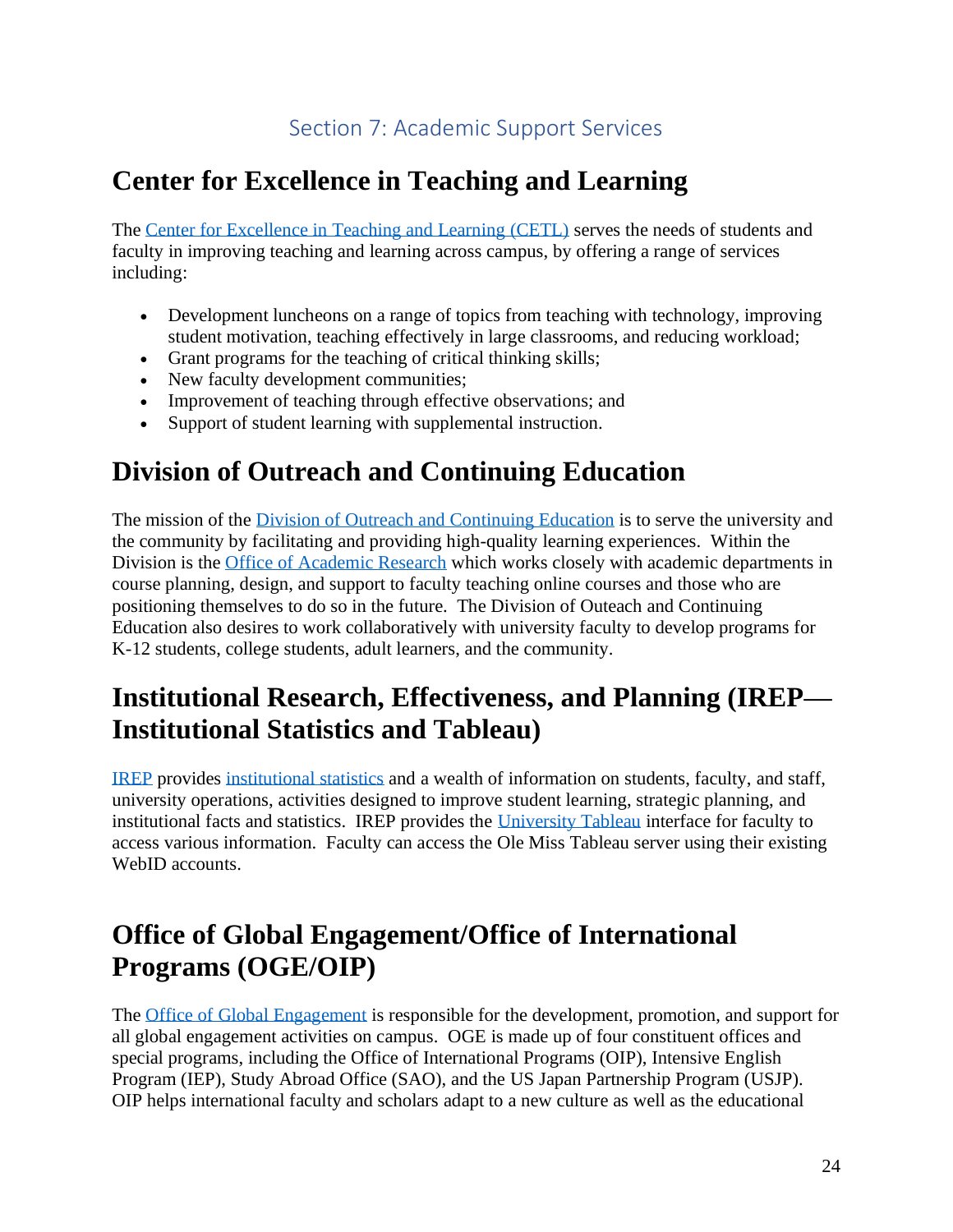system. OGE is excited to work with faculty to help develop study abroad opportunities for students.

#### **Office of Information Technology (IT)**

The Office of Information Technology (IT) provides many [information technology services](https://olemiss.edu/depts/it/servicesr1.html?class=sortcat2) to faculty through teamwork, partnership, and innovation. Faculty are expected to adhere to the  $\Gamma\Gamma$ [Appropriate Use](https://policies.olemiss.edu/ShowDetails.jsp?istatPara=1&policyObjidPara=10642998) policy.

#### Faculty Technology Development Center (FTDC)

The goal of the [Faculty Technology Development Center](https://olemiss.edu/ftdc/) (FTDC) is to offer the training, assistance, and technical support required to enhance faculty use of technology in classrooms, laboratories, and online applications such as Blackboard.

#### IT Helpdesk

The [IT Helpdesk](https://olemiss.edu/helpdesk/) is located in Weir Hall; open Monday – Friday 8 am to 5 pm. The Helpdesk personnel assist the university community with issues related to software, hardware, networking, email, Web pages, and other applications that run on the university's campus-wide systems.

#### Box

Box is a secure, online file sharing and storage service. Content on Box can be accessed from your computer and through tablet and phone devices. Box content can also be shared internally and externally and can be extended to partner applications such as Google Docs.

#### Email for Employees

All UM employees are issued an *@olemiss.edu* email address. To check your email, use Office 365 Mail or an email client such as Microsoft Outlook. Access is secured with your WebID account. Faculty and staff may also sign up for a Google email (Gmail) account. This account will be an additional account for UM Gmail and other Google apps, leaving the Office 365 Mail account to be used for official UM correspondence.

#### myOleMiss

[myOleMiss](https://my.olemiss.edu/irj/portal) (my.olemiss.edu) is the university's Web portal. Numerous self-service Web applications for students, faculty, and staff have been made available via this portal. This is the portal where faculty members can find their course offerings, enter course materials, find class rolls, and submit grades.

#### **OleMiss Online**

Faculty can find resources to assist with the development of online courses at [OleMiss Online,](http://www.online.olemiss.edu/) housed in Academic Outreach. Before a faculty member can become an instructor for a "web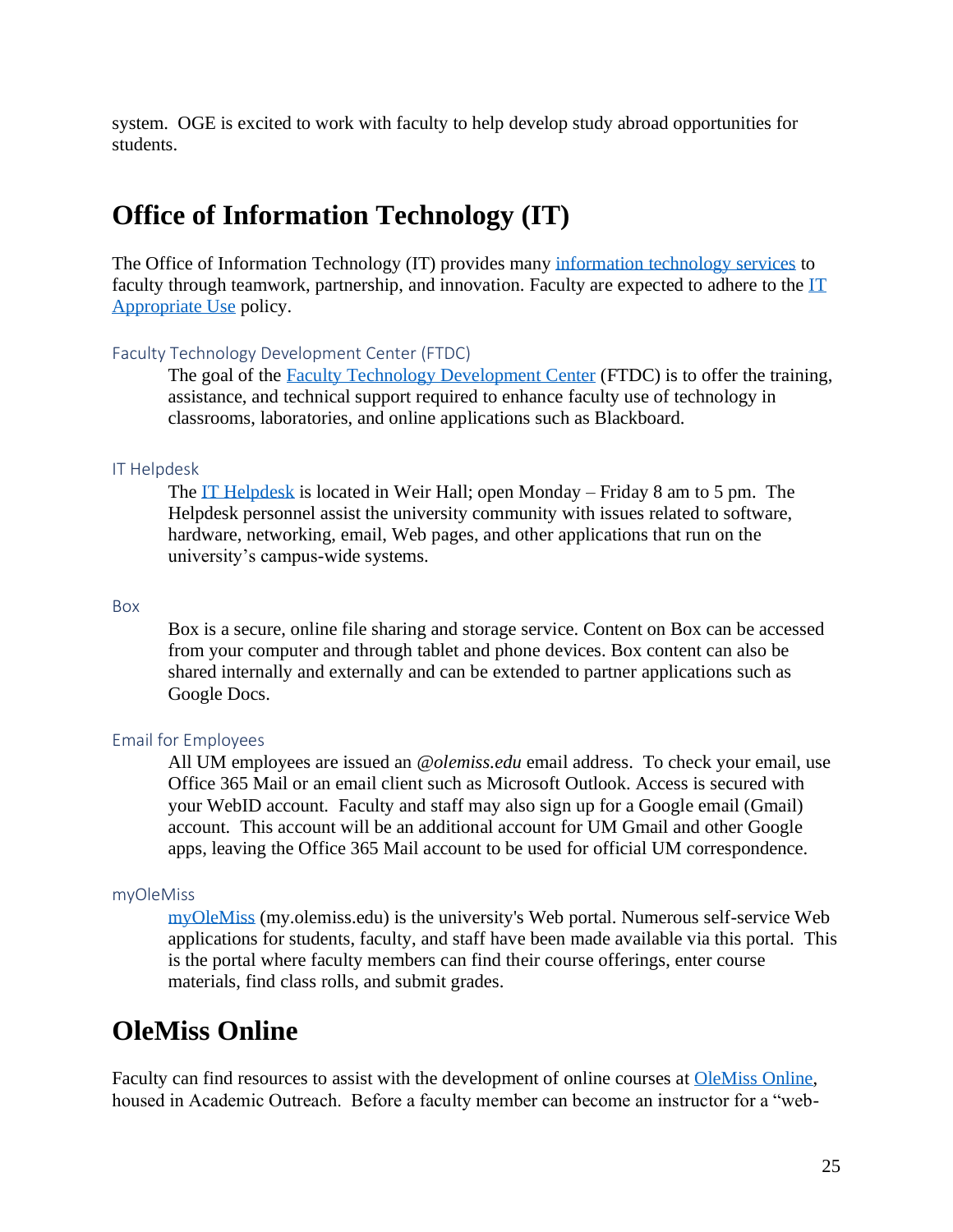based" course, he/she must be endorsed by the Office of Academic Outreach. In order to be endorsed, faculty members must complete the eLearning Endorsement Program (eEP). Successful candidates receive an Award of Completion (including a statement for addition in Faculty Activity Reports) and are eligible to teach online at the University of Mississippi. We recommend that prospective online instructors enroll in the course at least one semester before they plan to teach online for the first time.

# **University Libraries**

The [University of Mississippi Libraries](https://libraries.olemiss.edu/) include the [John Davis Williams Library,](https://libraries.olemiss.edu/) the [Science](https://www.libraries.olemiss.edu/uml/science-library)  [Library](https://www.libraries.olemiss.edu/uml/science-library) located in the Thad Cochran Natural Products Center, and an Annex building housing the Modern Political Archives and low-use materials. The Williams Library and the Science Library are open to the public, while the Annex is closed to the public; materials are retrieved for users. The Williams Library is the general library for the university community and houses the main collection of books, periodicals, microforms, manuscripts, government publications, audiovisual materials, and maps. The libraries have 2,538,471 volumes, 1,139,177 electronic resources and 2,667,771 unique titles.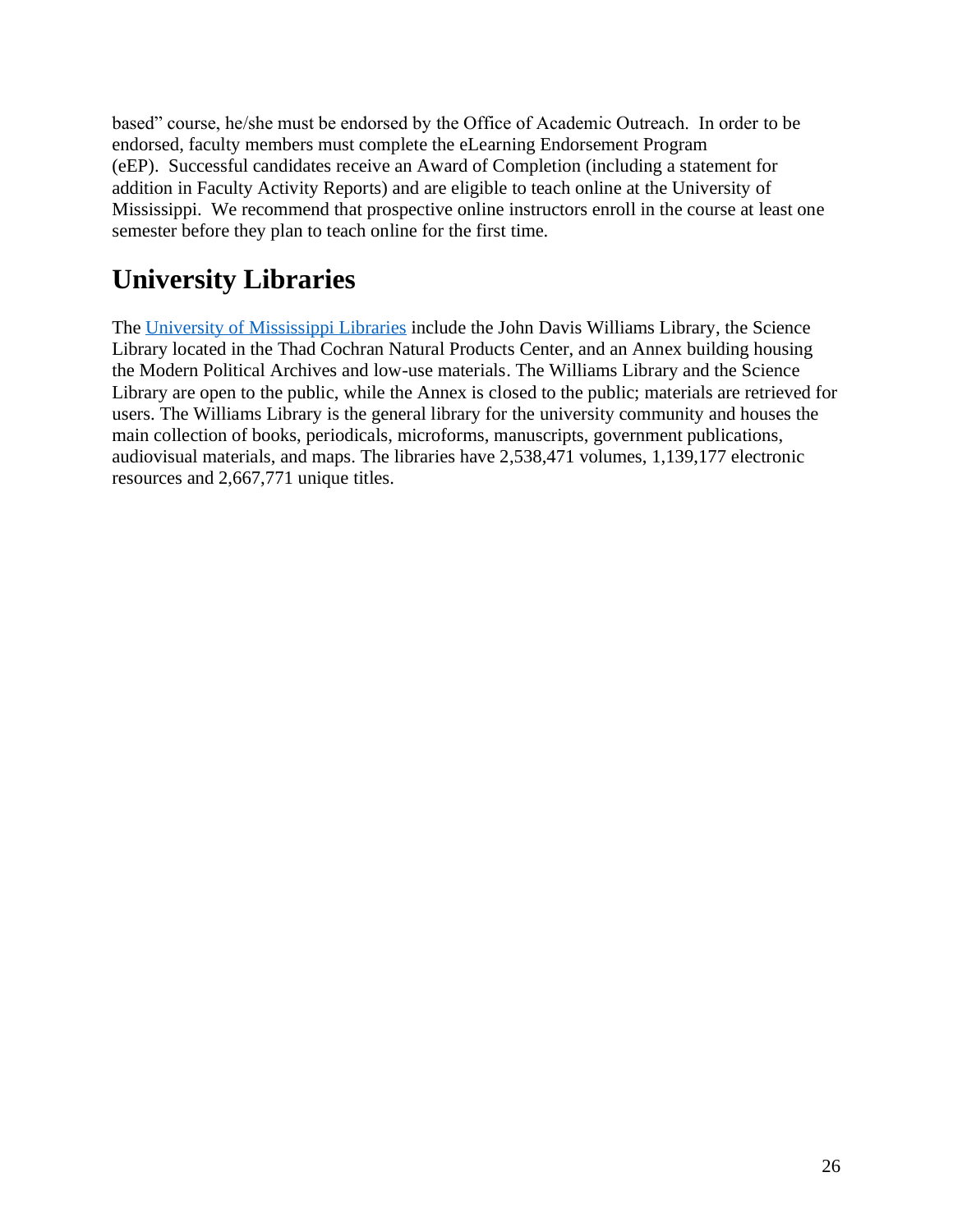#### Section 8: Course and Classroom Policies

Faculty members should review these policies when designing their syllabi and before teaching a course.

# **[Academic Calendar](https://registrar.olemiss.edu/academic-calendar/)**

## **[Academic Catalog](http://catalog.olemiss.edu/)**

## **Academic Conduct and Discipline**

The [Academic Conduct and Discipline](https://policies.olemiss.edu/ShowDetails.jsp?istatPara=1&policyObjidPara=10817696) policy states the expected standards for student academic integrity, describes examples of academic misconduct, including cheating and plagiarism, and explains disciplinary procedures, sanctions, and appeal procedures.

### **Accommodating Students with Disabilities**

The [Accommodating Students with Disabilities](https://policies.olemiss.edu/ShowDetails.jsp?istatPara=1&policyObjidPara=10881938) policy describes ways in which the university complies with state and federal laws and makes available accommodations or services to assist any student, who, through a verified assessment, can document a disability.

# **Accessibility of Technology Services**

The [Accessibility of Technology Services](https://policies.olemiss.edu/ShowDetails.jsp?istatPara=1&policyObjidPara=11379488) policy outlines the importance of providing information technology services that are accessible to everyone and of adhering to the principles of "universal design."

#### **Class Attendance Guidelines**

The [Class Attendance Guidelines](https://policies.olemiss.edu/ShowDetails.jsp?istatPara=1&policyObjidPara=11527112) policy provides class attendance policies and "best practices" statements about the responsibilities of instructors in establishing and informing students about the attendance policy for courses and the responsibilities of students in complying with attendance policies.

### **Consensual Relationships**

The [Consensual Relationships](https://policies.olemiss.edu/ShowDetails.jsp?istatPara=1&policyObjidPara=12265854) policy highlights the risks of sexual or romantic consensual relationships in the workplace or academic settings. Sexual or romantic consensual relationships between students and employees, as well as between supervisors and subordinates, who have authority or influence over aid, benefits, services, or the academic progress of that student may create an appearance of impropriety that is contrary to the values and interest of the University of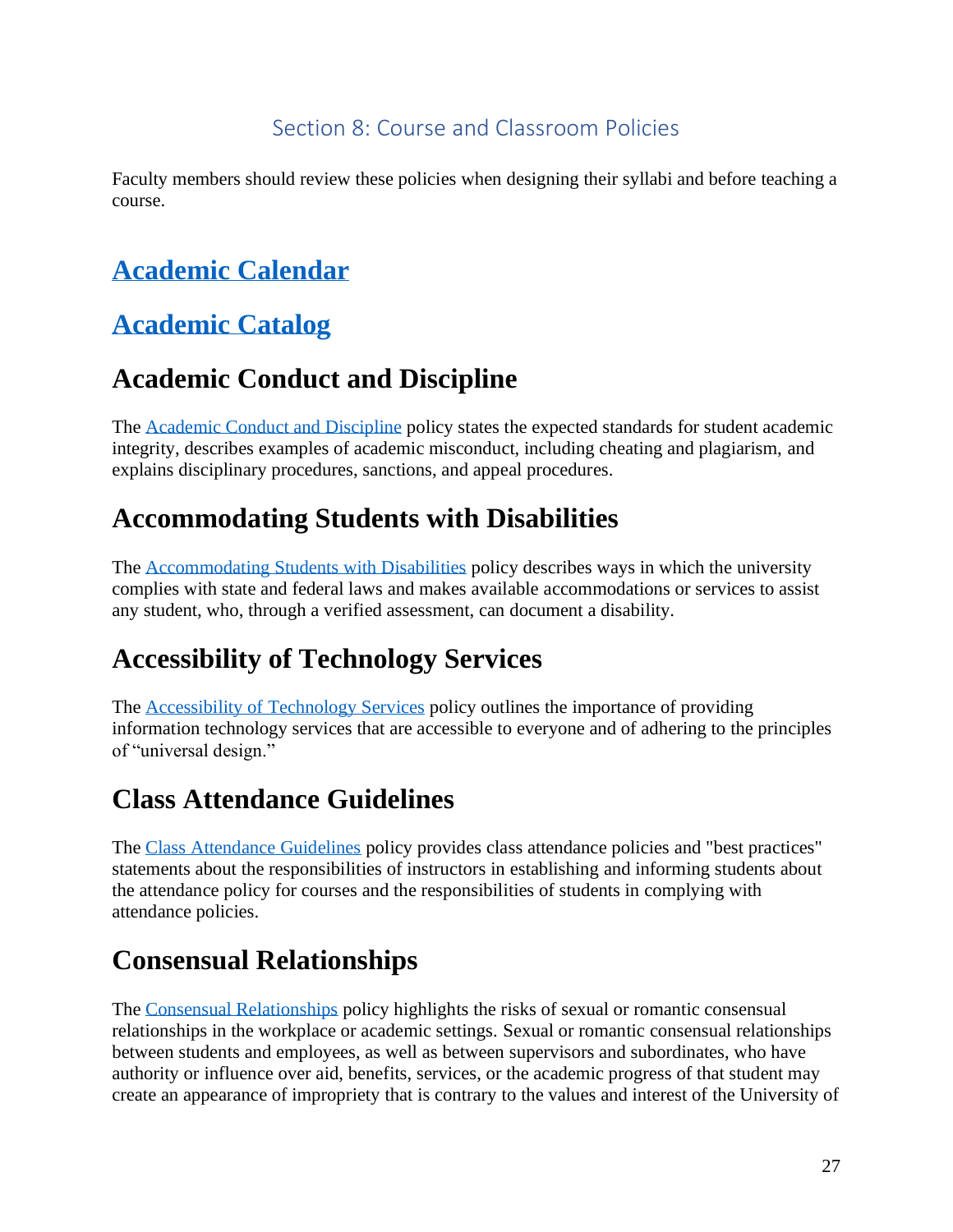Mississippi. Certain consensual relationships are prohibited, while others must be disclosed and may also require that an individual recuse himself or herself from supervising or evaluating their partner. The purpose of this policy is to clarify appropriate student/employee and employee/employee consensual relationships.

## **Course Evaluations**

Students enter online evaluations of faculty and courses during the last three weeks of each full semester. The interface is turned off during finals week and then opened again until students view their grades. Faculty are able to review the student evaluations for their courses a few weeks after the end of each regular semester.

# **Credits and Grades**

[Credits and Grades](https://policies.olemiss.edu/ShowDetails.jsp?istatPara=1&policyObjidPara=10647554) policy defines the semester hour, sets the requirements for class attendance and the pass-fail grading option, defines the grading system, and explains the rules related to repeating a course and invoking forgiveness for up to four courses.

# **Examination Policies**

The [Examination Policies](https://policies.olemiss.edu/ShowDetails.jsp?istatPara=1&policyObjidPara=10647552) give regulations related to examinations, including the final examination for courses and guidelines for assignments during the week preceding final examination week.

# **Grade Appeal Policy**

The [Grade Appeal Policy](https://policies.olemiss.edu/ShowDetails.jsp?istatPara=1&policyObjidPara=10818079) is designed to provide an undergraduate or graduate student at The University of Mississippi with a clearly defined avenue for appealing the assignment of a course grade he/she believes was based on prejudice, discrimination, arbitrary or capricious action, or other reasons not related to academic performance.

# **Retention of Records**

As part of the university's grade appeal procedure, faculty members are required to keep graderelated materials until the completion of the next regular (spring or fall) semester. Material that applies to an ongoing grade appeal process must be retained for six months following completion of the grade appeal process. Grade-related material refers to examinations, projects, term papers, records on grades, attendance records, electronic files, and other material that is used in the grading process and is not returned to the student. If materials are returned to the student, a student desiring to appeal must present any tests, examinations, term papers, or other graded material that form the basis for his or her appeal.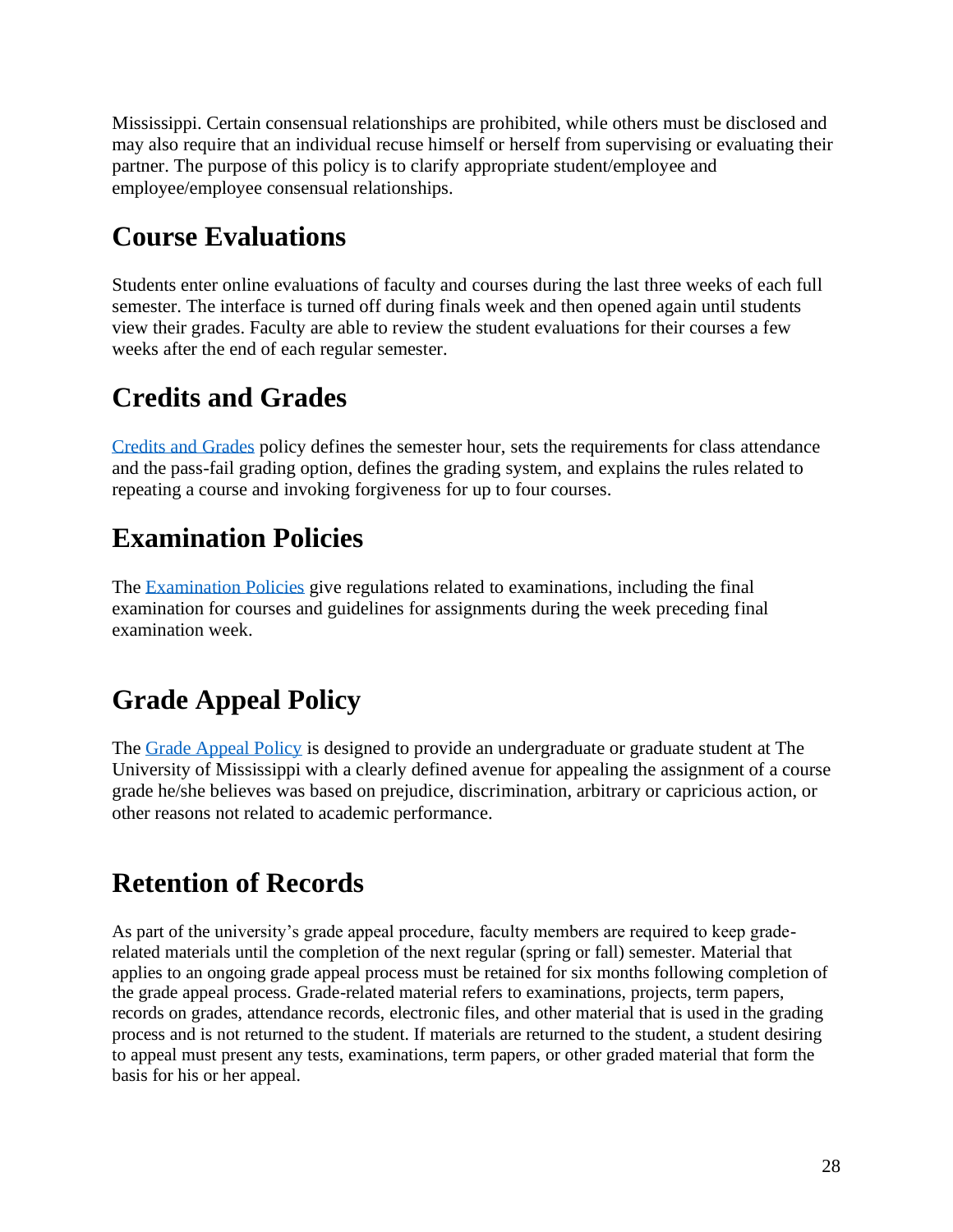### **Royalty from Assigned Books**

The [Royalty from Assigned Books](https://policies.olemiss.edu/ShowDetails.jsp?istatPara=1&policyObjidPara=12119628) policy provides a structure for ethically dealing with the assignment of textbooks or other class materials by a faculty member where a faculty member may benefit financially from the assignment.

### **Textbook Assignments**

[Textbook Assignments](https://policies.olemiss.edu/ShowDetails.jsp?istatPara=1&policyObjidPara=11276804) policy is a set of requirements and guidelines for the assignment of textbooks and other course materials by instructors. In part, the policy reads, "The announced deadline for assigning course materials will be the day before priority registration begins (October 31 and March 31) for these two Event Planning Sessions." The guidelines also include recommendations regarding the adoption of course materials for multi-section courses, the minimum period of adoption of course materials, procedures for ensuring compliance with the Higher Education Opportunity Act of 2008, and the dissemination of information to students and faculty.

### **Students' Right to Privacy and Access to Students' Records**

The [Family Education Rights and Privacy Act of 1974](https://policies.olemiss.edu/ShowDetails.jsp?istatPara=1&policyObjidPara=10649383) (FERPA) ensures that students have the right of privacy with respect to personal information. The University of Mississippi adheres to FERPA. The [Right to Privacy](https://policies.olemiss.edu/ShowDetails.jsp?istatPara=1&policyObjidPara=11079470) policy informs students about their right to privacy. The Office [of the Registrar can provide additional information](https://registrar.olemiss.edu/privacy-act-ferpa/) and answer questions.

The Family Educational Rights and Privacy Act of 1974 (FERPA) is a federal law that limits the disclosure of a student's education records. The purpose of FERPA is to protect the privacy of students and to ensure that students have access to their own records. University of Mississippi employees responding to requests for student information must be aware of the protected status of such information. Employees must not provide requested information to third parties unless the student consents to the release or unless FERPA specifically permits the release of the information without consent. The student has the right to inspect and review any department or college record, including emails between faculty and staff, that is maintained on him/her.

Under FERPA, a student's records are presumed to be private and may not be disclosed to the public without the student's consent. A "student" is defined as a person who has attended an educational institution at any time and with respect to whom the institution maintains educational records or personally identifiable information. In order to safeguard the privacy of the information, rights derived from FERPA vest in the student who has either attained eighteen years of age or who is attending an institution of postsecondary education (regardless of age).

Disclosure is defined as permitting access to, or the release, transfer, or other communication of personally identifiable information, contained in education records to any party, by any means, including oral, written, or electronic.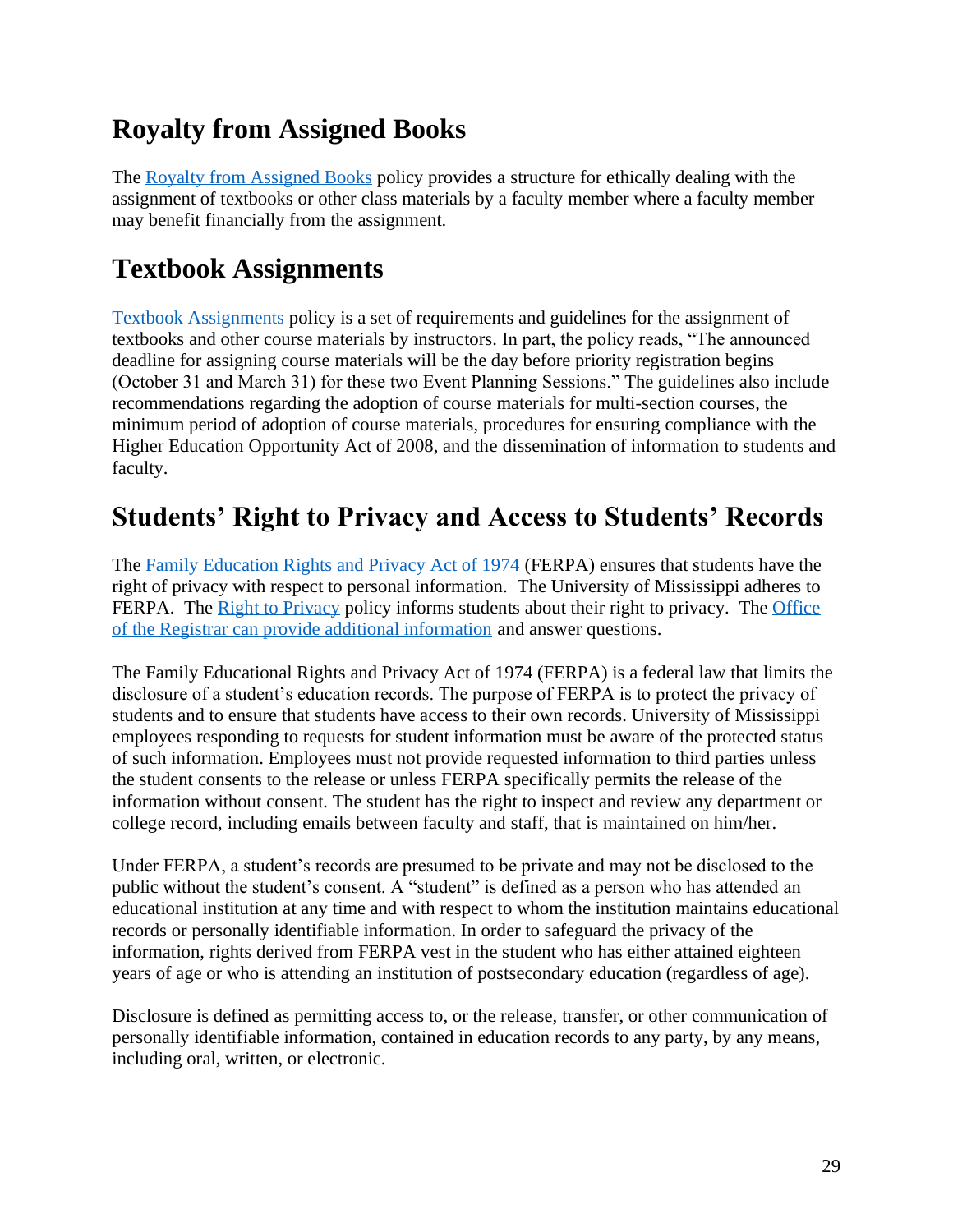#### **As a faculty member, you have a legal responsibility under FERPA to protect the confidentiality of student educational records in your possession. You have access to student information only for legitimate use in the completion of your responsibilities as a university employee. Your access to information, including directory information, is based on your faculty role.**

Student educational records are considered confidential and may not be released without written consent of the student. Student information stored in electronic format must be secure and available to only those entitled to access the information. If you are in doubt about a request for a student, please contact the Registrar's Office at 662-915-7792 or your Dean's office.

- Do not release student education record information, including a student's personal information, University ID number, enrollment records, disciplinary files, grades, GPA, social security number, race, ethnicity, parent information, gender, financial aid information, total credits, emergency contacts, course schedule, credits enrolled per semester, or student employment records to anyone without the written consent of the student.
- Do not post grades or other information publicly by student name, University ID number, or social security number.
- Do not link the name of a student with that student's University ID in any public manner.
- Do not leave graded tests or other materials for students to pick up in a stack that requires other students to sort through.
- Do not circulate a printed class student with student names, ID numbers, photos, or grades in an attendance roster.
- Do not discuss the progress of any student with anyone other than the student (including parents) without the consent of the student.
- Do not provide lists or files of student information to any third-party or for any commercial purpose.
- Do not provide a student schedule to anyone or help someone (other than an employee) find a student on campus.
- Do not access the records of any student for personal reasons.
- Do not store confidential information on any computer unless the information is required and secure from intrusion.
- Do not expose the names or other identifying information of students participating in an online classroom assignment without the student's written consent.

The information maintained by Student Disability Services (SDS) falls under the definition of "education records." As defined by FERPA, an "education record" is any material that contains information directly related to a student and is maintained by an educational institution or someone acting on its behalf. Under FERPA, SDS will disclose a student's SDS records without the student's consent only in limited circumstances. Examples include disclosure to:

- Officials at the educational institution with a legitimate educational interest;
- A person who obtains a judicial order or subpoena directing release of the information;
- Appropriate individuals during a health or safety emergency.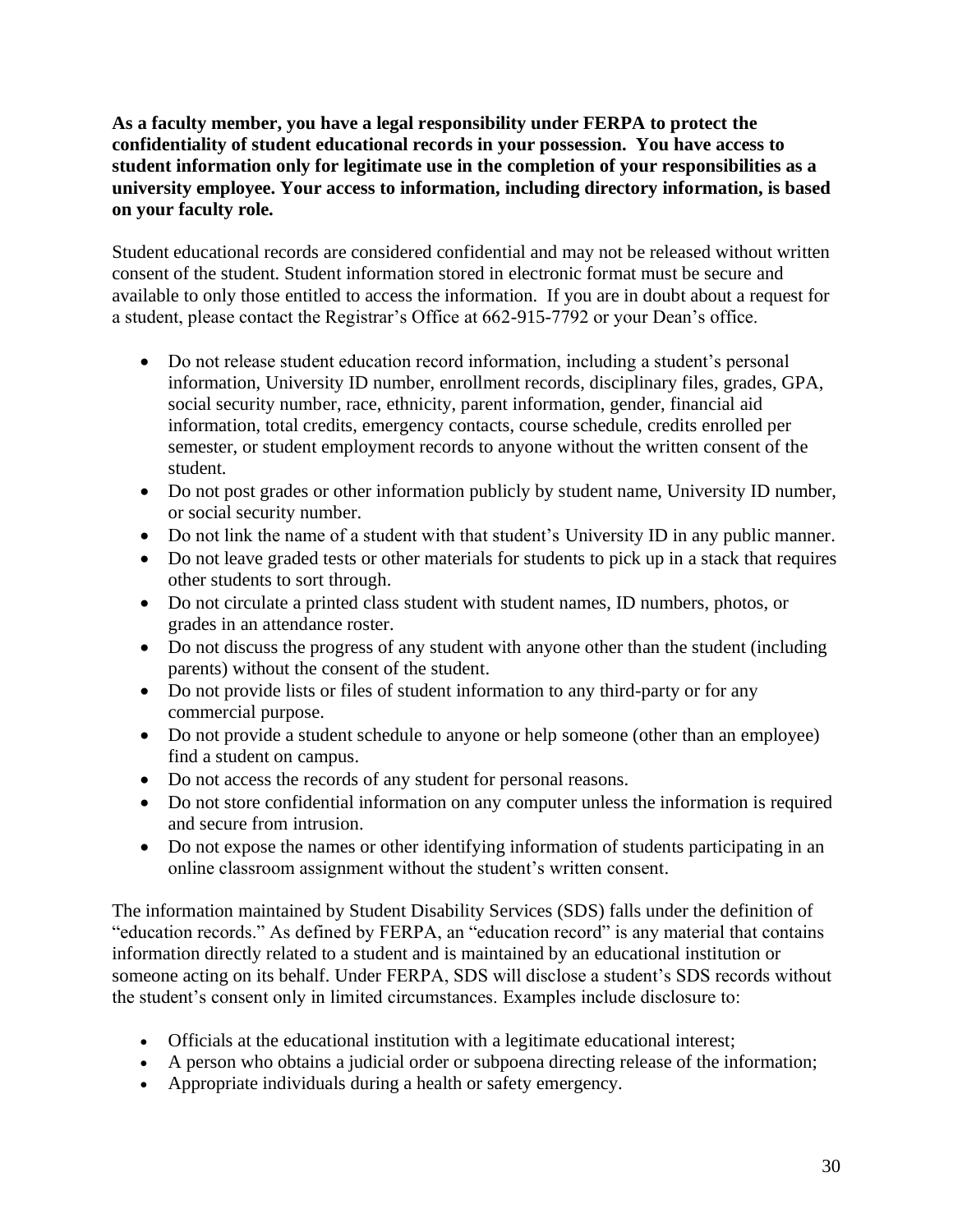Because of these legal and University requirements, as well as the basic human right to privacy, it is essential that faculty understand the expectations of privacy guaranteed to students with disabilities. When communicating directly with a student who has a disability, faculty can ask how the student is impacted in the classroom by his or her disability; however, faculty cannot ask a student to disclose his or her diagnosis. In addition:

- Faculty must ensure that all Instructor Notification forms are kept in a secure location. It is essential that faculty not lose or misplace these forms.
- Faculty must not identify a student as having a disability. For instance, on a test day, do not announce to the class, "All students who get accommodations go to the conference room." Students with disabilities will be identified when they leave the classroom.
- If there is classroom discussion regarding an issue directly related to disability, faculty should not direct comments or questions specifically to a student in the class who has a disability.

Faculty should be conscientious of how communication and actions in the classroom may impact the privacy or comfort of a student with a disability.

#### **Student information may be disclosed under the following circumstances without the consent of the student:**

- **In an emergency if necessary to protect the health and safety of a student.**
- To other university employees with a legitimate educational interest.
- To the appropriate individuals who are processing financial aid.
- To the public or individual doing research if the information is in aggregate form, meaning the record of any individual student cannot be identified.
- To local, state, and federal officials under some circumstances.
- To other entities as determined by law or by the General Counsel's office.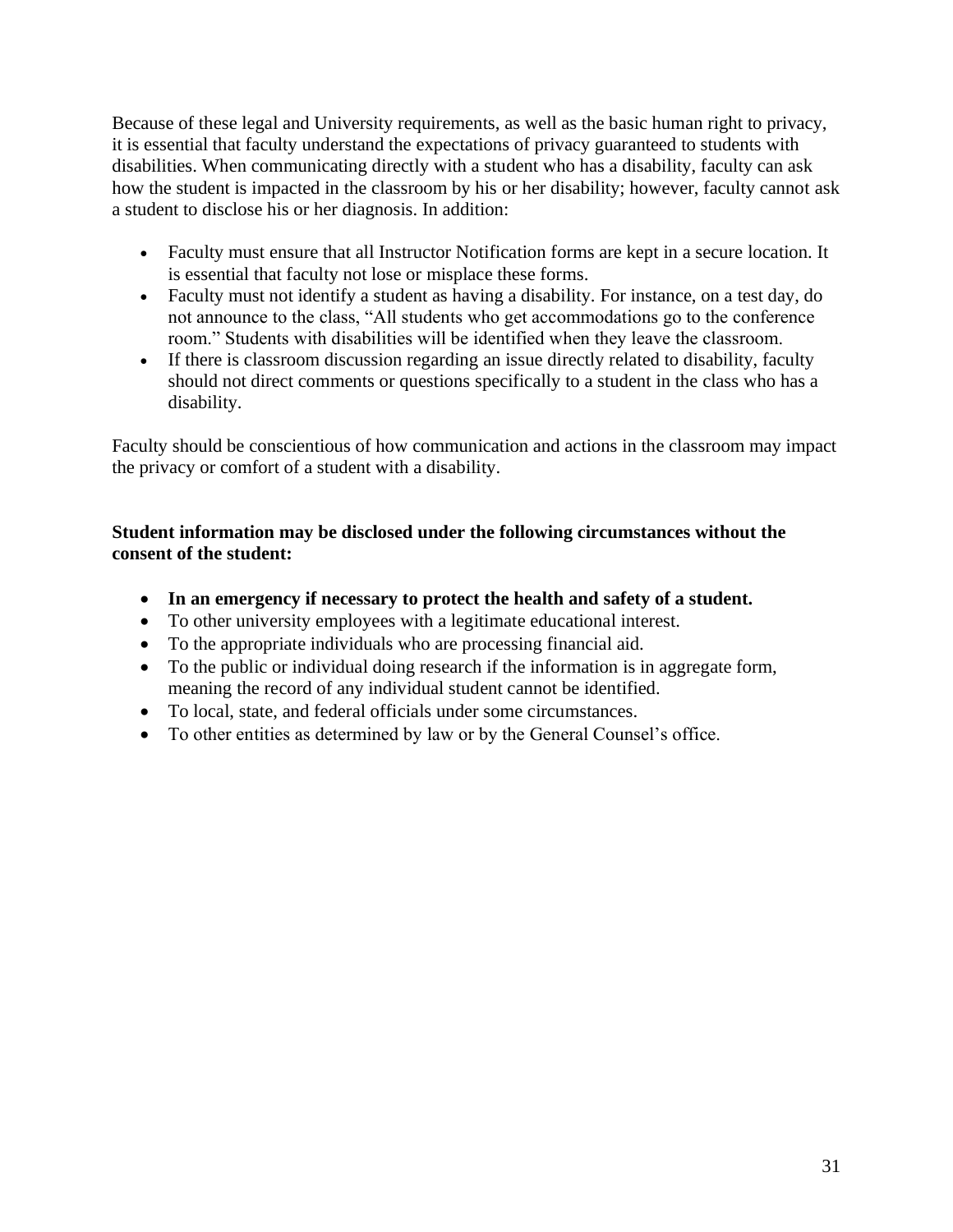#### Section 9: Instructional Support

#### **Technology Support**

#### Blackboard Course Management System

[Blackboard](https://blackboard.olemiss.edu/) provides an easy way for instructors to place materials online. Workshops are offered throughout the year, and one-on-one training is provided as needed. If you need assistance with any aspect of Blackboard, consult the [Blackboard Help Pages,](https://olemiss.edu/blackboard/Blackboard_Support_and_Training/Blackboard_Support.html) [Blackboard FAQs,](https://olemiss.edu/helpdesk/faq.php?cat=13) or email [blackboard@olemiss.edu.](mailto:blackboard@olemiss.edu)

#### Faculty Technology Development Center (FTDC)

The [Faculty Technology Development Center \(FTDC\)](https://olemiss.edu/depts/ftdc/) offers training, assistance, and technical support to enhance faculty use of technology in classrooms, laboratories, and online applications such as Blackboard. Faculty should review the [FTDC Facts for](https://olemiss.edu/ftdc/_downloads/ftdc-2019.pdf)  [Faculty](https://olemiss.edu/ftdc/_downloads/ftdc-2019.pdf) and contact the FTDC for training and information about campus technology and software.

- UM PowerPoint template
- Use of clickers or Turning Point App
- TACIT program to help replace faculty computers Faculty Computer Replacement Program
- Attendance verification
- Faculty test scanning
- Access to computer teaching labs
- Software packages at reduced cost including Microsoft products, Adobe products, antivirus software, and statistical software (SPSS and Mathematica)
- UM Box (cloud storage)
- Multimedia equipment/digital audio/video and camera checkout
- Classroom technology

#### **Class Roll/Grades**

[myOleMiss](https://my.olemiss.edu/irj/portal) is where faculty members view and download course rolls, export course rolls into Excel, view student photos, post textbook/course materials assignments for courses, view the "waitlisted" students for courses, enter and view midterm grades, enter and view final grades, view the results of the plagiarism quiz for individual students in courses, perform grade changes (after they grades are finalized), initiate academic discipline cases, or send an email or text message to students in courses.

• The university uses a plus/minus grading scale  $(A, A-, B+, B, B-, C+, C, C, D, and F, along$ with an Incomplete, I, and other miscellaneous grades). See the Academic Catalog for a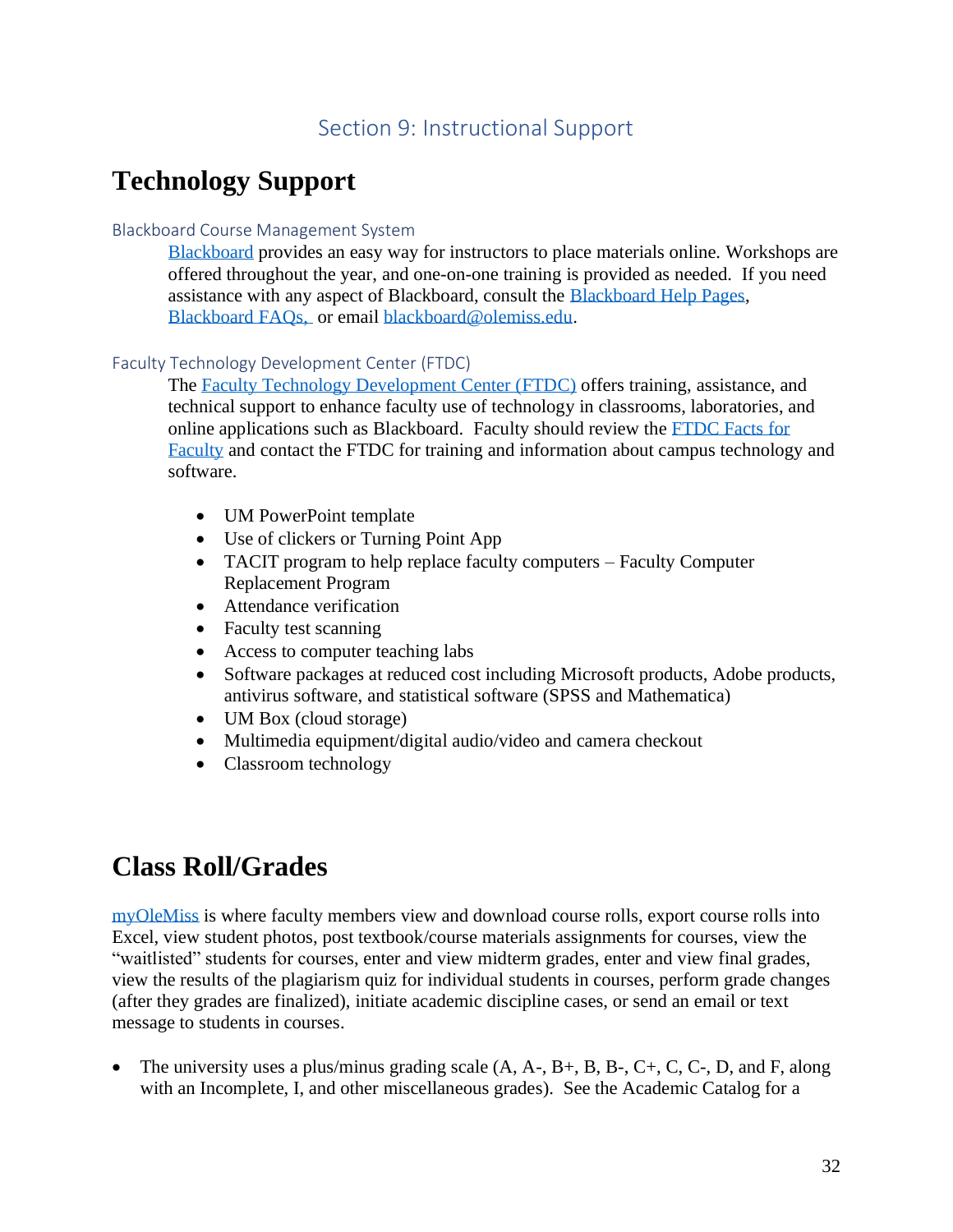description of the grading scale. If an instructor assigns an incomplete, I, the instructor must also enter specific requirements to complete the course, along with a deadline.

- After the drop/withdrawal deadline, a student can only withdraw from a course if there is a verified medical (or related) reason. If a student requests a late withdrawal, he/she should be referred the Department Chair or Dean.
- Grades are entered online, via the myOleMiss portal (under Class Info>Rolls and Grades).
- Faculty are asked to submit midterm grades, especially for 100-200 level courses.
- There is an absolute deadline for submitting final course grades.
- [FERPA](https://policies.olemiss.edu/ShowDetails.jsp?istatPara=1&policyObjidPara=10649383) and confidentiality: In general, only discuss a student's grades with the student, and not with his or her parents or anyone else. A student can sign a FERPA release to allow discussion with parents. This release shows up on the class roll. See Section 8 of this Handbook for additional information about confidentiality of student information.

#### **Classroom Management**

#### Student Conduct/UMatter

[UMatter](http://umatter.olemiss.edu/bit/) serves the University of Mississippi community by coordinating support efforts both on and off campus to assist students facing challenges in order to promote personal and academic success. The referral process begins by making a [CARE](https://cm.maxient.com/reportingform.php?UnivofMississippi&layout_id=3) [report.](https://cm.maxient.com/reportingform.php?UnivofMississippi&layout_id=3) Once a referral is made about a student of concern, a staff member from the university's [Behavioral Intervention Team \(BIT\)](https://umatter.olemiss.edu/bit/) or [Student Intervention Team \(SIT\)](https://umatter.olemiss.edu/student-intervention-team-sit/) will review the information and may contact you for additional information about the student.

The Behavioral Intervention Team (BIT) exists to address faculty, staff, and student behavioral concerns that are not supportive of the university's central function and are not addressed by an existing agency of the university. Included in, but not limited to, the list of behaviors are threats, aberrant behavior, violent or perceived violent behavior, repeated threats of suicide or violence against others, etc. In case of emergency, please call the University Police Department at (662) 915-4911.

A Bias Incident is characterized as a behavior or act that targets an individual or group based on perceived or actual characteristics, such as, but not limited to, race, religious belief, sexual orientation, disability, or age. To report an incident, refer to the Reporting [Bias page](http://birt.olemiss.edu/reporting-bias/) and please complete the Bias Incident [Reporting Form.](https://publicdocs.maxient.com/reportingform.php?UnivofMississippi&layout_id=5) The Bias Incidence Response Team (BIRT) will respond to all reports within two business days. BIRT provides support and a process for effective advocacy on behalf of the student, faculty, or staff member who is a recipient of bias. BIRT also promotes educationally driven outcomes to enable students, faculty, and staff to learn about discriminatory behavior and language.

#### Academic Discipline and Plagiarism

The university takes a strong stance on academic discipline. Freshmen are expected to take an online tutorial on plagiarism through myOleMiss Class Info. You can view whether or not students in your course have taken this tutorial/quiz. Many instructors use the SafeAssign function within Blackboard to evaluate the likelihood that files turned in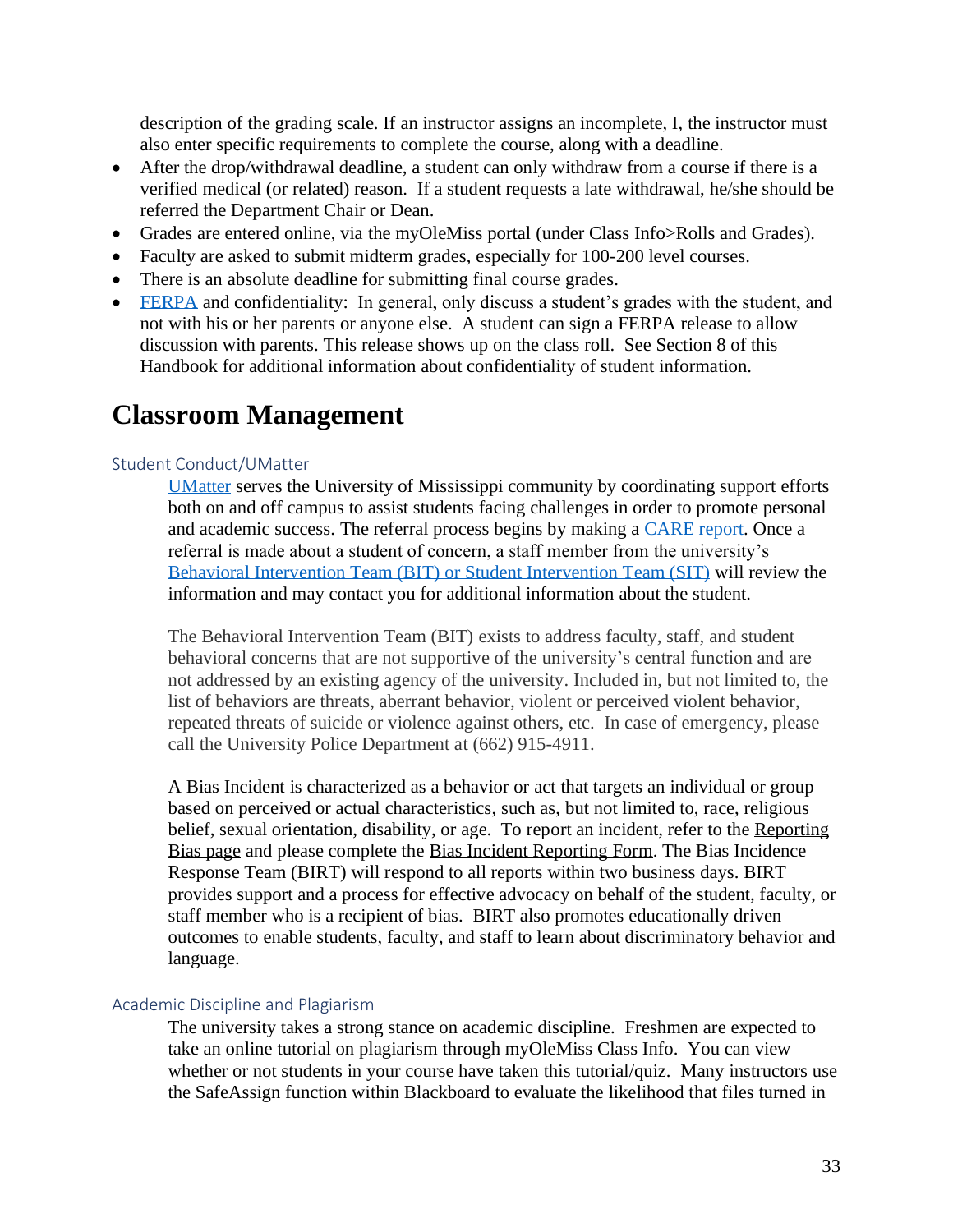by students have been plagiarized. The university's [policy on academic dishonesty](https://communications.olemiss.edu/wp-content/uploads/sites/5/2017/10/MBook.pdf) is defined in the *M-Book,* and faculty are encouraged to report cases of academic dishonesty through the myOleMiss Class Info interface.

# **Syllabus Guidelines**

The [UM Syllabus Sample Template](http://cetl.olemiss.edu/wp-content/uploads/sites/83/2019/08/Sample-Syllabus-Template.docx) (updated 2019) provides a guide for creating your syllabus. A basic syllabus establishes expectations for the course. It should include the following information:

- Course number, name, meeting times, and location
- Instructor's contact information, office hours, phone, e-mail address, etc.
- Learning objectives
- Structure and sequence of class activities, including due dates for major assignments, tests, and projects
- Text and other required reading material
- Grading procedures
- Course policies: attendance, late homework, make-up exams, penalties for academic misconduct, etc.
- An expected response time for communication
- Process and contact for technical assistance
- Disability Access Statement
	- o [Approved Disability Access Statement from Students with Disabilities Services](https://sds.olemiss.edu/syllabus-statement/)

Different schools and departments may have additional requirements to be included in the syllabus. Please check with your department for these additions.

Beyond the basics: Since the syllabus is one of the first ways for an instructor to communicate with students, it is a good opportunity to engage students with the course before the first class meeting. Visuals, text, and tone are just a few ways to transform a syllabus from simply an information packet to a tool for promoting content, community, and accessibility in the course. It is also important that the syllabus document be accessible with appropriate use of headers, lists, hyperlinks, and image alt-text when images are used. Refer to the [Accessible](https://accessiblesyllabus.tulane.edu/)  [Syllabus](https://accessiblesyllabus.tulane.edu/) for more information and suggestions.

### **Education/Training**

#### New Faculty Learning Community Program (FLC)

The Office of the Provost, Vice Chancellor for Diversity and Community Engagement, Center for Excellence in Teaching and Learning, and College of Liberal Arts work together to support the New Faculty Learning Community Program.

A FLC is a group of cross-disciplinary faculty engaging in an active, collaborative, semester, or yearlong program. The goals of the FLC are to enhance faculty development by (1) integrating new faculty into a community of scholars; (2) promoting active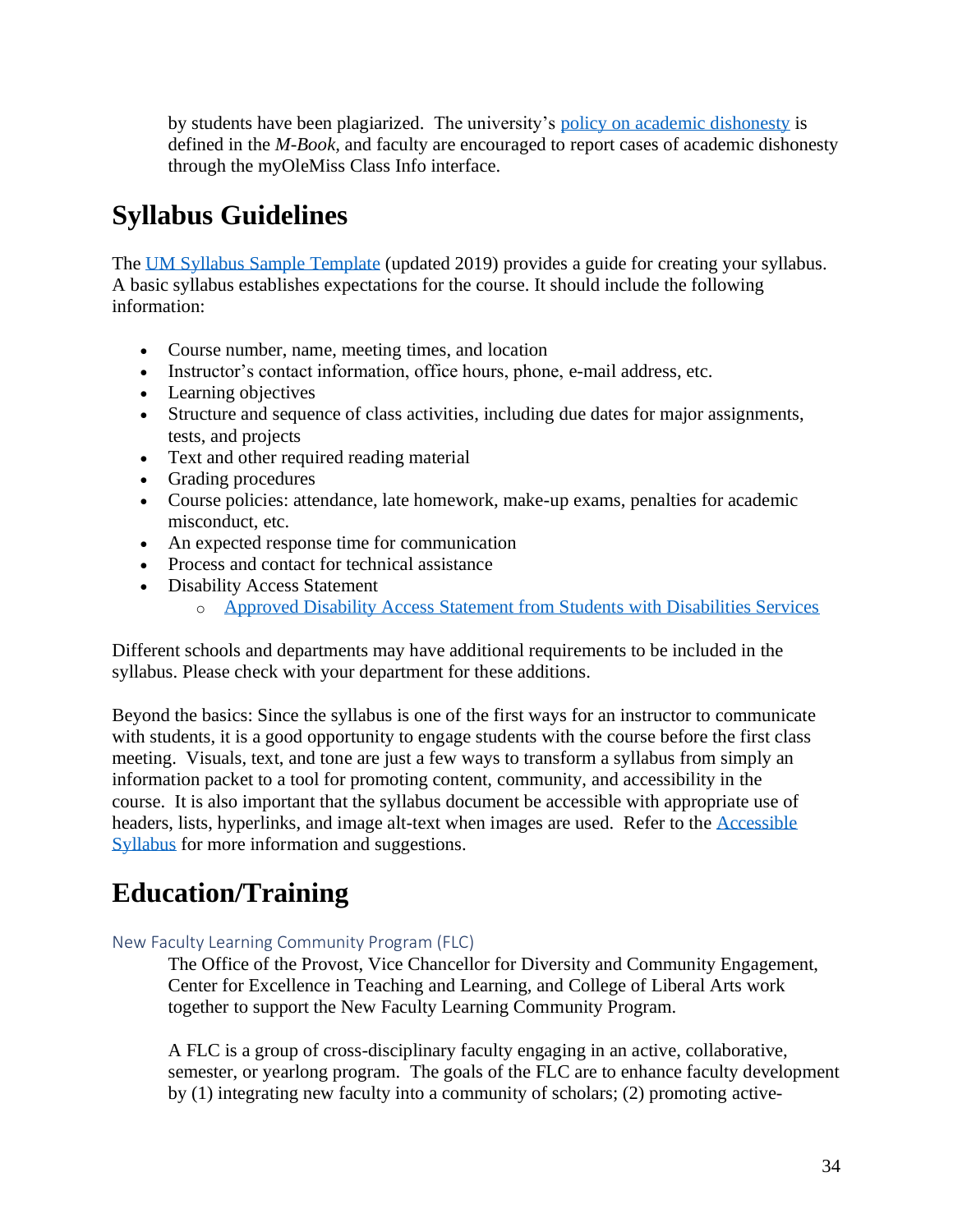learning approaches, (3) supporting new faculty by introducing them to resources and opportunities, and (4) building a more collaborative university community.

The FLC members participate in social events, speaker events, discussions, and activities that aim to achieve the stated goals of the program. Generally, FLC participants have an opportunity to meet colleagues from across the university, discuss concerns or problems related to their transition, and get peer feedback. We hope this feedback allow you to improve course exercises, make better use of faculty support resources, and become a more productive faculty member.

The objectives of the New Faculty Learning Community are to:

- Create a place for new faculty to meet each other;
- Strengthen diversity and inclusion among all faculty and in their classrooms;
- Help with new faculty transition;
	- o Offer opportunities to discuss and practice innovative teaching and uses of technology;
	- o Strengthen basic teaching skills, for example, leading class discussions, testing, and balancing both lecture and active learning;
- Investigate and incorporate student engagement to enhance teaching and learning;
- Opportunities to share ideas and advice with faculty mentors and associates;
- Promote awareness of teaching, research, and faculty support across campus.

To learn more about the FLC, please contact the Office of the Provost.

#### Academic Innovations Group (AIG)

To better serve faculty and seek out new classroom and teaching inventiveness, the university launched its Academic Innovations Group (AIG). The group supports UM faculty in improving classroom teaching and learning through the invention, adoption, and improvement of evidence-based strategies. AIG consists of the

- Office of Academic Innovation,
- [Center for Excellence in Teaching and Learning \(CETL\),](http://cetl.olemiss.edu/)
- [Personalized Learning and Adaptive Teaching Opportunities](https://plato.olemiss.edu/) (PLATO) Program, and
- [THINK FORWARD,](https://thinkforward.olemiss.edu/) a quality enhancement plan and faculty development program. THINK FORWARD is the 2019 Quality Enhancement Plan that focuses on critical thinking and provides resources, workshops, and grant opportunities to help faculty teach and assess critical thinking.

CETL was established to promote student learning by continually improving teaching at the university. The Center works to provide resources and assistance to faculty members related to their teaching endeavors. It is essential that faculty engage in dialogue about teaching and learning issues so that we can continue to adapt to the changing technology, student body, and understanding in our fields. CETL provides: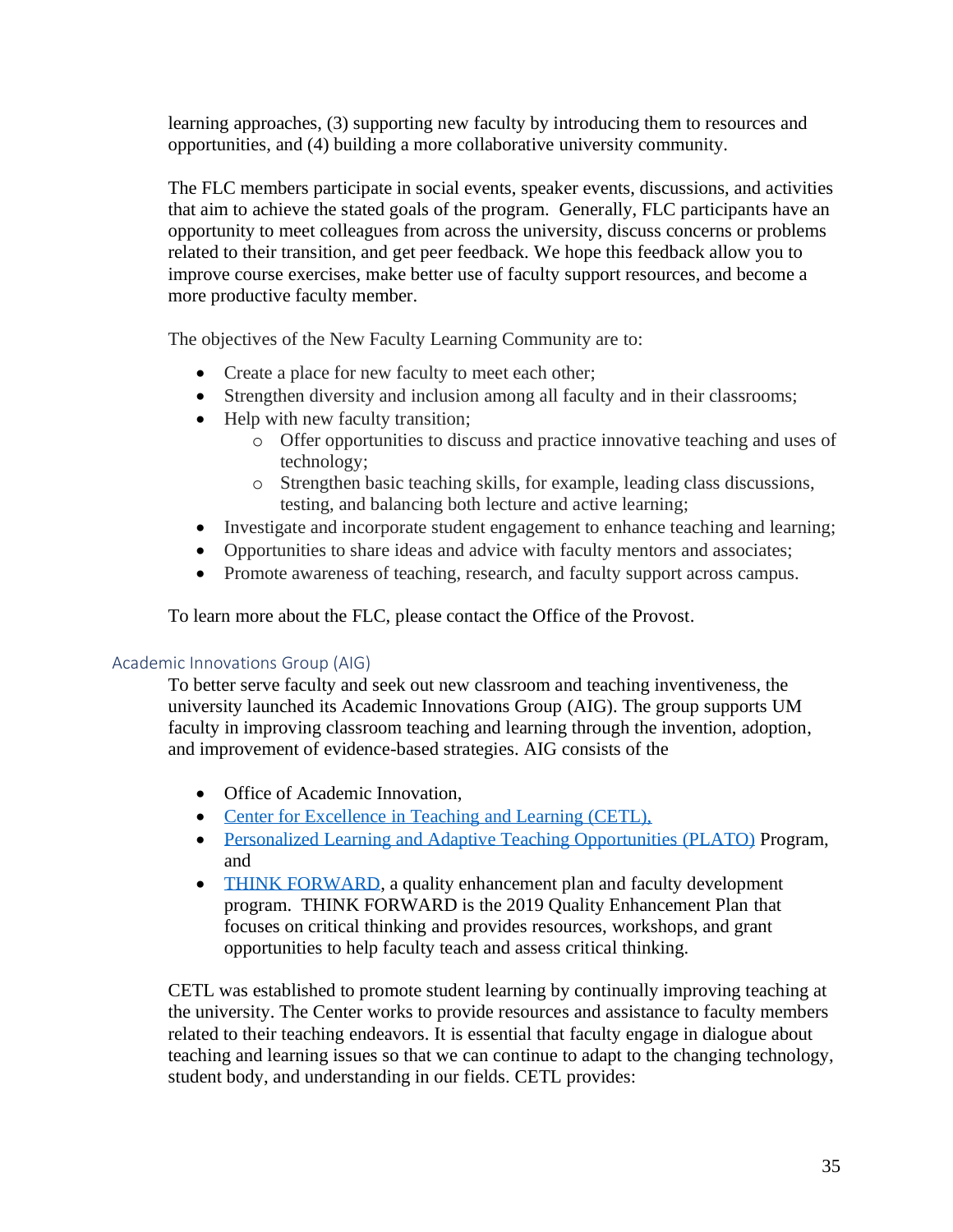- Monthly Faculty Development Lunches, FacChats, and workshops on various teaching topics throughout the year
- Teaching grants
- Faculty showcase poster session annually to highlight the Scholarship of Teaching and Learning
- Non-evaluation support on a voluntary, confidential basis, including portfolio support, individual consultations, classroom observations, analysis of student evaluations, and assessment of student learning.

CETL provides many [teaching resources](http://cetl.olemiss.edu/faculty/teaching-resources/) on its website including the following.

- Information about teaching and learning theories, semester behavior analysis, integrated course design, active learning techniques, and assessments.
- Information about the copyright law with respect to photocopies and other reproductions of copyright material for teaching purposes.
- A [list of PDF documents related to teaching:](http://cetl.olemiss.edu/faculty/newfaculty/new-faculty-teaching-documents/) student learning, learning objectives, teaching methods, assessment methods, how to develop a teaching portfolio, etc. It also includes information on the Teacher Behavior Checklist (TBC) and how to upload it into Blackboard. The TBC is a great way to get feedback from students on how you are doing while you can still adjust your teaching style.
- [Things new faculty need to know.](http://cetl.olemiss.edu/faculty/newfaculty/things-new-faculty-need-to-know/)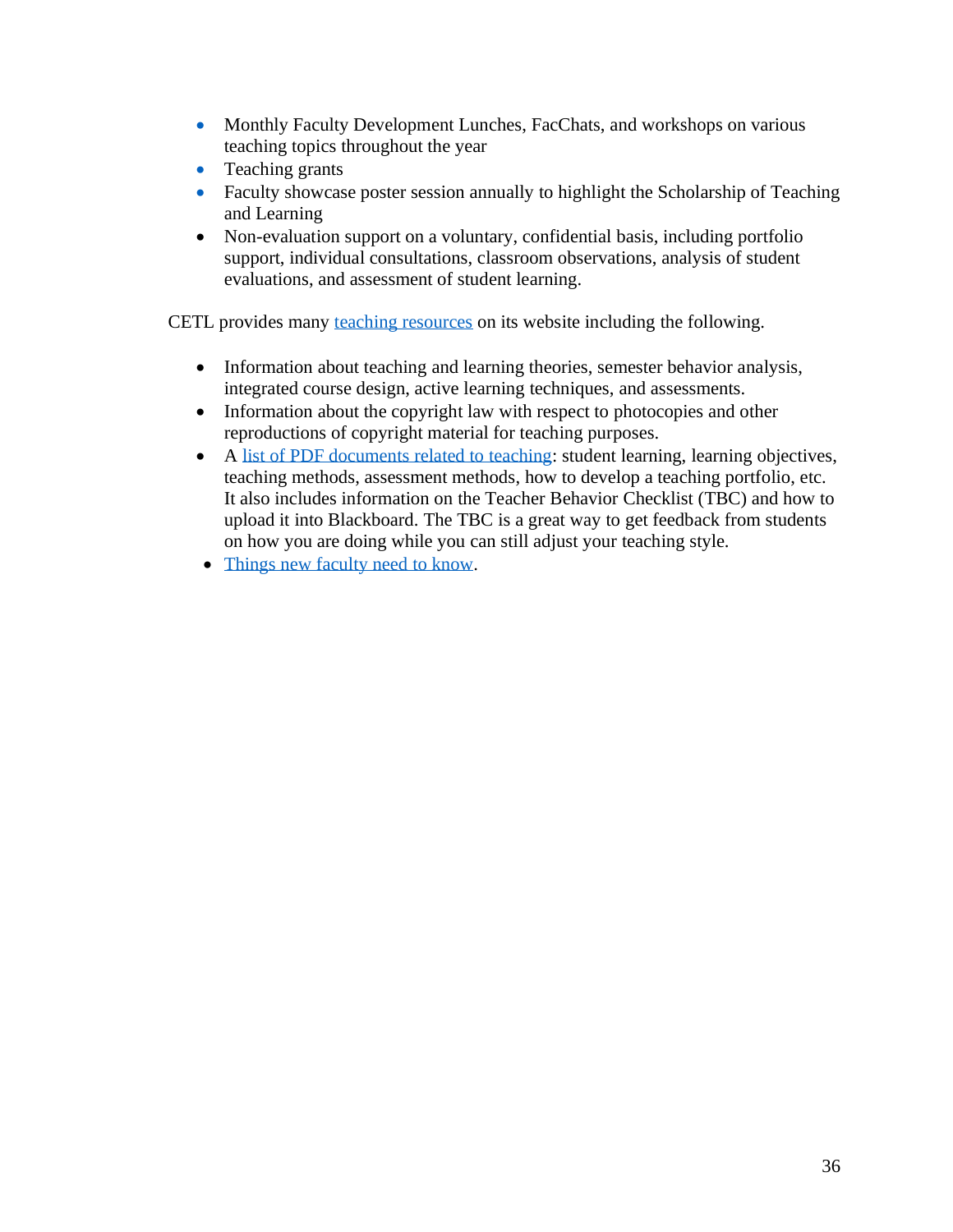# **Student Disability Services**

The University of Mississippi supports the letter and spirit of the Americans with Disability Act of 1990 (as amended in 2008) and Section 504 of the Rehabilitation Act of 1973, recognizing disability as a civil rights and social justice issue. Being committed to providing inclusive, accessible learning environments for all students, the university eliminates unintentional curricular and programmatic barriers to learning, assessment, and participation. The elimination of barriers and the provision of reasonable accommodations/modifications enable students with disabilities an equal opportunity to attain the same level of performance and enjoy the benefits and privileges available to similarly situated students without a disability.

*Accommodating students with disabilities in the classroom can be complicated. [Student](http://sds.olemiss.edu/)  [Disability Services \(SDS\)](http://sds.olemiss.edu/) provides guidance, support, and resources to faculty navigating the accommodation process. Contact SDS at 662-915-7128 or [sds@olemiss.edu](mailto:sds@olemiss.edu) with any questions or concerns related to students with disabilities in the classroom.* 

The [Students with Disability Policy](https://policies.olemiss.edu/ShowDetails.jsp?istatPara=1&policyObjidPara=10881938) describes ways in which the university complies with state and federal laws and makes available services to assist any student, who, through a verified assessment, can document a disability. Services include support, counseling, and information as well as academic assistance services and accommodations in courses.

#### Overview of Providing Accommodations

- Providing a fully inclusive and equitable environment for students with disabilities is not possible without collaboration and engagement with the faculty.
- To be approved for accommodations, students must first be admitted to the university and complete a rigorous approval process through SDS, including the submission of comprehensive medical documentation and the completion of an in-depth interview.
- Students with apparent and less apparent disabilities may qualify for accommodations. These include, but not limited to, students who are deaf/ hard of hearing and blind/low vision, students with learning and attentional disabilities, those with psychiatric disabilities, and students with chronic illnesses.
- Common classroom accommodations include extended time on tests, technology to assist with notetaking, distraction reduced testing environments, ASL interpreting, alternate format reading materials that include audio, Braille, and tactile imaging. Accommodations that are less common include copies of notes, reasonable modifications of attendance policies, and reasonable brief exits from class.
- Accommodations are approved on a case-by-case basis depending on the *impact* of a disability and not just the *presence* of a disability. Accommodations are provided to ensure students have *equal opportunity for success; however, they do not guarantee success.*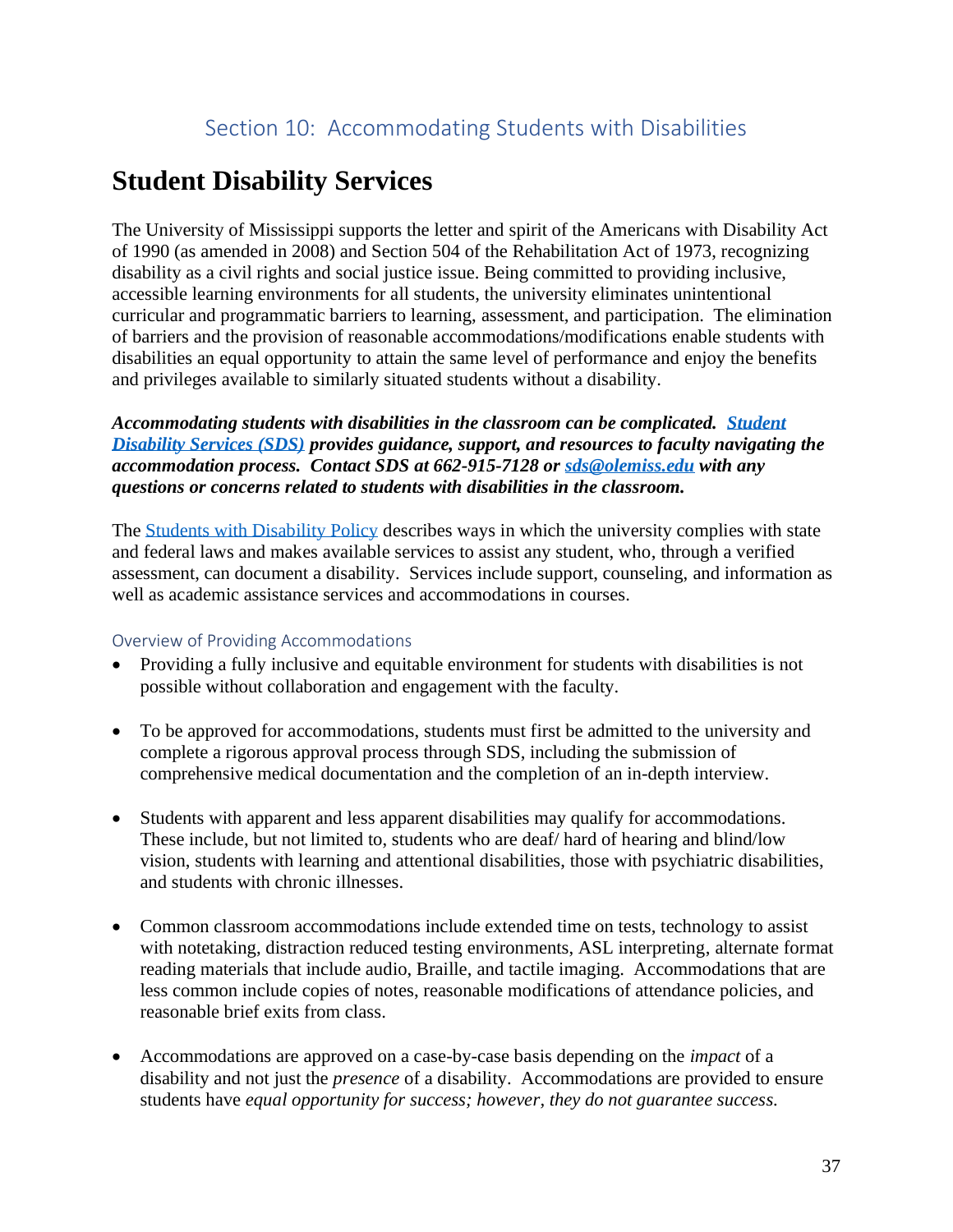Students with disabilities are expected to meet course evaluation standards and required outcomes, and academic standards should not be lowered for students with disabilities.

- When a student requests accommodations in a class, the faculty will receive a Faculty Notification email detailing the student's approved accommodations. Students are required to provide the faculty with timely notice of the need for accommodations, allowing time for the faculty time to arrange the requested accommodations. Faculty should not provide accommodations to any student until a Faculty Notification email has been received.
- After receiving a Faculty Notification email, faculty should log into the university's Rebel Access system at www.sds.olemiss.edu/rebel-access-portal to confirm the approved accommodations. In addition to this, faculty choosing to use the [SDS Testing Center](https://sds.olemiss.edu/sds-testing-center/) to provide accommodated tests must use Rebel Access to complete the testing agreements and upload tests.
- It is a legal requirement that all course materials and content be accessible to all students. This includes all technology products and electronic information used to deliver academic programs and services. All video content shown in class or posted on learning management systems must be captioned. Extra credit, optional video resources, third party resources, and other supplemental resources/materials must also be captioned. Course documents, including PowerPoints, PDFs, Word documents, images, and graphics must be created to be accessible with text-to-speech software. Websites must be coded to be accessible with screen reading software. There are [resources available](http://accessibility.olemiss.edu/) on campus to assist faculty in making course materials and content accessible.
- Faculty should include the following statement on all syllabi:
	- **Disability Access and Inclusion:** The University of Mississippi is committed to the creation of inclusive learning environments for all students. If there are aspects of the instruction or design of this course that result in barriers to your full inclusion and participation, or to accurate assessment of your achievement, please contact the course instructor as soon as possible. Barriers may include, but are not necessarily limited to, timed exams and in-class assignments, difficulty with the acquisition of lecture content, inaccessible web content, and the use of non-captioned or nontranscribed video and audio files. If you are registered with SDS, you must log in to your [Rebel Access Portal](https://sds.olemiss.edu/rebel-access-portal) to request approved accommodations. If you are NOT registered with SDS, you must [Apply for Services.](https://sds.olemiss.edu/apply-for-services.)
- Though faculty cannot refuse to provide approved accommodations, they do have the right to appeal against an approved accommodation if it is believed the accommodation fundamentally alters the essential elements of the curriculum, evaluation standards, or expected outcomes of a course. To appeal against an approved accommodation, faculty must contact SDS, upon which SDS will schedule a meeting with the faculty and the relevant department chair. Faculty must continue to provide the accommodation in question while the appeal is considered.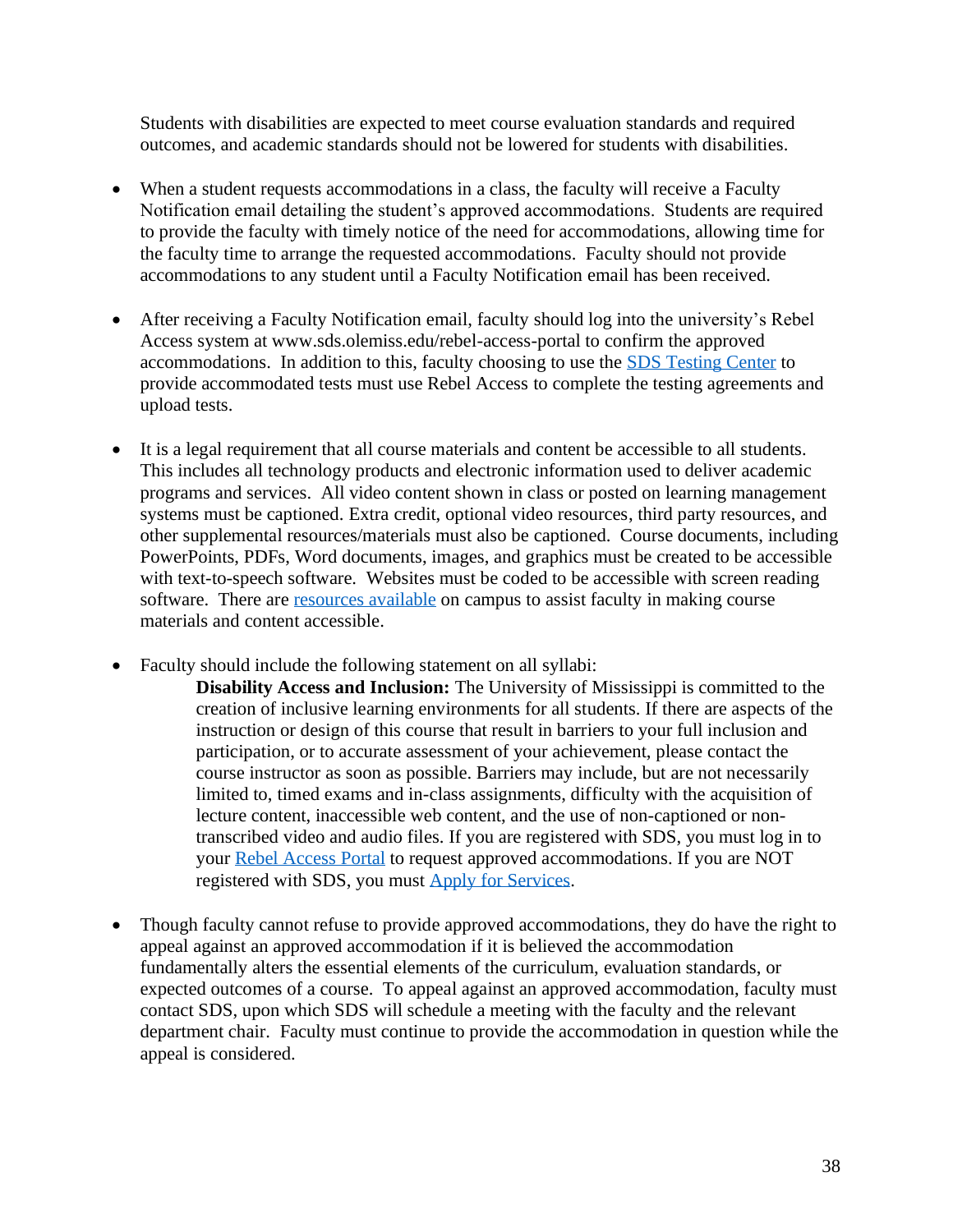- The privacy and confidentiality of students with disabilities is protected by federal law. Faculty must ensure all Faculty Notification emails are kept in a secure location and must not identify a student as having a disability. Additionally, faculty must not ask students to disclose the nature of their disabilities; however, faculty can ask about how students are impacted by their disabilities.
- The information maintained by Student Disability Services (SDS) falls under the definition of "education records." As defined by FERPA, an "education record" is any material that contains information directly related to a student and is maintained by an educational institution or someone acting on its behalf. Under FERPA, SDS will disclose a student's SDS records without the student's consent only in limited circumstances. Examples include disclosure to:
	- Officials at the educational institution with a legitimate educational interest;
	- A person who obtains a judicial order or subpoena directing release of the information;
	- Appropriate individuals during a health or safety emergency.

Because of these legal and University requirements, as well as the basic human right to privacy, it is essential that faculty understand the expectations of privacy guaranteed to students with disabilities. When communicating directly with a student who has a disability, faculty can ask how the student is impacted in the classroom by his or her disability; however, faculty cannot ask a student to disclose his or her diagnosis. In addition:

- Faculty must ensure that all Instructor Notification forms are kept in a secure location. It is essential that faculty not lose or misplace these forms.
- Faculty must not identify a student as having a disability. For instance, on a test day, do not announce to the class, "All students who get accommodations go to the conference room." Students with disabilities will be identified when they leave the classroom.
- If there is classroom discussion regarding an issue directly related to disability, faculty should not direct comments or questions specifically to a student in the class who has a disability.

Faculty should be conscientious of how communication and actions in the classroom may impact the privacy or comfort of a student with a disability.

## **Accessibility of Electronic Course Materials**

All University of Mississippi programs, services, and activities should be accessible to all students, staff, faculty, and the public. This includes all technology products used to deliver academic programs and services, electronic and information resources, student services, information technology services, and auxiliary programs and services. **As the experts on the electronic course materials used in their course, faculty/instructors are responsible for ensuring that course content is accessible**. Accessibility is an institution-wide responsibility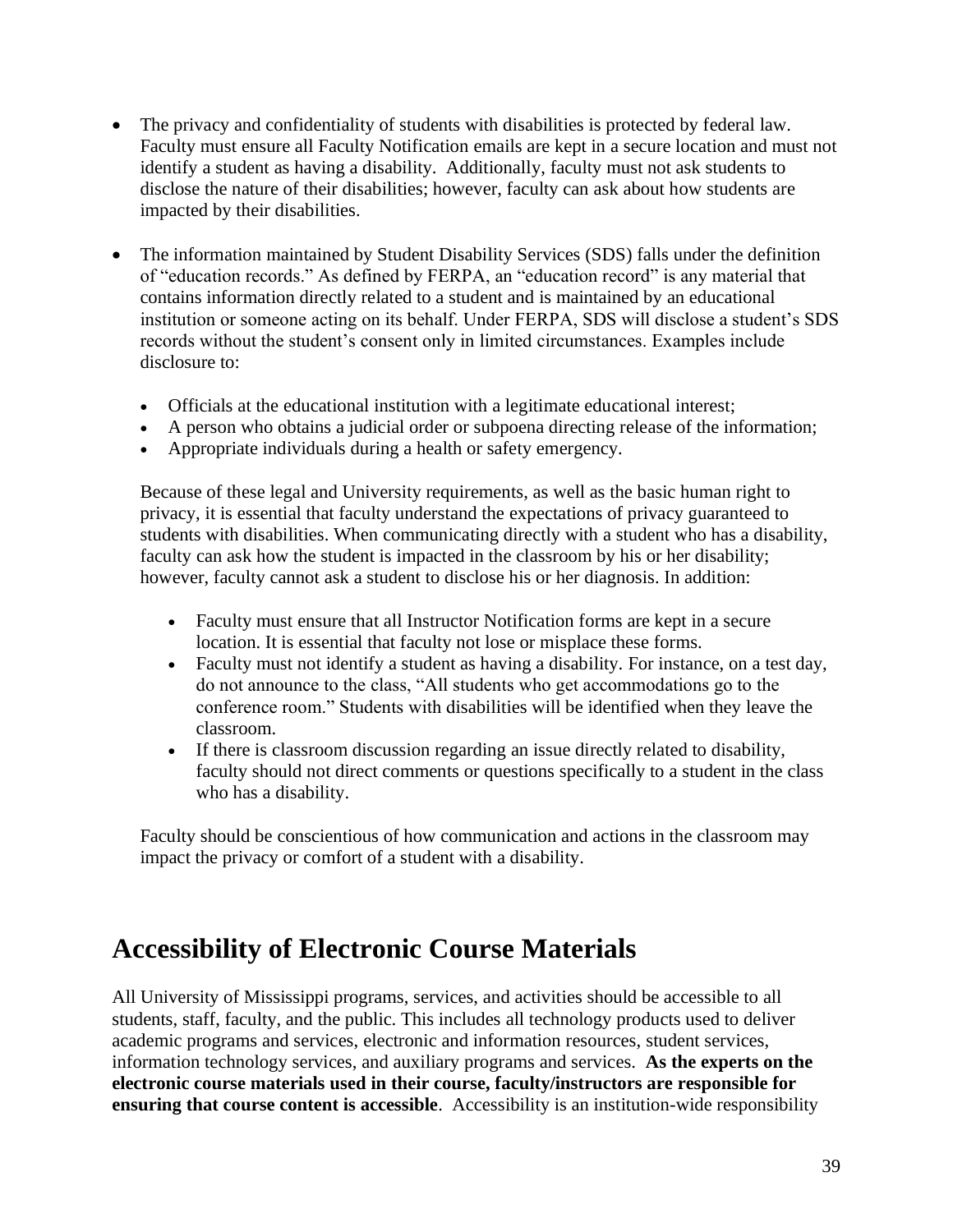that requires commitment and involvement from all members of our campus community. It is the right thing to do. It is the smart thing to do. It is the law.

- Captions or transcripts of video and audio content are required by law and must be provided in "a timely manner" as an accommodation for a student with a disability. "A timely manner" has been interpreted by the courts to be no more than 24-48 hours after receipt of the request. Faculty/instructors should contact SDS at [sds@olemiss.edu](mailto:sds@olemiss.edu) for information regarding captioning for students with an accommodation. SDS will help you meet the requirements to ensure accessibility of your materials.
- If a student in your class has an accommodation related to hearing, video content must be captioned, or it cannot be shown in class. This includes extra credit, optional video resources, third-party resources, or other supplemental resources, to provide individuals with an equitable educational experience.
- Most automatically generated captioning programs, such as YouTube, Echo360, or others, are not ADA compliant because of accuracy issues, misspellings, and a lack of proper punctuation. Therefore, automatically generated captions *must* be edited to 99% accuracy to meet the university's legal requirements for students with accommodations. Watch [CAPTION FAIL: Jamaican Vacation Hoax \(5 mins\)](https://www.youtube.com/watch?v=23H8IdaS3tk) for an example of how automated captioning can fail. Always ensure that the captions are reviewed before showing the video.
- Best practice calls for captions and transcripts to be provided for video and audio content shown in class or used as a supplemental resource. Captioning course content proactively ensures that you are prepared if you receive an accommodation request from a student with a disability. To learn more about captioning priorities, contact Accessibility at [accessibility@olemiss.edu.](mailto:accessibility@olemiss.edu) Individual schools/college/departments/units are responsible for the cost of preparing materials to be accessible.
- Accessibility benefits everyone, not just people with disabilities. The following are considered best practices for accessibility and are legally required when there is a student with an accommodation:
	- o Provide concise, descriptive 'Alt Text' for all images, objects, and graphics used in documents, presentations, Blackboard Learning Management System (LMS), or other resources. Alt Text is the written copy that appears in the place of an image in a document, presentation, or other resource. Alt Text is important because it helps screen-reading tools describe images to visually impaired readers. Microsoft provides [helpful documentation on how to create Alt Text](https://support.office.com/en-us/article/add-alternative-text-to-a-shape-picture-chart-smartart-graphic-or-other-object-44989b2a-903c-4d9a-b742-6a75b451c669#bkmk_o2016_2013) for images, graphs, charts, shapes, etc. as part of their Accessibility Help series.
	- o Ensure course documents (Word, PowerPoint, PDF, etc.) are shared in an accessible format with clear, consistent layouts and proper document structure. Utilize the style features built into the Blackboard LMS, Word, PDFs, etc., and use built-in designs and layouts for PowerPoint slides. Refer to [Microsoft's documentation on accessible documents](https://support.office.com/en-us/article/make-your-word-documents-accessible-to-people-with-disabilities-d9bf3683-87ac-47ea-b91a-78dcacb3c66d#picktab=windows) for further explanation.
	- o Use Microsoft (Word, PowerPoint, Excel, etc.) and Adobe built-in Accessibility Checkers to identify and correct any accessibility issues. [Microsoft's guide to using the Accessibility Checker](https://support.office.com/en-us/article/improve-accessibility-with-the-accessibility-checker-a16f6de0-2f39-4a2b-8bd8-5ad801426c7f#picktab=windows) and [Adobe's](https://helpx.adobe.com/acrobat/using/create-verify-pdf-accessibility.html#check_accessibility_of_PDFs)  [Accessibility Checker guide](https://helpx.adobe.com/acrobat/using/create-verify-pdf-accessibility.html#check_accessibility_of_PDFs) (Acrobat only) offer helpful information on this feature.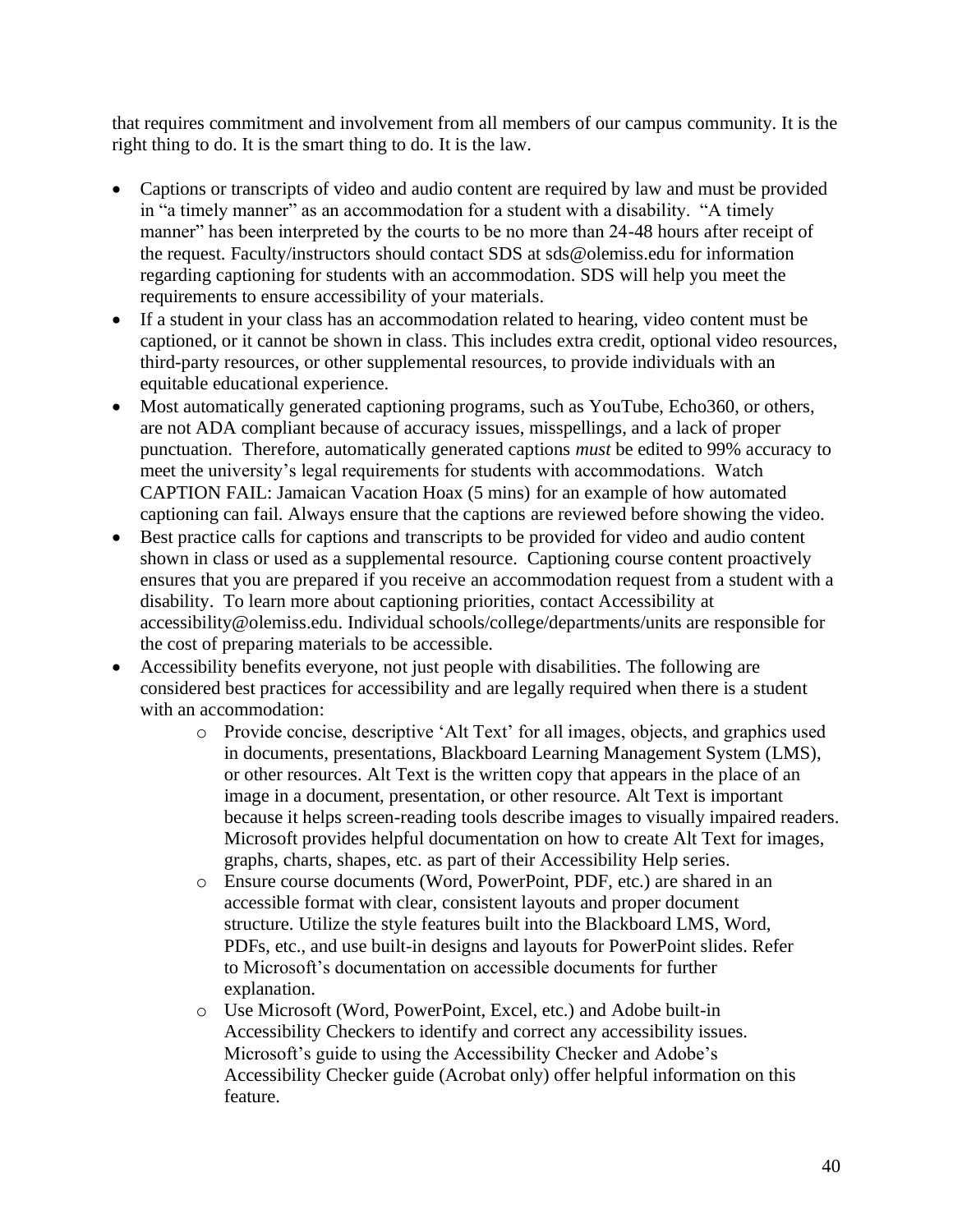- o Minimize the use of PDFs unless you saved the PDF from Word or another Microsoft program that is already accessible. Avoid PDFs that have been scanned or otherwise presented as an image because they will not be accessible to a screen reader. If you need assistance making a scanned PDF accessible, please contact [accessibility@olemiss.edu.](mailto:accessibility@olemiss.edu)
- o Ensure that all content linked from Blackboard to outside sources is accessible using the guidelines above.

The [University's digital Accessibility website](http://accessibility.olemiss.edu/) provides the following resources on making course content accessible:

- [Course Accessibility Checklist](http://accessibility.olemiss.edu/resources/Course_Accessibility_Checklist.pdf)
- [Microsoft Word Document Accessibility](http://accessibility.olemiss.edu/resources/Microsoft_Word_Accessibility.pdf)
- [Microsoft Powerpoint Accessibility](http://accessibility.olemiss.edu/resources/Powerpoint_Accessibility.pdf)
- [Video Captioning with YouTube](http://accessibility.olemiss.edu/resources/YouTube_Captioning.pdf)
- [Social Media Accessibility](http://accessibility.olemiss.edu/resources/Social_Media_Accessibility.pdf)
- [Principles of Accessible Web Design](http://accessibility.olemiss.edu/resources/Accessible_Web_Design.pdf)
- [Testing for Website Accessibility with WAVE](http://accessibility.olemiss.edu/resources/WAVE_Tool_Overview.pdf)

## **Service and Emotional Support Animals on Campus**

The University of Mississippi supports and embraces both the letter and the spirit of the Americans with Disabilities Act, recognizing disability as a civil rights and social justice issue. The University is committed to full inclusion in its courses, programs, and physical environments.

Because the issue of animals on campus can be confusing, the university offers the following guidance to assist in managing encounters with animals on campus. If a university community member has questions about a service animal or feels uncomfortable determining if a dog is a service animal, contact Student Disability Services at 662-915-7128, the Office of General Counsel at 662-915-7014, or EORC at 662-915-7735.

The university follows all federal guidelines and regulations as they apply to service animals. As defined by the US Department of Justice, a service animal is a dog or a miniature horse, that has been *individually trained to perform a specific task, or tasks, directly related to the person's disability.* Tasks include, but are not limited to, guiding through physical spaces, picking up dropped objects, interrupting self-harm behaviors, alerting to sound (door knock, etc.), pulling a wheelchair, and getting help during a medical emergency. Dogs who provide only comfort and support are not recognized as services animals under the ADA.

There are no restrictions on the breed or size of a service dog. With an exception for reasonable health and safety issues, service animals may accompany their handler (the disabled person using the service animal) to any environment in which the general public is allowed, as well as other university environments such as the classrooms, eating establishments, and residence halls.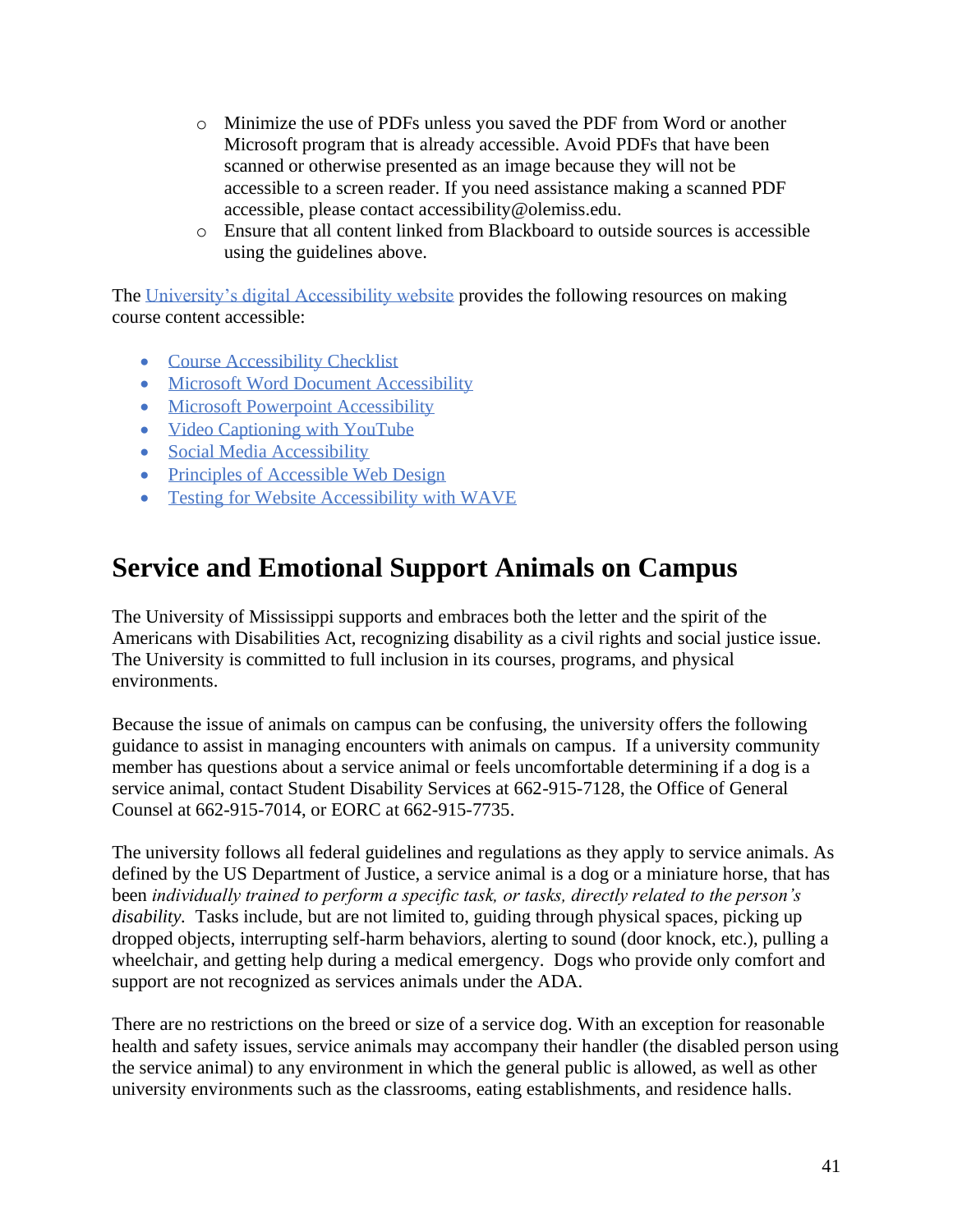Service animals are not required to be registered or certified and handlers are not required to submit documentation indicating the animal is a service animal. They are also not required to wear identifying service animal vests.

Service animals are NOT pets and should not be treated as such. Service animals are working animals and must focus on their jobs. They should not be petted, played with, or fed without the permission of the handler.

If it is not obvious what service an animal is trained to provide, it is allowable to ask only two questions of the handler:

- 1. Is the dog a service animal required because of a disability? This is a yes or no question. Staff cannot ask for specifics regarding the handler's disability.
- 2. What *specific tasks* has the dog been *trained* to perform? Staff cannot ask that the dog demonstrate the tasks it has been trained to perform. See above for examples of specific tasks.

As stated, service animals are not required to be certified or licensed. There are organizations and individuals that sell service animal or emotional support animal certificates or registration documents online. The ADA and the Department of Justice do not recognize these documents as proof a dog is a service animal.

The university also supports the use of emotional support animals (ESA). Also known as comfort or assistance animals, they provide companionship and comfort and may help to alleviate the symptoms of depression and anxiety. Unlike services animals, ESAs are not recognized by the Americans with Disabilities Act. Instead, they are recognized by the Federal Housing Act and the Air Carrier Access Act. In terms of the university, this means ESAs are allowed in campus housing but are not allowed access to public or private spaces, such as restaurants and classrooms. Of course, ESAs are allowed in public spaces that are also available to pets. ESAs can also accompany owners on airplanes. Unlike service animals, those with ESAs are *required* to submit documentation from a qualified medical professional confirming a disability-related need for an ESA. At UM, this documentation must be submitted to Student Disability Services.

ESAs are not limited to dogs. They can be any animal that does not create a danger or hazard to the living environment or to those residing in the living environment.

Service animals and ESAs can only be excluded from an allowable environment based on the following reasons. Faculty and staff should consult with SDS, General Counsel, or EORC before determining that a service animal or ESA can be excluded.

- *The handler is not in full control of the animal.* A service animal must be harnessed or leashed while in a public place, except when the use of such interferes with the duties of the service animal. In these situations, the handler must use voice commands, hand signals, or other means to control the animal. Handlers cannot allow the animal to wander an environment.
- *The animal is disruptive or out of control and the handler does not take action to control the animal's behavior.* Examples of disruptive behavior include excessive barking and/or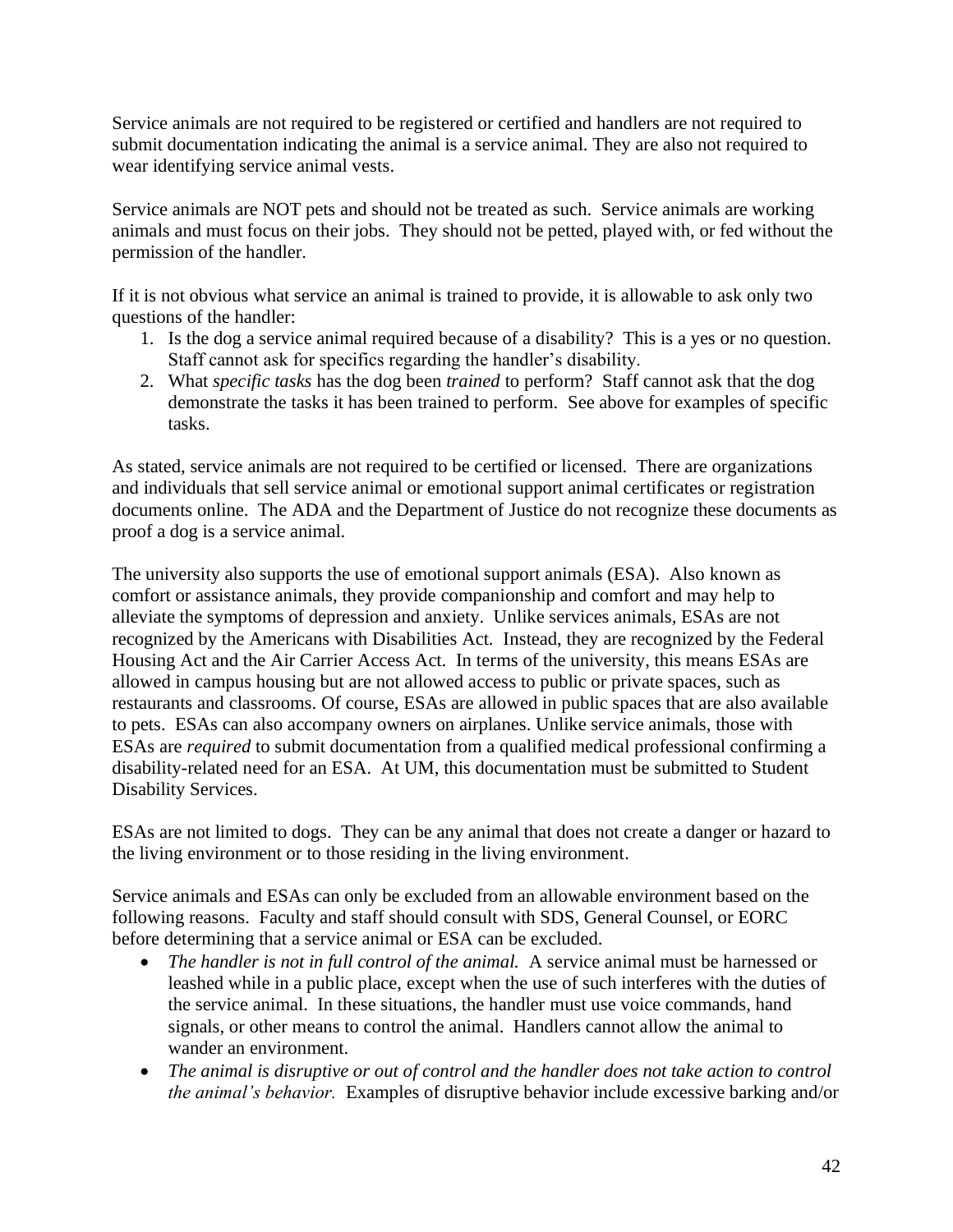whining, damaging property, and threatening behavior including growling, snapping, or lunging.

- *The animal is not house trained.*
- *The animal poses a health or safety risk in a particular environment.* For instance, a service animal may be allowed in a patient's hospital room but not in a surgical suite or it may be allowed on the deck of a public pool but not in the pool itself.
- *The presence of a service animal or emotional support/comfort animal fundamentally alters a program or environment.* In most settings, a service animal will not create a fundamental alteration of a program or environment.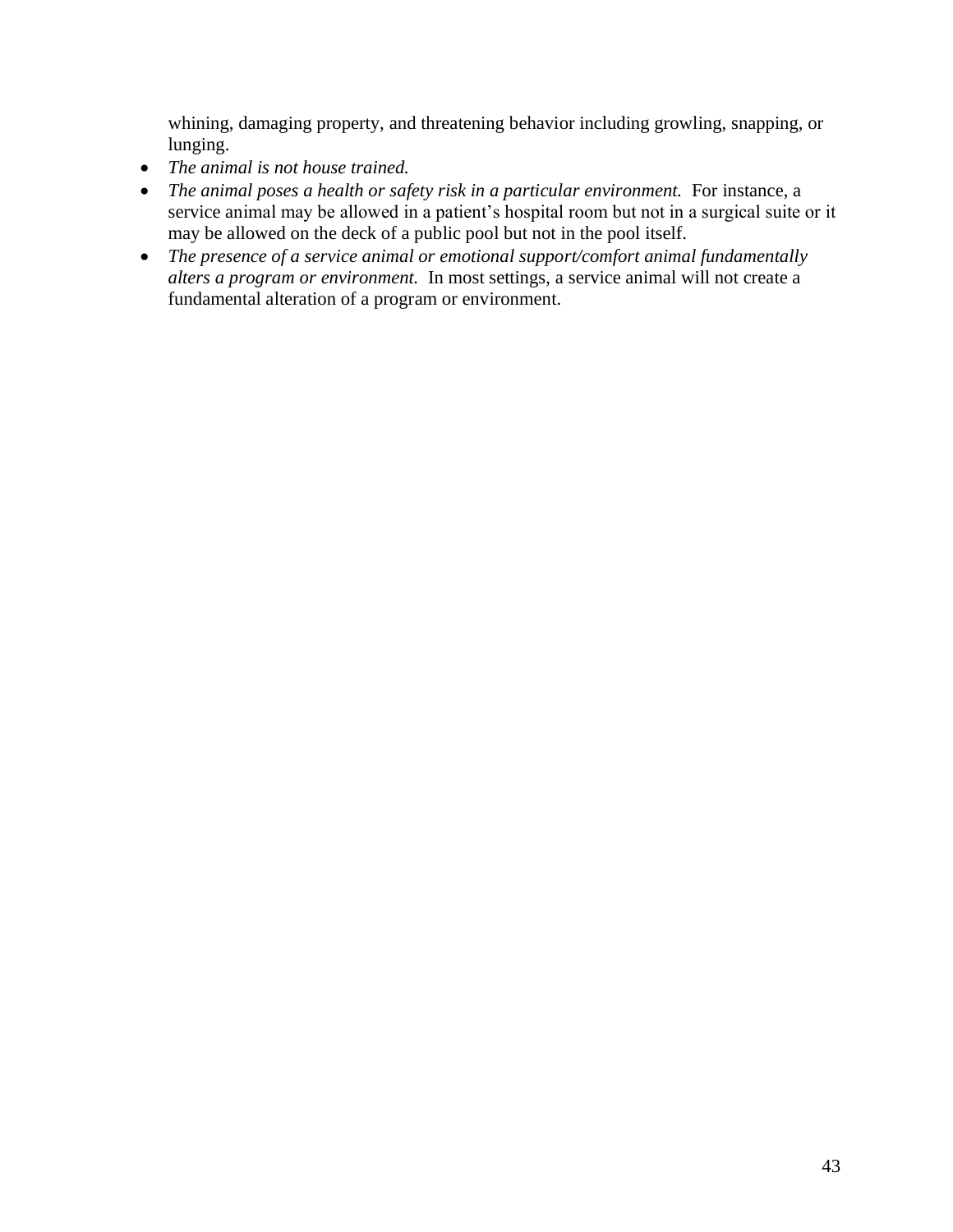## Section 11: Additional Resources for Online Courses

The [Office of Academic Outreach](http://elearning.olemiss.edu/) works closely with academic departments in course planning, design, and support by offering a variety of services and resources to faculty teaching online courses and those who are positioning themselves to do so in the future. Their website serves as an online education resource center providing information regarding support services, professional development workshops, instructional design support, online training resources and tools, accessibility support, educational opportunities, online faculty travel grants, and an interactive community.

Before an instructor can be added to teach a "web-based" course, he/she must be endorsed by the Office of Academic Outreach. In order to be endorsed, instructors must complete the eLearning Endorsement Program (eEP). Successful candidates receive an Award of Completion (including a statement for addition in Faculty Activity Reports) and are eligible to teach online at the University of Mississippi. It is recommended that prospective online instructors enroll in the course at least one semester before they plan to teach online for the first time. The goal of the eEP is to familiarize online instructors with the pedagogical concepts of effective and engaging online teaching and learning, as well as to give them hands-on experience in designing and developing their online course. The eEP is offered fully online in Blackboard Learn.

- [Attendance Policy for Online Education](https://policies.olemiss.edu/ShowDetails.jsp?istatPara=1&policyObjidPara=11873539) provides guidelines for establishing and monitoring active participation by students in online courses.
- [Online Courses Testing Policy](https://policies.olemiss.edu/ShowDetails.jsp?istatPara=1&policyObjidPara=11068099) describes the procedures if an online or web-based course requires proctored assessments.
- [Proctored Assessments in Online Education](https://policies.olemiss.edu/ShowDetails.jsp?istatPara=1&policyObjidPara=11873537) provides guidelines for proctoring exams in an online course.
- [Student Information and Privacy in Online Education](https://policies.olemiss.edu/ShowDetails.jsp?istatPara=1&policyObjidPara=11873531) policy outlines the provisions necessary for verification of student identity and the student's right to privacy in online and distance learning courses.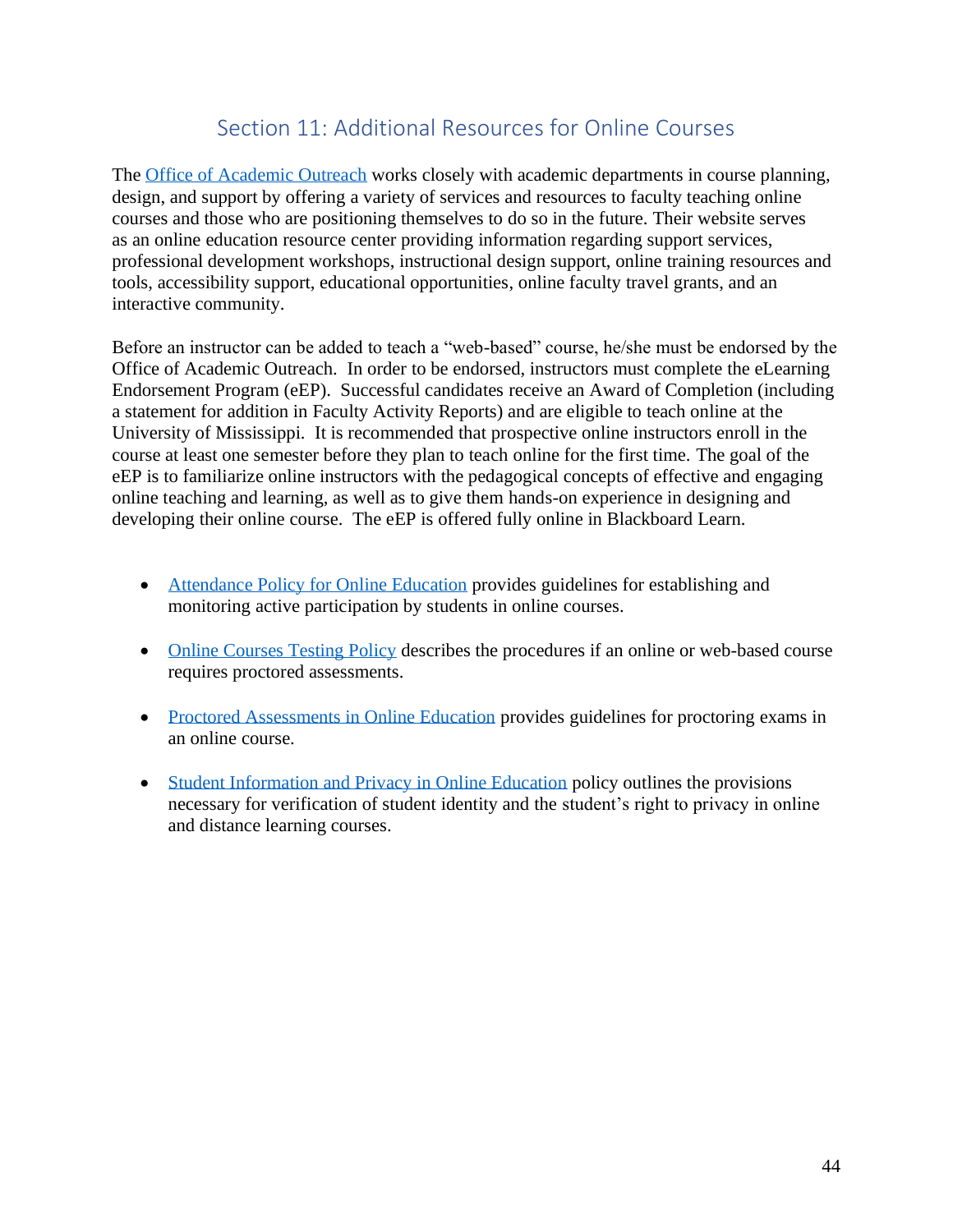## Section 12: Additional Resources for Graduate Education

The [Graduate School](https://gradschool.olemiss.edu/) provides forms and manuals for graduate education, workshops for graduate assistants, and policies related to graduate student enrollment, programs, and assistantships.

- [Graduate Catalog](http://catalog.olemiss.edu/graduate-school)
- [Graduate School Admissions Standards](https://policies.olemiss.edu/ShowDetails.jsp?istatPara=1&policyObjidPara=10648009)
- [Academic Regulations for Graduate Students](https://policies.olemiss.edu/ShowDetails.jsp?istatPara=1&policyObjidPara=10648440)
- [Administration of Graduate Assistantship](https://policies.olemiss.edu/ShowDetails.jsp?istatPara=1&policyObjidPara=10648727)
- [Dismissal of Graduate Students](https://policies.olemiss.edu/ShowDetails.jsp?istatPara=1&policyObjidPara=11142506)
- [Graduate Faculty Policy](https://policies.olemiss.edu/ShowDetails.jsp?istatPara=1&policyObjidPara=10649613)
- [Graduate Program Coordinators Handbook](https://gradschool.olemiss.edu/facultygpcs/graduate-program-coordinators-handbook/) (includes information related to graduate enrollment, academic progression, graduate faculty, Graduate Council, courses and programs, fellowships and awards, and other graduate forms)
- [Graduate Student Employees Course Load](https://policies.olemiss.edu/ShowDetails.jsp?istatPara=1&policyObjidPara=10648012)
- Individual Development [Plans for Graduate Students](https://policies.olemiss.edu/ShowDetails.jsp?istatPara=1&policyObjidPara=11916678)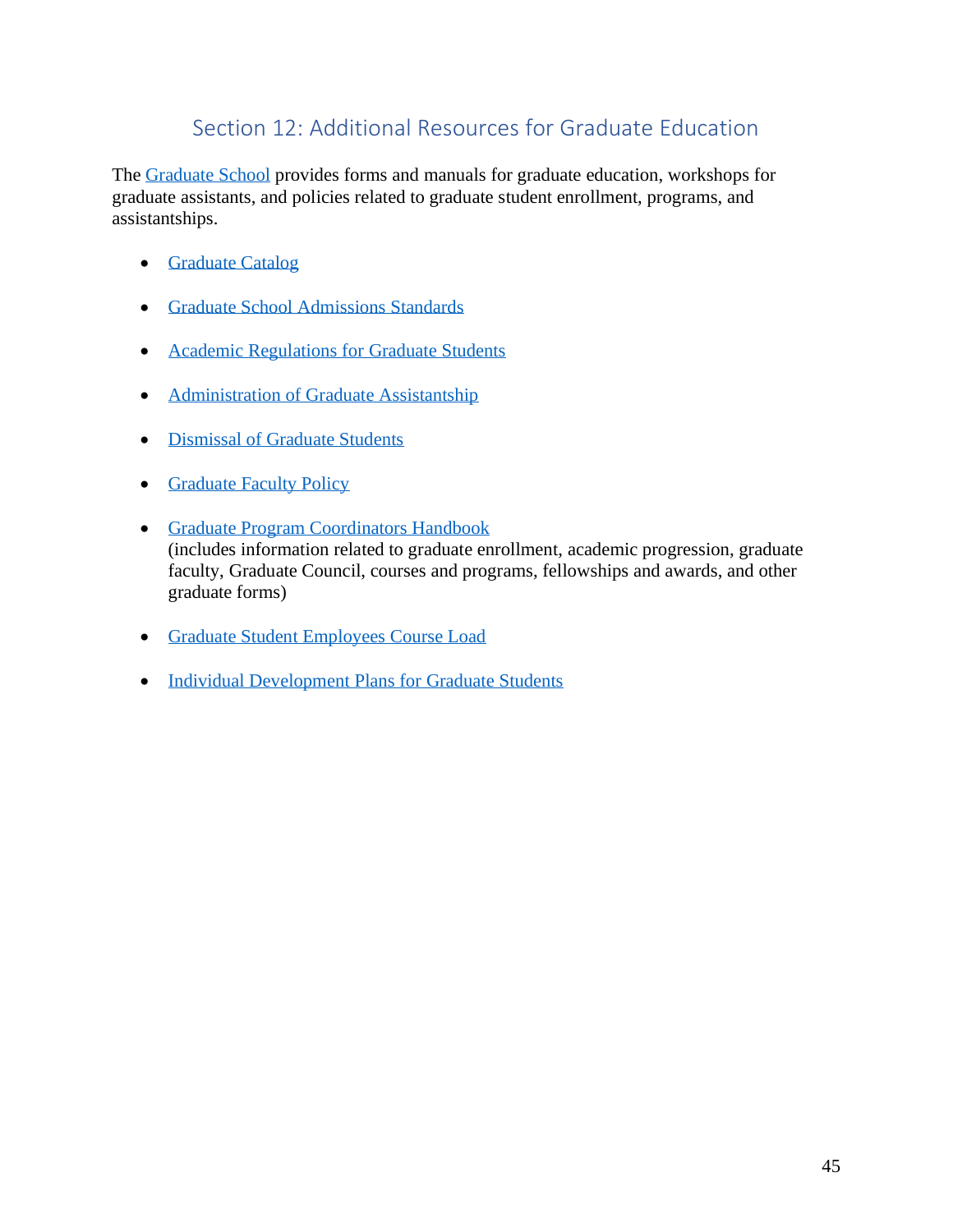# UNIT 4 PERSONNEL AND WORKPLACE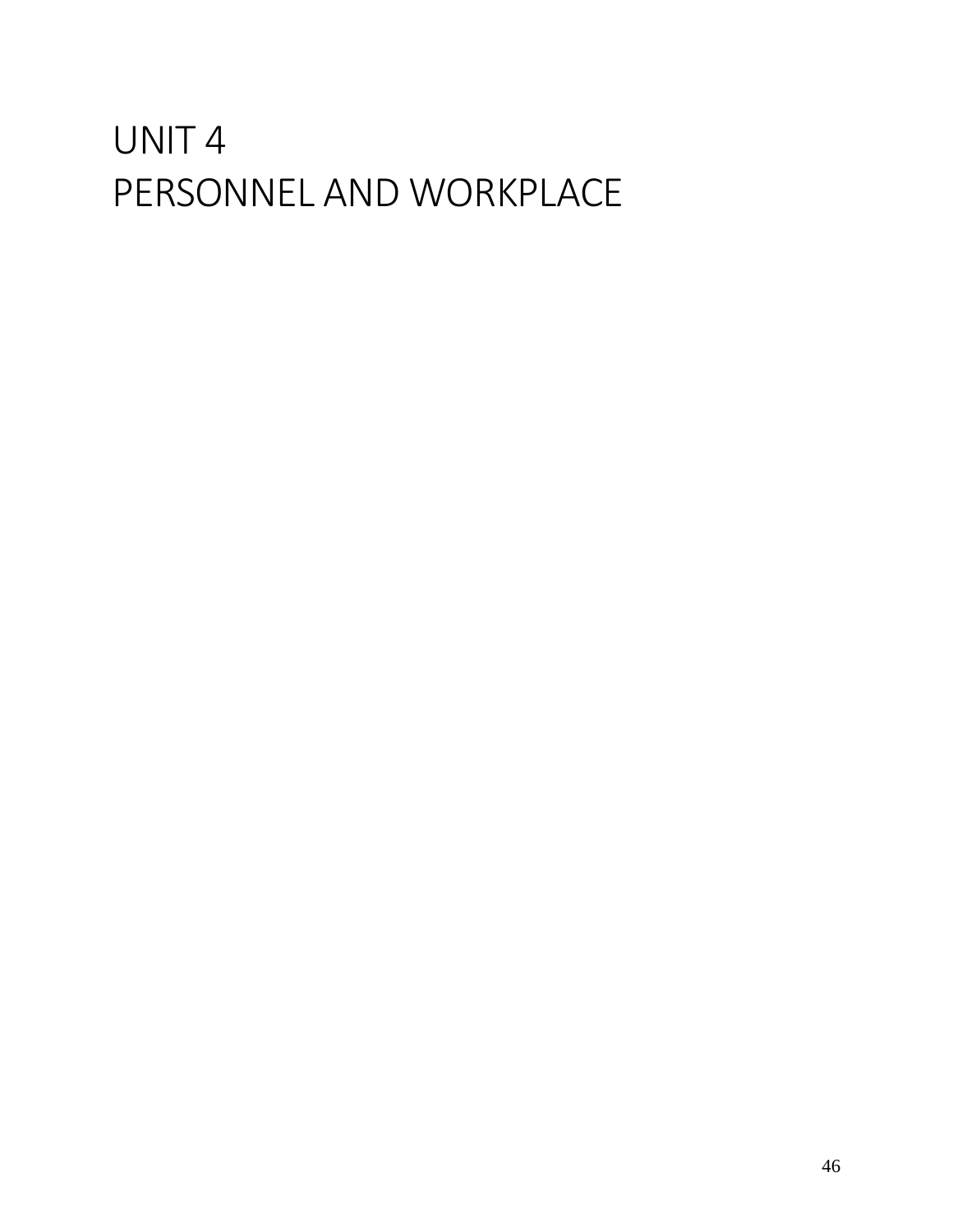## Section 13: Faculty Employment and Compensation Policies

- [Counter Offer Policy](https://policies.olemiss.edu/ShowDetails.jsp?istatPara=1&policyObjidPara=12317914)
- [Dual Career Accommodation Statement](https://policies.olemiss.edu/ShowDetails.jsp?istatPara=1&policyObjidPara=12209819)
- [Employee Complaint and Grievance Procedure for Faculty Personnel](https://policies.olemiss.edu/ShowDetails.jsp?istatPara=1&policyObjidPara=10647008)
- [Extra and Supplemental Compensation Policy](https://policies.olemiss.edu/ShowDetails.jsp?istatPara=1&policyObjidPara=10647020)
- [Extra Pay for Extra Work](https://policies.olemiss.edu/ShowDetails.jsp?istatPara=1&policyObjidPara=10649960)
- [Faculty Workload Flexibility and Modified Work Assignments](https://policies.olemiss.edu/ShowDetails.jsp?istatPara=1&policyObjidPara=12317916)

This is a statement of the discretionary authority of academic administrators to exercise flexibility and to provide modified work assignments to faculty to meet the wide range of activities that are integral to a department's mission and to address the particular area of interest/expertise of faculty members.

• [Faculty Release Time Practices](https://policies.olemiss.edu/ShowDetails.jsp?istatPara=1&policyObjidPara=11814009)

This policy defines faculty release time practices and the normal teaching load and how this load is reduced when the faculty member has additional research and service commitments.

• [Faculty Research Incentive Program –](http://sas.olemiss.edu/wp-content/uploads/2015/03/UMResearchEffortFinalApproved6_16_14.pdf) Salary Enhancement

The University of Mississippi provides financial incentives to reward meritorious research efforts of faculty and research scientists who obtain external funding in support of their research activities. In addition to rewarding productive researchers, it is the intent of the program to provide a strong incentive for faculty to increase extramural funding.

- [Salary Increases](https://policies.olemiss.edu/ShowDetails.jsp?istatPara=1&policyObjidPara=10659138)
- Summer [Pay for Regular Faculty](https://policies.olemiss.edu/ShowDetails.jsp?istatPara=1&policyObjidPara=11247212)
- [Termination of Tenure-Track/Tenured Faculty](https://policies.olemiss.edu/ShowHistory.jsp?policyObjidPara=10647010&istatPara=1)
- [Termination of Non-Tenure Track Faculty](https://policies.olemiss.edu/ShowDetails.jsp?istatPara=1&policyObjidPara=10646968)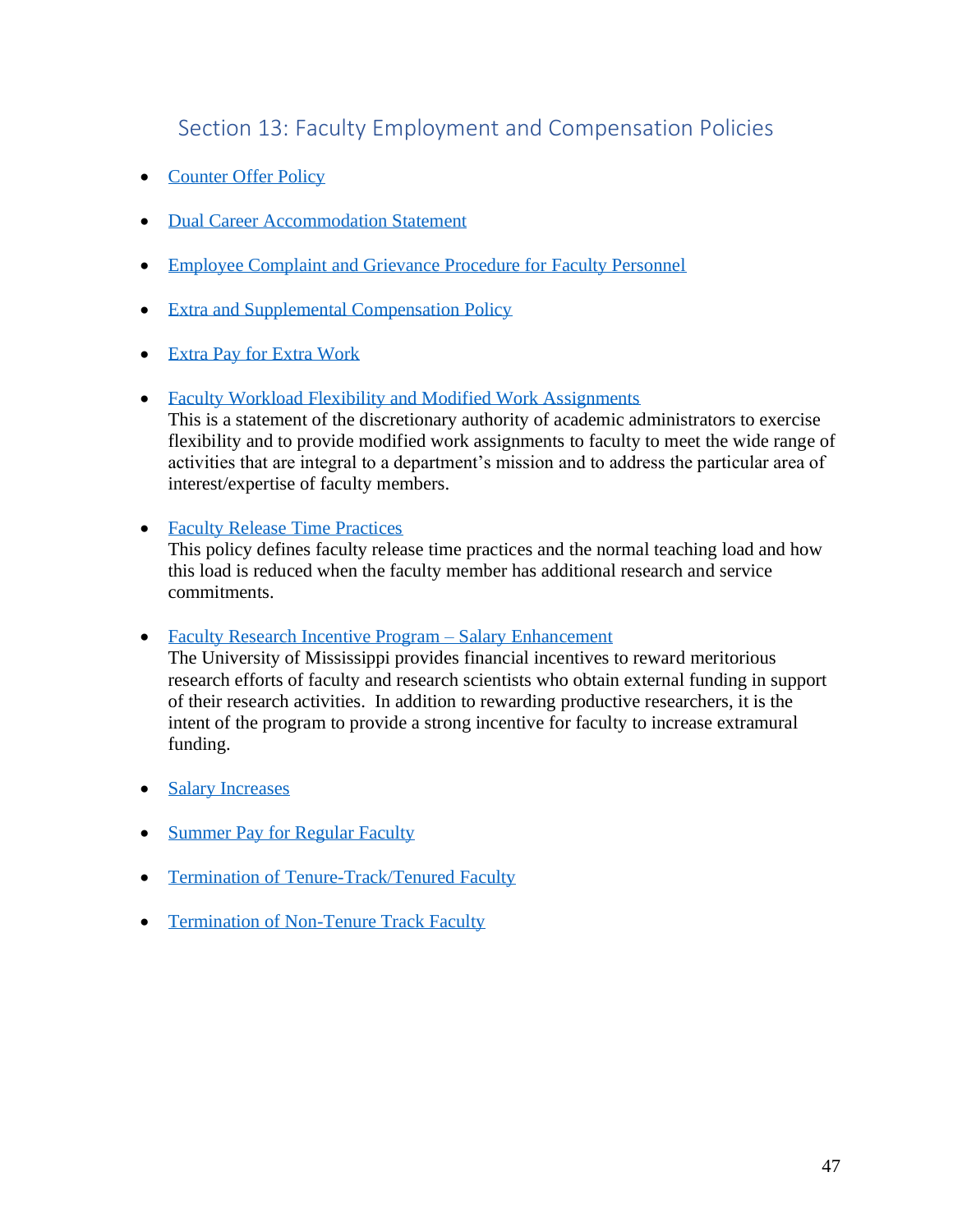## Section 14: Human Resource Benefits

For the 11th consecutive year, the University of Mississippi is one of the best colleges in the nation to work for, according to a survey by *The Chronicle of Higher Education*. The results are based on a survey of 236 colleges and universities. In all, 85 of the 236 institutions achieved "Great College to Work For" recognition for specific best practices and policies.

The University of Mississippi [Department of Human Resources](http://hr.olemiss.edu/) administers a wide array of [benefit offerings](http://hr.olemiss.edu/benefits/) for UM faculty and their families that can be found on the Human Resources website.

Below is a listing of some of the key information related to Human Resource policies for faculty.

- o [Fringe Benefits](http://hr.olemiss.edu/benefits/discounts/) (including discounted meal plans, athletic tickets, UMC physician discount)
- o [Education Discounts](https://hr.olemiss.edu/benefits/education-discounts/)
- o [Holiday Schedule](http://hr.olemiss.edu/payroll/holiday-schedule/)
- o [Non-Institutional Employment Practices](https://policies.olemiss.edu/ShowDetails.jsp?istatPara=1&policyObjidPara=10656209)
	- [Faculty Consulting Policy](https://policies.olemiss.edu/ShowDetails.jsp?istatPara=1&policyObjidPara=10647006)
	- $\blacksquare$  [Form 9](https://hr.olemiss.edu/wp-content/uploads/sites/93/Form9_2014.pdf)
	- **Example 1** [Frequently Asked Questions related to Form 9](https://hr.olemiss.edu/wp-content/uploads/sites/93/2016/05/Form9_FAQ_February2015.pdf)
- o [Types of Leave](http://hr.olemiss.edu/benefits/leave/)

(\*Note, when a faculty member takes leave, the faculty member should record the time-off on the TimeSheet in the employee tab in MyOleMiss.)

- [Family and Medical Leave \(FMLA\)](https://hr.olemiss.edu/family-and-medical-leave/) and [FMLA Policy](https://policies.olemiss.edu/ShowDetails.jsp?istatPara=1&policyObjidPara=10659158)
- o [Retirement Plans](http://hr.olemiss.edu/benefits/retirement/)
- o [Staff Directory](https://hr.olemiss.edu/staff-directory/)
- o [What to Expect When You Are Expecting](https://hr.olemiss.edu/expecting/)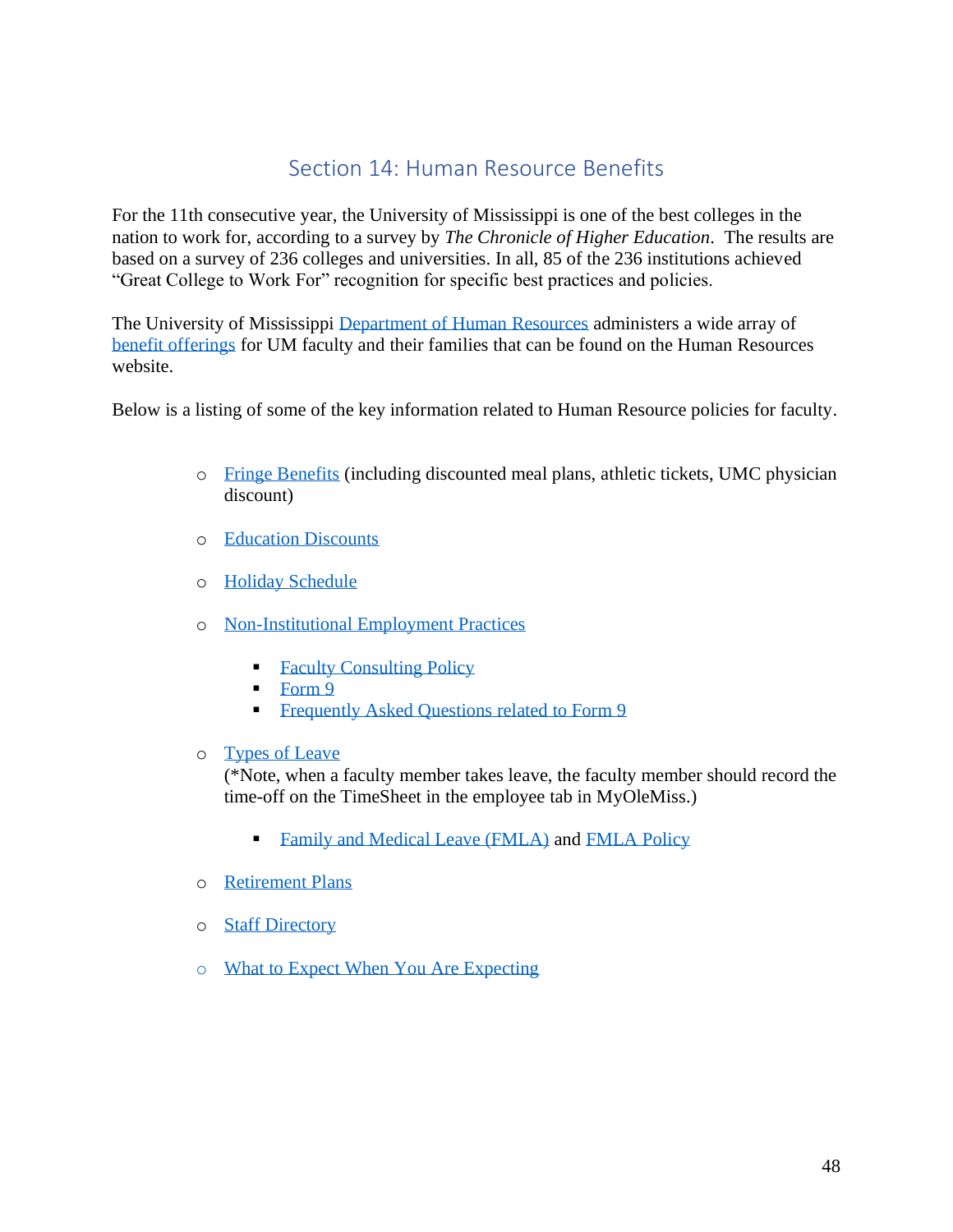## Section 15: Equal Opportunity and Regulatory Compliance (EORC)

[EORC](https://eorc.olemiss.edu/) is responsible for the implementation, monitoring, and evaluation of the university's Affirmative Action Program. EORC's mission is to ensure the university's compliance with federal regulations regarding fair treatment of faculty, staff, and students; to ensure equal employment opportunity; and to ensure equal access to a quality education for students. EORC is also responsible for investigating complaints of discrimination and serves as a liaison between the university and federal enforcement agencies concerned with equal opportunity and nondiscrimination.

- [Americans with Disabilities Act or ADA](https://policies.olemiss.edu/ShowDetails.jsp?istatPara=1&policyObjidPara=10868401)
- [Affirmative Action Guide for Employees](https://eorc.olemiss.edu/wp-content/uploads/sites/99/2019/08/Affirmative-Action-Guide-Brochure-For-Employees-1.pdf)
- [Consensual Relationships](https://policies.olemiss.edu/ShowDetails.jsp?istatPara=1&policyObjidPara=12265854)
- [Equal Employment and Affirmative Action](https://policies.olemiss.edu/ShowDetails.jsp?istatPara=1&policyObjidPara=10847871)
- [Guide for Title IX Mandatory Reports of Sexual Misconduct, Relationship, Violence, and](https://umsafe.olemiss.edu/sa-mandatory-reporters/)  **[Stalking](https://umsafe.olemiss.edu/sa-mandatory-reporters/)**
- [Non-Discrimination and Complaint Procedure](https://policies.olemiss.edu/ShowDetails.jsp?istatPara=1&policyObjidPara=10848182)
- [Preventing Sexual Harassment Brochure](https://eorc.olemiss.edu/wp-content/uploads/sites/99/2019/08/Preventing-Sexual-HarassmentBrochure-1.pdf)
- [Sexual Harassment](https://policies.olemiss.edu/ShowDetails.jsp?istatPara=1&policyObjidPara=10848189)
- [Supervision of Minors](https://policies.olemiss.edu/ShowDetails.jsp?istatPara=1&policyObjidPara=11619450)
- [Temporary Injury or Illness](https://policies.olemiss.edu/ShowDetails.jsp?istatPara=1&policyObjidPara=12317912)
- [Title IX](https://policies.olemiss.edu/ShowDetails.jsp?istatPara=1&policyObjidPara=12352730) Policy
- [UMatter](https://umatter.olemiss.edu/)
- [UM SAFE](https://umsafe.olemiss.edu/)

#### **Faculty are required to go through Title IX and Preventing Harassment and**

**Discrimination online trainings.** The University of Mississippi is committed to fostering an environment that prevents discrimination, sexual harassment, and other unwelcome sexual contact of employees, students, applicants for admission or employment, visitors to campus, or third parties who are participants in University of Mississippi programs or activities. Students, faculty, and staff should be able to live, study, and work in an environment free from sexual misconduct. The purpose of this policy is to promote a community of learning dedicated to nurturing excellence and intellectual inquiry and provide students, faculty, and staff notice about their duty to respect the dignity of each person by refraining from prohibited behaviors. This policy outlines prohibited conduct, including sexual harassment and other types of sexual misconduct, as well as unlawful discrimination, disparate treatment, and relationship violence. Completion of Title IX and Preventing Harassment and Discrimination online courses is mandatory within the first 30 days of employment.

**Faculty are mandatory reporters. Faculty who have observed or received reports of sexual harassment, sexual violence, domestic violence, dating violence, sexual assault, or stalking must notify the Title IX Coordinator.** The [Guide for Title IX Mandatory Reports of Sexual](https://umsafe.olemiss.edu/sa-mandatory-reporters/)  [Misconduct, Relationship, Violence, and Stalking](https://umsafe.olemiss.edu/sa-mandatory-reporters/) and the Title IX Training provide additional information.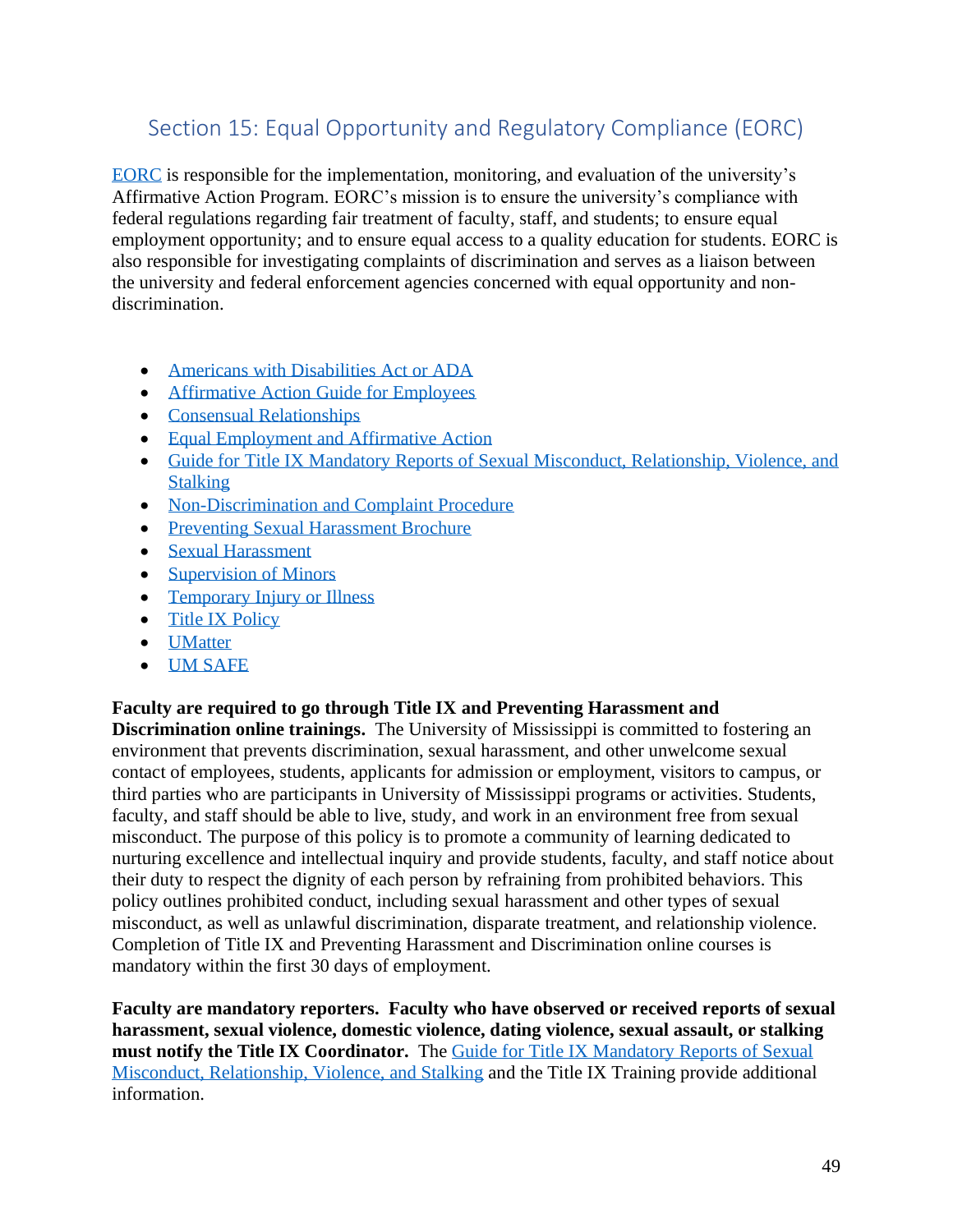Faculty must adhere to the **Supervision of Minors Policy.** All Departments or Sponsoring Units offering or approving a Program which involves Minors shall follow all University polices and other laws or regulations applicable to Program activities, including those listed in the Supervision of Minors policy. All individuals who supervise, chaperone, or otherwise oversee Minors in Programs must undergo and pass a current background check initiated by the University within the previous three years, though background checks may be conducted more frequently at the Program Director's discretion. Those individuals must also participate in annual mandatory Supervision of Minors training approved by the Title IX Coordinator or designee. [Additional requirements and restrictions](https://research.olemiss.edu/resources/students) for high school students and/or Minors in research areas may apply.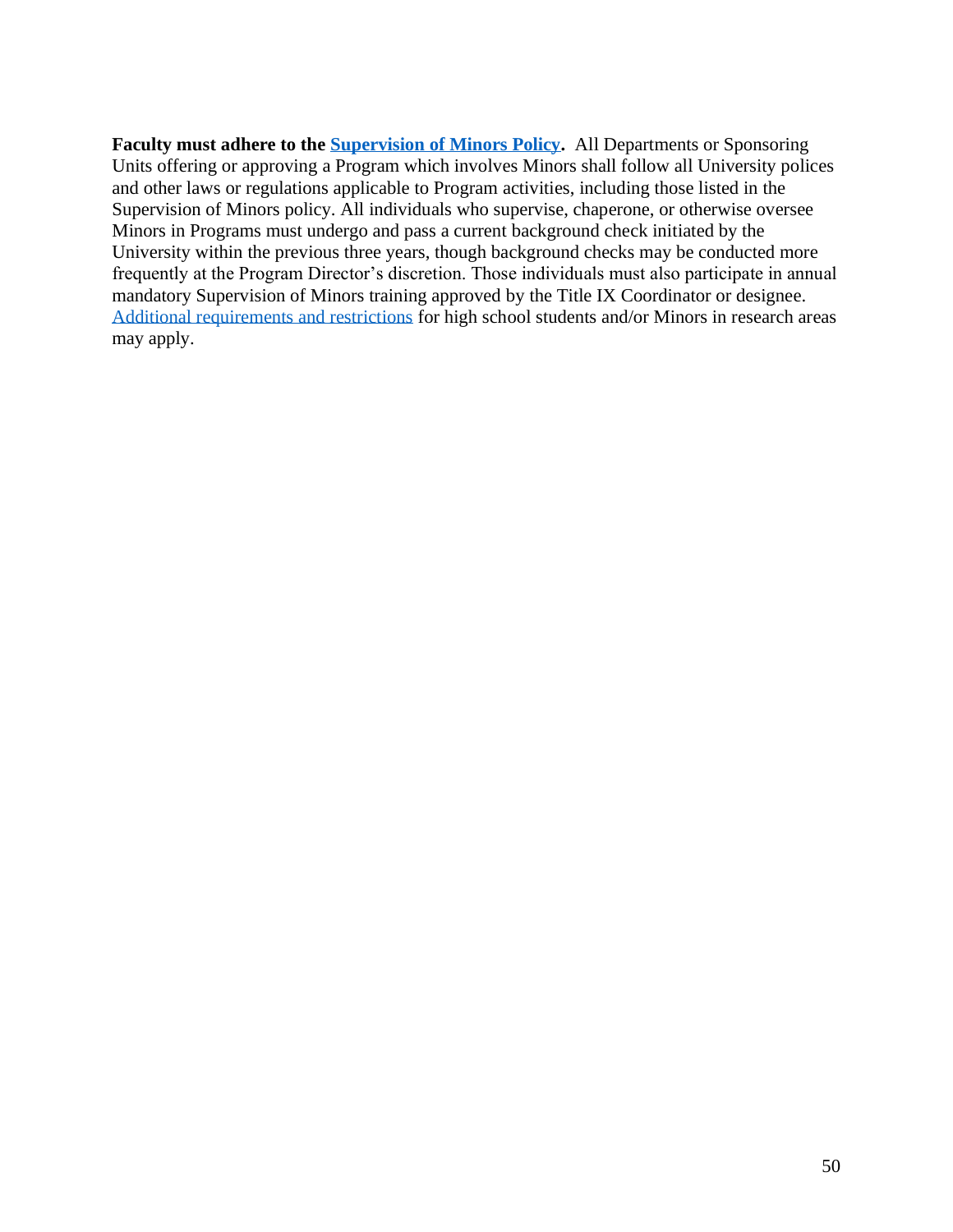## Section 16: Accessibility

The University of Mississippi is committed to the provision of reasonable accommodations and modifications to university [students with disabilities,](https://olemiss.edu/info/access.html#students) [staff and faculty,](https://olemiss.edu/info/access.html#facstaff) and [visitors to campus](https://olemiss.edu/info/access.html#visitors) on an individualized and flexible basis as mandated in Section 504 of the Rehabilitation Act of 1973 and the Americans with Disabilities Act of 1990.

In January 2010, the Chancellor reaffirmed the university's commitment to students, staff, and visitors with disabilities in the [Accessibility Statement.](https://olemiss.edu/info/access.html) In accordance with the goals and creed of the University of Mississippi, and to support a campus rich in diversity, the university will encourage excellence, inclusion and respect for the dignity of those with disabilities and will recognize and promote the value of individual differences.

The Committee on Accessibility advises university leadership in the centralization and coordination of efforts to foster a fully accessible university. The committee connects university and community members with campus resources to enable maximal participation in the university's physical, educational, virtual, and social environments. The committee will make recommendations to university leaders and participate in the assessment of efforts to achieve the highest level of accessibility on campus. The committee fosters and supports an accessible and welcoming campus culture for all.

Additional information and resources related to Accessibility are provided by several offices, including EORC, Student Disability Services, Academic Outreach Accessibility, Office of Information Technology, and Academic Innovations.

Refer to Section 10 of this Handbook for additional information about accessibility as it relates to teaching and course materials. The [University's digital Accessibility website](http://accessibility.olemiss.edu/) also provides the resources on making course content accessible:

# **Accessibility Basics for Public-Facing Electronic Material**

All University of Mississippi programs, services, and activities should be accessible to all students, staff, faculty, and the public. This includes all technology products used to deliver academic programs and services, electronic and information resources, student services, information technology services, and auxiliary programs and services. Accessibility is an institution-wide responsibility that requires commitment and involvement from all members of our campus community. It is the right thing to do. It is the smart thing to do. It is the law. The following strategic areas were identified because of their impact on students, employees, and visitors.

#### Websites and Social Media

• Ensuring our websites are accessible means providing everyone equal access and equal opportunity to access online resources, documents, and multimedia. Federal regulations require public universities to have accessible websites. The [Web Content Accessibility](https://www.w3.org/TR/WCAG20/)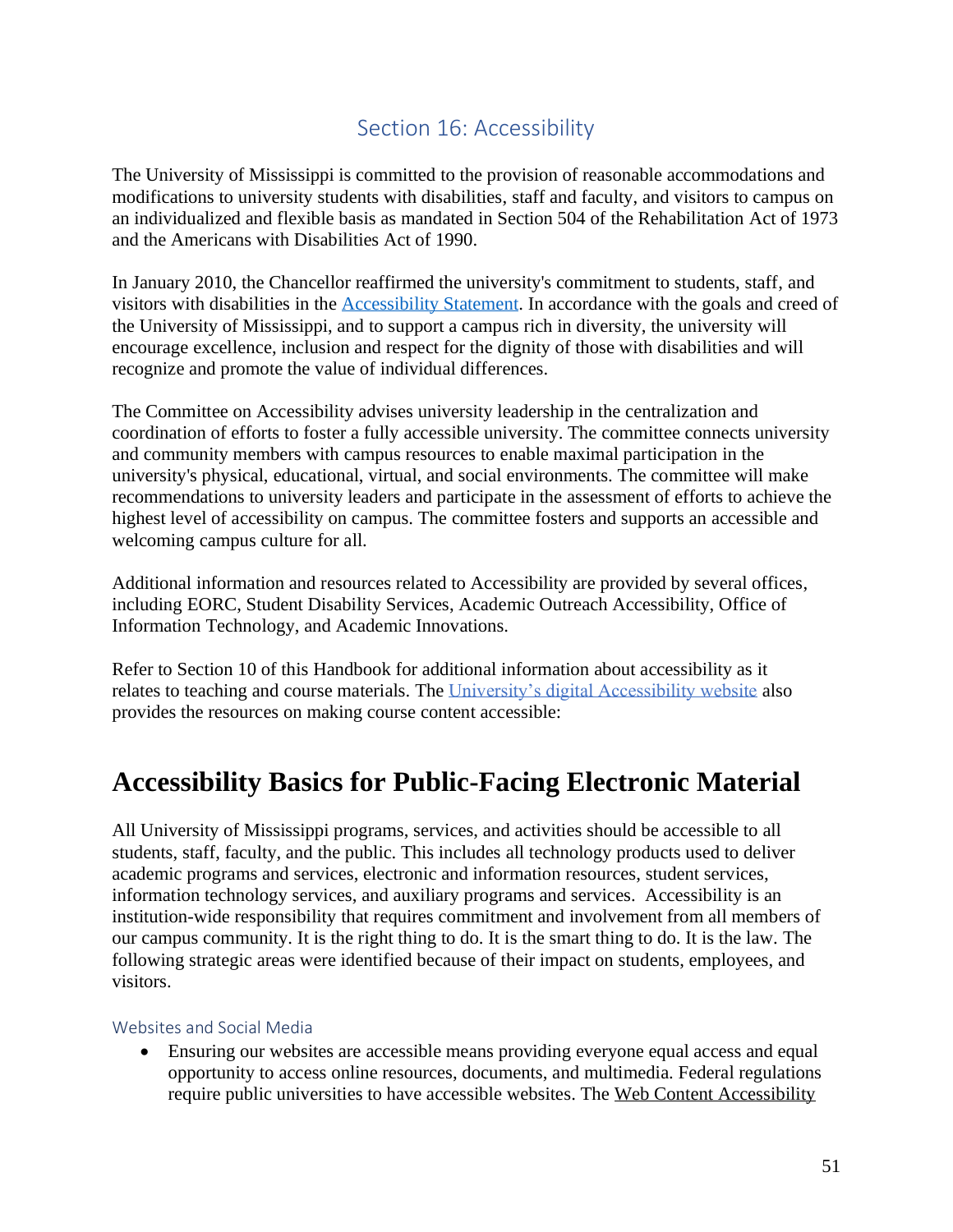[Guidelines 2.0 \(WCAG 2.0\)](https://www.w3.org/TR/WCAG20/) are the prevailing standards of website accessibility the guide to our practice at UM.

- Captions are required by law when videos are published on UM-sponsored and UMaffiliated public-facing websites, including social media accounts. All videos on UMsponsored and UM-affiliated public-facing websites *must* include captions.
- Most automatically generated captioning programs, such as YouTube, Echo360, or others, are not ADA compliant because there are accuracy issues, misspellings, and a lack of proper punctuation. Automatically generated captions *must* be edited to 99% accuracy to meet the university's legal requirements for public facing websites.
- Alt Text is the written copy that appears in the place of an image on a webpage or social media account. This text helps screen-reading tools describe images to visually impaired readers and can allow for better search engine optimization. Concise, descriptive Alt Text *must* be provided for all images, objects, graphics, and animated GIFs used on all UMaffiliated websites and social media accounts.
- Use good semantic structure by using headings in a logical order (h1, h2, h3, etc.); do not skip heading levels so that a screen reader can properly relay information.
- Make sure all content and navigation is accessible using the keyboard only.
- Use the [WAVE Accessibility Tool](https://wave.webaim.org/) to assess accessibility issues. The tool is available online and as a browser extension for Firefox and Chrome.
- Use descriptive wording for hyperlink text ("DO-IT Knowledge Base" rather than generic "click here" or "read more").
- Use strong color contrast and avoid using color as only means of relaying information.
- Departmental or program social media accounts, including Facebook, YouTube, and Vimeo should include closed captions. If necessary, generate and edit captions in YouTube and link from YouTube to a social media platform.
- When using Instagram, free or paid app options are available to add captions as an overlay on the video file. A transcript of the video can also be provided in the caption space using #Transcript.
- Use CamelCase hashtags that utilize initial capitalization for each word so screen readers know there are different words. Example: #AccessibilityIsImperative instead of #accessibilityisimperative

#### Events

- All informational, promotional, and registration materials for all campus events, including departmental events and student organization events, **must** include an accessibility statement with a contact person and information on requesting accommodations, i.e., *"If you require special assistance relating to a disability, please contact (enter name, number of contact person, email of contact person)."*
- If a request is received, you are legally required to provide the appropriate accommodation. For additional information or assistance in providing requested accommodations, contact Student Disability Services, Accessibility, or EORC.
- All pre-recorded videos/films shown at campus events open to the public must include captions.
- For large events open to the public where the audience is unknown, consider working with the Accessibility office to provide live captioning and/or a sign-language interpreter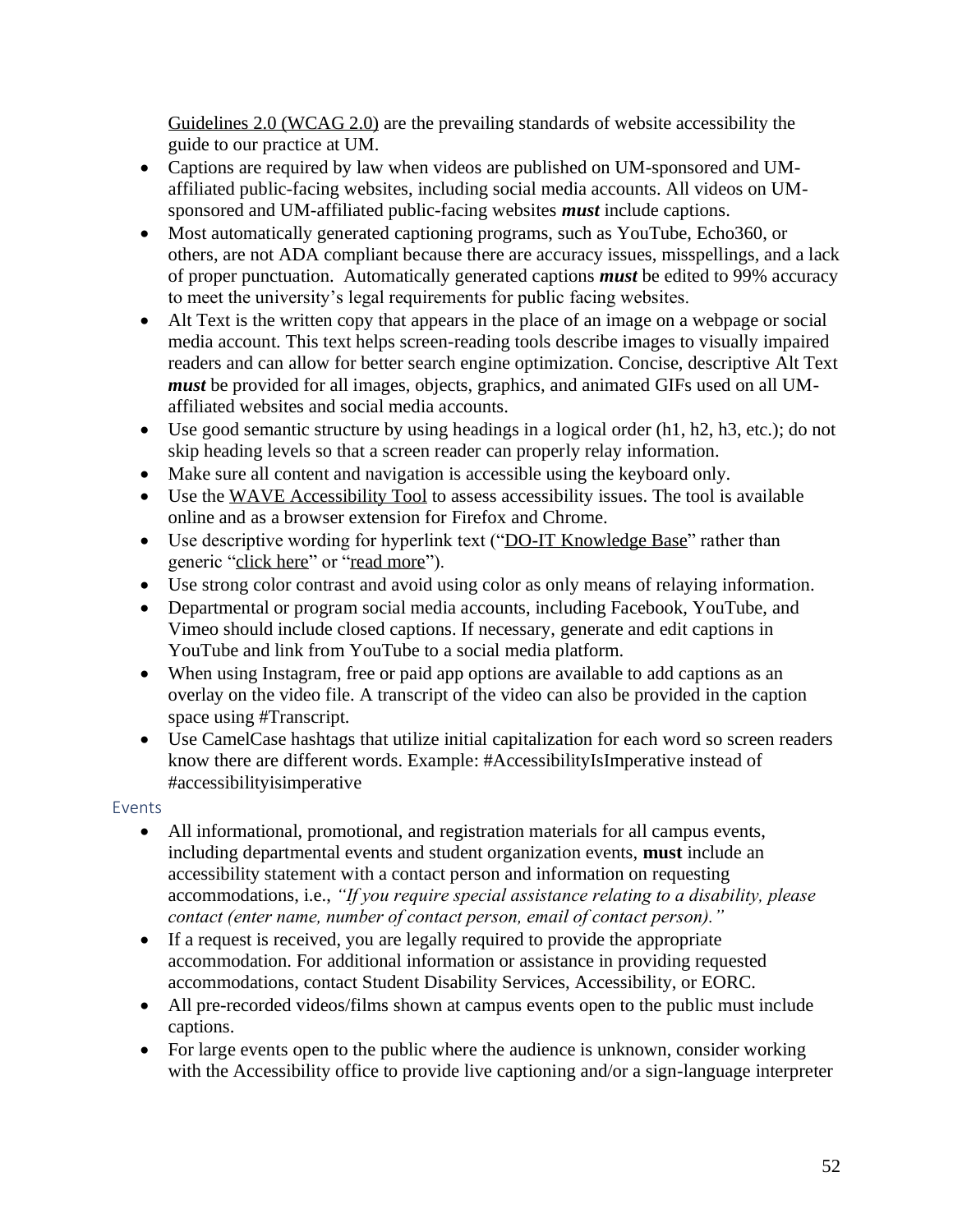to ensure effective communication with deaf or hard of hearing individuals. Live captioning is preferred because it reaches a wider audience.

#### Public Spaces

- When choosing content or creating new content to display in promotional videos, PowerPoint presentations, or other promotional materials played in a public place (e.g., common areas, hallways, the Student Union, the Pavilion, Rebel Market, academic buildings, etc.) captions are required by law and must be 99% accurate.
- Whenever captions are already available (e.g., television) they should be displayed. TVs located in UM public spaces **must** have closed captions turned on at all times (e.g., the Student Union, the Turner Center, the South Campus Recreation Center, Rebel Market, The Pavilion, housing, academic buildings, etc.).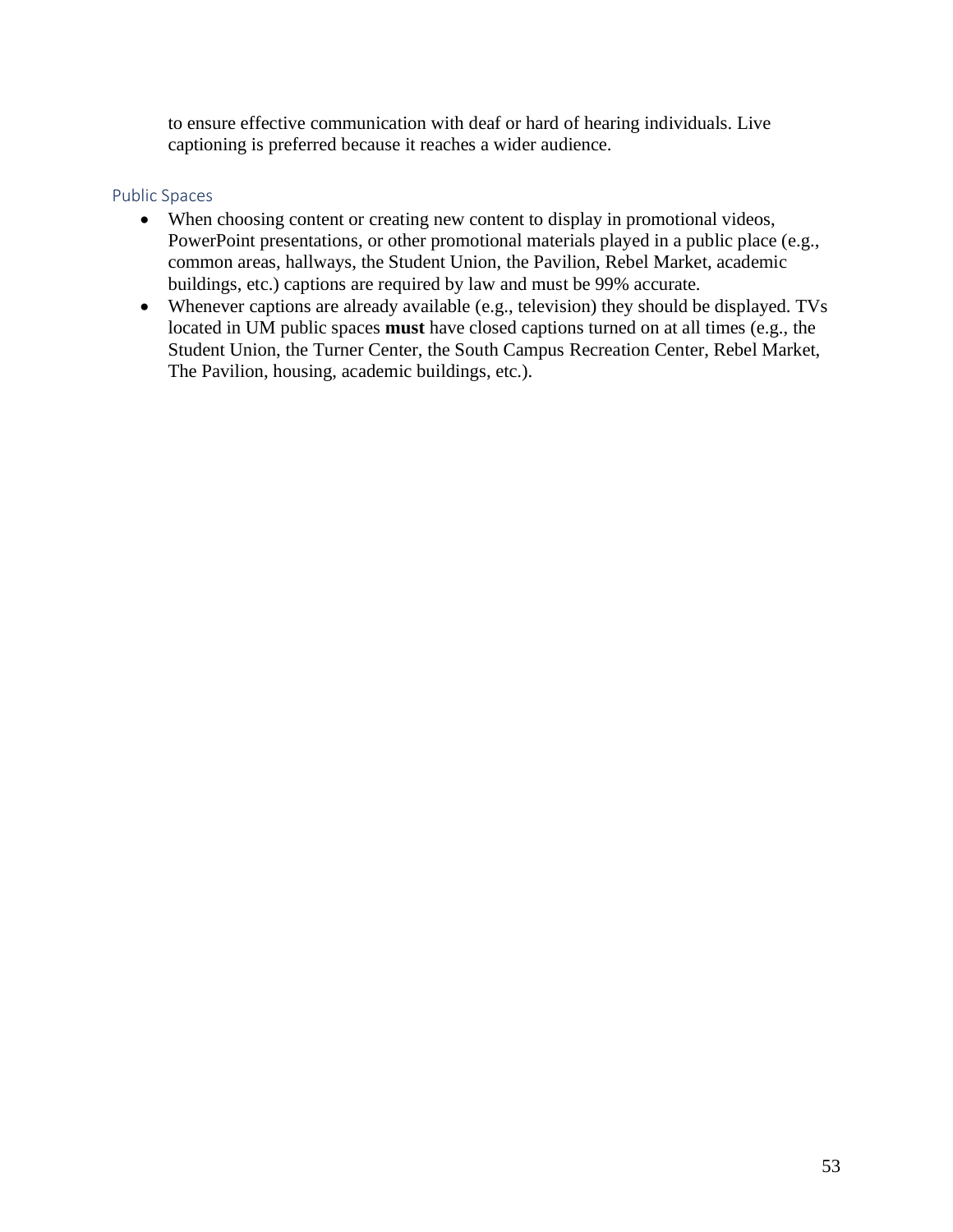# UNIT 5 Diversity, Inclusiveness, Community Engagement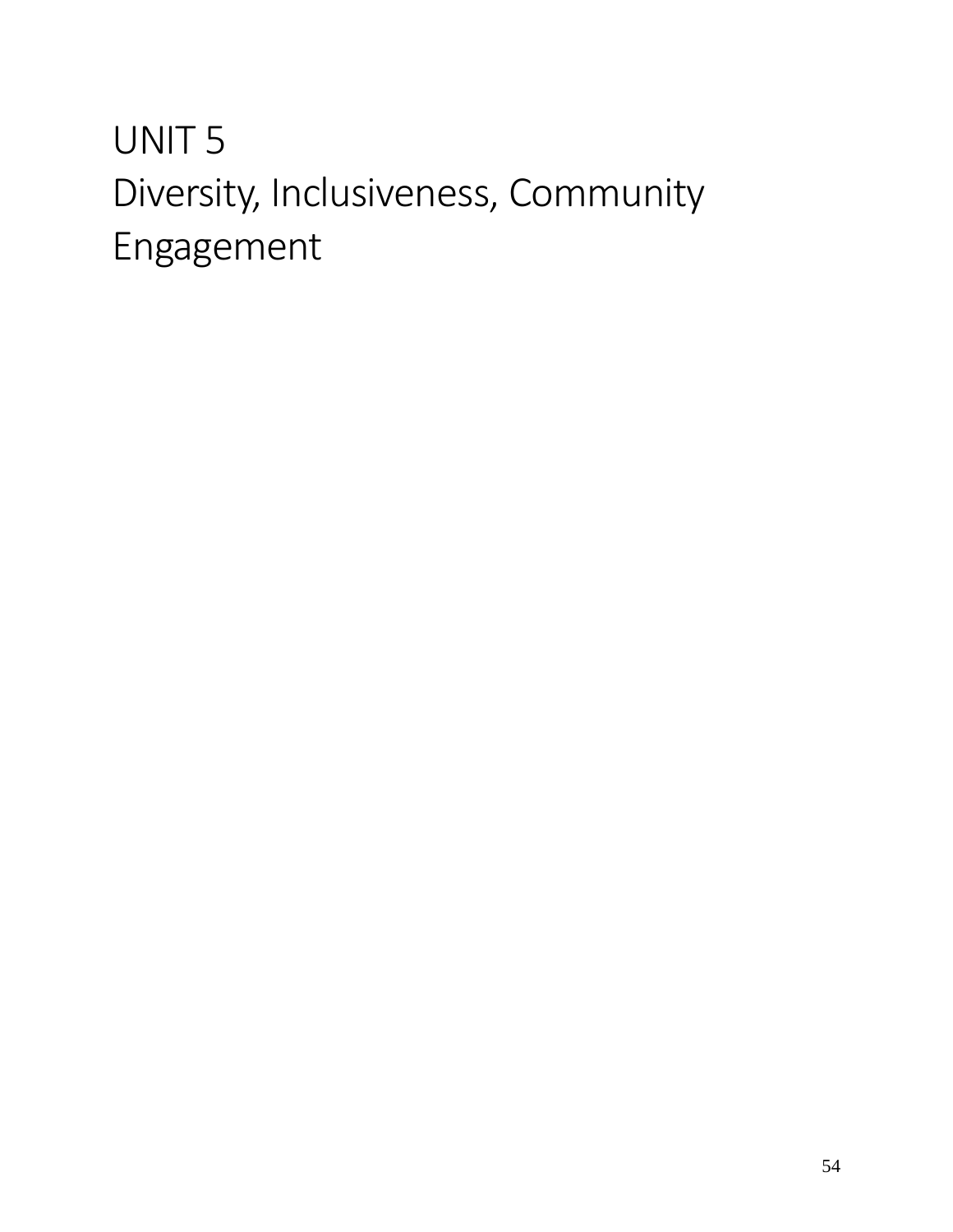# **Division of Diversity and Community Engagement**

The University of Mississippi is committed to embracing the broadest definition of diversity, including race, gender, disability, sexual orientation, religious choice, ethnicity, economic status, age, and geographic affiliation. This commitment stems from our mission as a flagship institution in the state's higher education system, with the obligation to serve a diverse population through teaching, research, and service. Moreover, as an institution with a marked history of struggle with racial diversity, the University of Mississippi today realizes its unique obligation to educate and lead the state with unquestionable and unwavering commitment toward the goal of embracing all aspects of diversity. The presence of a diverse mix of students, faculty, and staff, with their individual intellectual perspectives and contributions, enriches the university community.

The [Division of Diversity and Community Engagement](https://diversity.olemiss.edu/) leads the institution to instill in its students and employees a lifelong appreciation for the value of diversity and community engagement. The Division of Diversity and Community Engagement is home to the [Center for](https://inclusion.olemiss.edu/)  [Inclusion and Cross Cultural Engagement,](https://inclusion.olemiss.edu/) [Office of Community Engagement,](https://diversity.olemiss.edu/community-engagement-at-the-university-of-mississippi/) and the [Ronald E.](https://olemiss.edu/programs/McNair/index.html)  [McNair Scholars Program.](https://olemiss.edu/programs/McNair/index.html)

Departments and units have [diversity liaisons](https://diversity.olemiss.edu/diversity-liaisons/) and diversity officers who work with the Division of Diversity and Community Engagement.

All faculty, staff, and students receive [diversity and inclusiveness training.](http://diversity.olemiss.edu/education/) Search committee members also receive diversity training.

The Division supports **M** Partner, a community partnership program that seeks to match university capabilities with the goals and needs of local communities. Faculty are encouraged to participate in M Partner.

The Division, along with the Office of the Provost, supports the institution's membership with the [National Center for Faculty Development and Diversity.](https://www.facultydiversity.org/) As an institutional member, all faculty, postdocs, graduate students and staff have access to the following member resources at no additional cost:

- Weekly [Monday Motivator](http://www.facultydiversity.org/?page=MondayMotivator)
- Twelve monthly [core training webinars](http://www.facultydiversity.org/?page=CoreCurriculum) and guest expert webinars
- [Multi-week courses](http://www.facultydiversity.org/?page=FacilitatedLearning)
- Audio, slides and transcripts of all workshops so members can learn at their convenience
- Private [Discussion Forum](http://www.facultydiversity.org/forums/Default.aspx) for peer-mentoring and problem solving
- Moderated monthly writing challenges
- [Member Library,](https://www.facultydiversity.org/library) which includes workshop materials, referrals and readings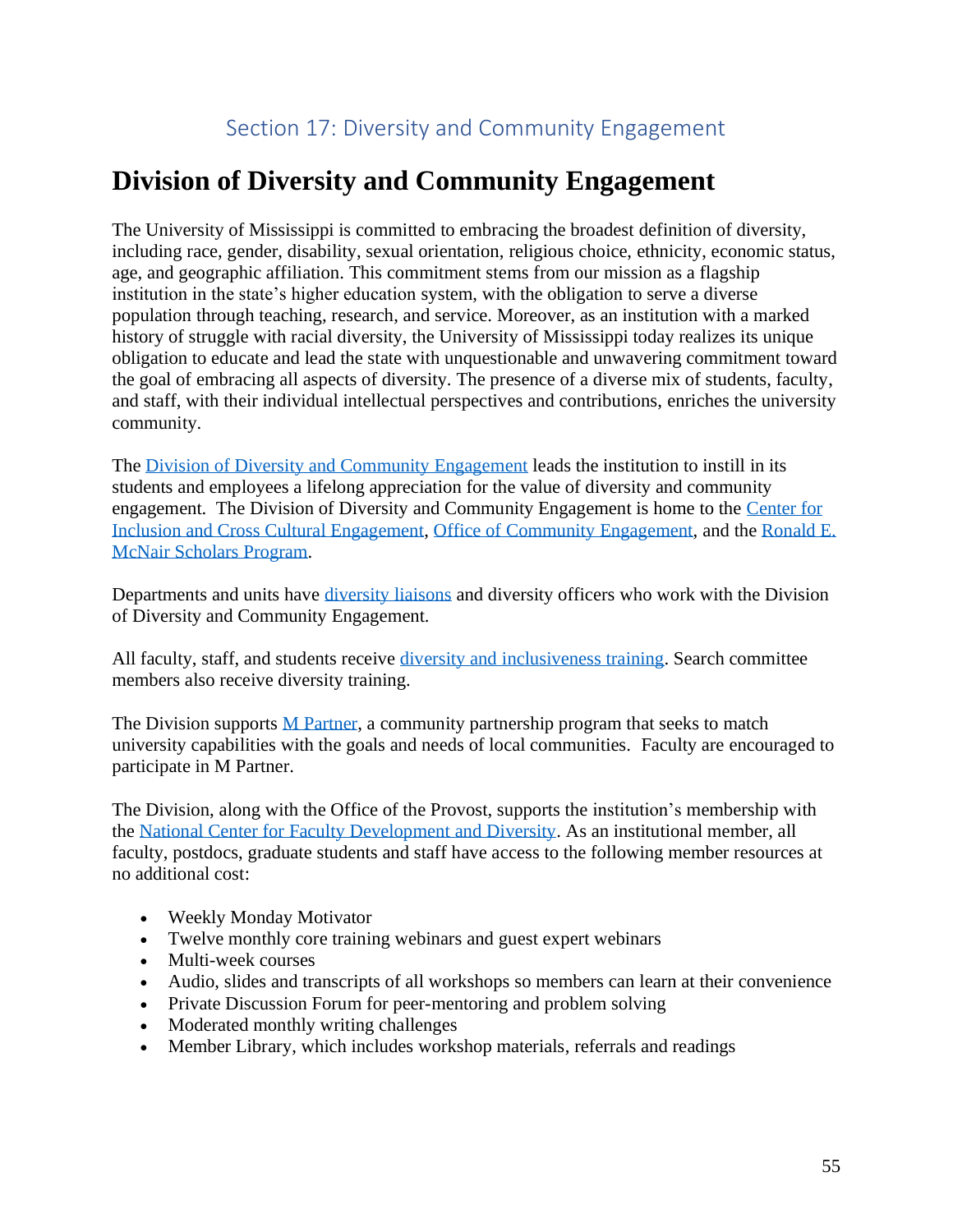To take advantage of this opportunity, faculty may activate their confidential, personal membership by completing the following steps:

- 6. Go to [National Center for Faculty Development and Diversity](https://www.facultydiversity.org/) to [join.](https://www.facultydiversity.org/Join)
- 7. Choose "University of Mississippi" from the drop-down menu.
- 8. Select "Activate My Membership."
- 9. Complete the registration form using your institutional email address (i.e. @olemiss.edu).
- 10. Go to your email to find a confirmation email. Click "Activate Account" in the confirmation email.

## **Awards and Grants**

The Division along with the [McLean Institute for Public Service and Community Engagement](https://mclean.olemiss.edu/) recognize faculty for their efforts in diversity and community engagement and provide grant opportunities.

#### • **[The Algernon Sydney Sullivan Award](https://mclean.olemiss.edu/sullivan/)**

The Algernon Sydney Sullivan Award was established in 1890 to honor individuals who exhibit nobility of character, exemplified by selfless service to others and the community. This is the University of Mississippi's highest award in honor of service.

#### • **[Diversity Incentive Fund](http://diversity.olemiss.edu/files/2019/08/DiversityIncentiveFund2019-3.pdf)**

The Division of Diversity and Community Engagement encourages students, faculty, and staff to create new opportunities that increase the understanding of, appreciation for, and advocacy of diversity issues. The Diversity Incentive Fund is a pilot program specifically designed to provide support for new, innovative, and creative approaches to raise awareness, engage learners, and change behaviors around diversity and inclusion within the university community.

#### • **[Diversity Innovator Award](http://diversity.olemiss.edu/diversityinnovatoraward/)**

The Diversity Innovator Award recognizes a faculty or staff member who has demonstrated a commitment to the advancement of diversity, equity, and inclusion at the University of Mississippi.

#### • **[University of Mississippi Excellence in Community Engagement Award](https://mclean.olemiss.edu/excellence-in-community-engagement-awards/)**

The [University of Mississippi Excellence in Community Engagement Award](https://uofmississippi.qualtrics.com/jfe/form/SV_0xnVppp5kmcZMe9) recognizes outstanding accomplishments in community-engaged (CE) research, learning, and service, and engaged scholarship. One CE Finalist will be selected from each of the following project areas: CE Research, CE Learning, CE Service, and Engaged Scholarship.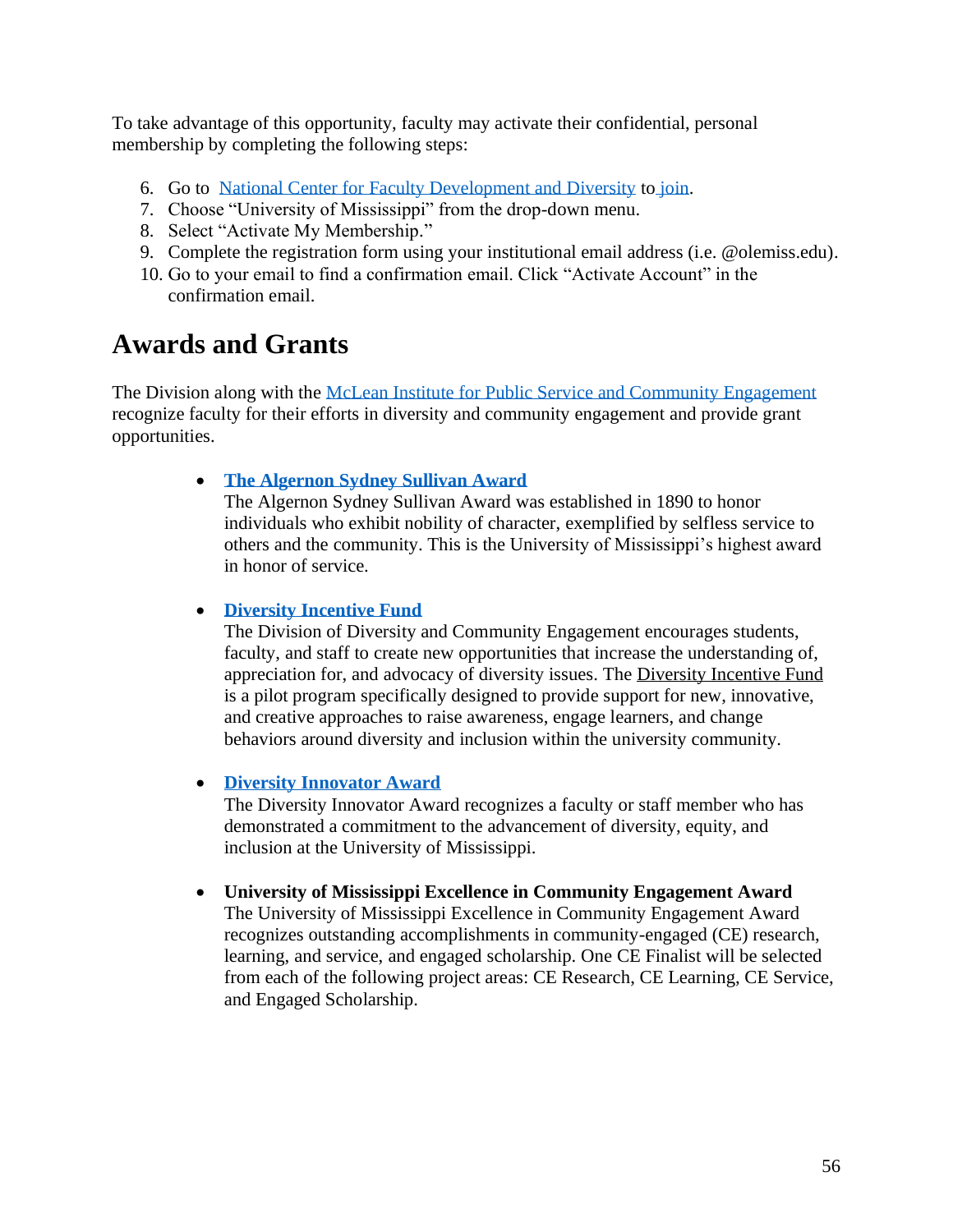#### Section 18: Initiatives and Resources

[Career Center-Resources for Diverse Populations](http://career.olemiss.edu/diverse-populations/)

[Chancellor's Advisory Committee on History and Context](https://context.olemiss.edu/)

[Center for Inclusion and Cross Cultural Engagement](https://inclusion.olemiss.edu/)

[Chancellor's Commission on the Status of Women](http://ccsw.olemiss.edu/)

[Chancellor's Standing Committee on LGBTQ Affairs](https://olemiss.edu/aboutum/standingcommittees/commdetail.php?id=11950816&n=LGBTQ%20Affairs)

[Chancellor's Standing Committee on Sensitivity and Respect](https://olemiss.edu/aboutum/standingcommittees/commdetail.php?id=10858684&n=Sensitivity%20and%20Respect)

[Diversity Initiatives–](https://diversity.olemiss.edu/action-plan-update/) Action Plan Update

[Diversity Liaisons](http://diversity.olemiss.edu/diversity-liaisons/)

[Equal Opportunity & Regulatory Compliance \(EO/RC\)](https://eorc.olemiss.edu/)

[M Partner](https://mpartner.olemiss.edu/)

[MPride and Allies at Ole Miss](https://mpride.olemiss.edu/)

[Office of Global Engagement](https://oge.olemiss.edu/)

[Sarah Isom Center for Women and Gender Studies](https://sarahisomcenter.org/)

[Search Committee Diversity Training](https://diversity.olemiss.edu/search-committee-resources/)

[Student Disability Services](https://sds.olemiss.edu/)

[Veteran and Military Services](https://vms.olemiss.edu/student-veteran-organization/)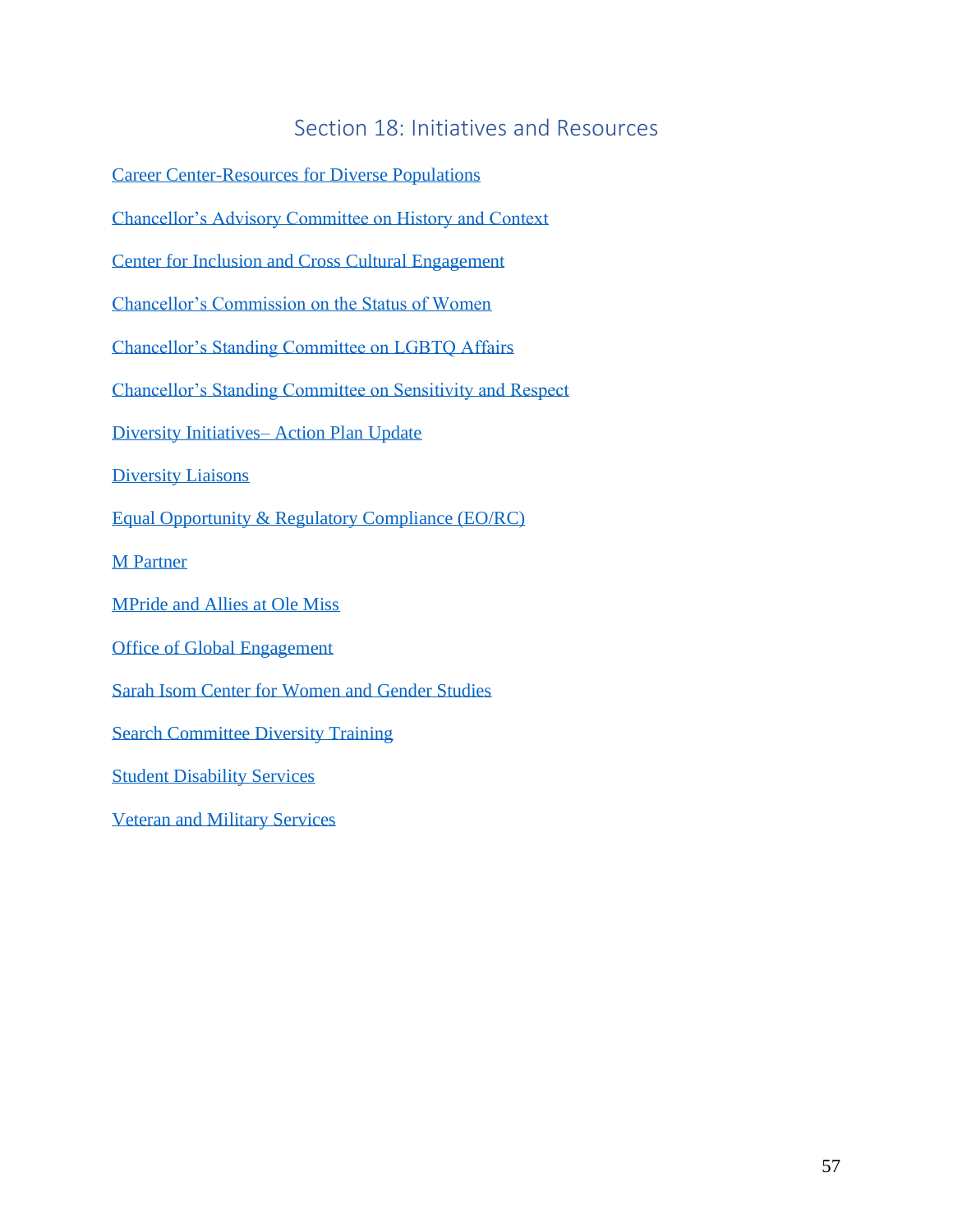#### Section 19: Bias Incident Response Team (BIRT)

A Bias Incident is characterized as a behavior or act that targets an individual or group based on perceived or actual characteristics such as, but not limited to, race, religious belief, sexual orientation, disability, or age. To report an incident, refer to the [Reporting Bias webpage](http://birt.olemiss.edu/reporting-bias/) and please complete the Bias Incident [Reporting Form.](https://publicdocs.maxient.com/reportingform.php?UnivofMississippi&layout_id=5) BIRT will respond to all reports within two business days. BIRT provides support and a process for effective advocacy on behalf of the student, faculty, or staff member who is a recipient of bias. BIRT also promotes educationally driven outcomes to enable students, faculty, and staff to learn about discriminatory behavior and language.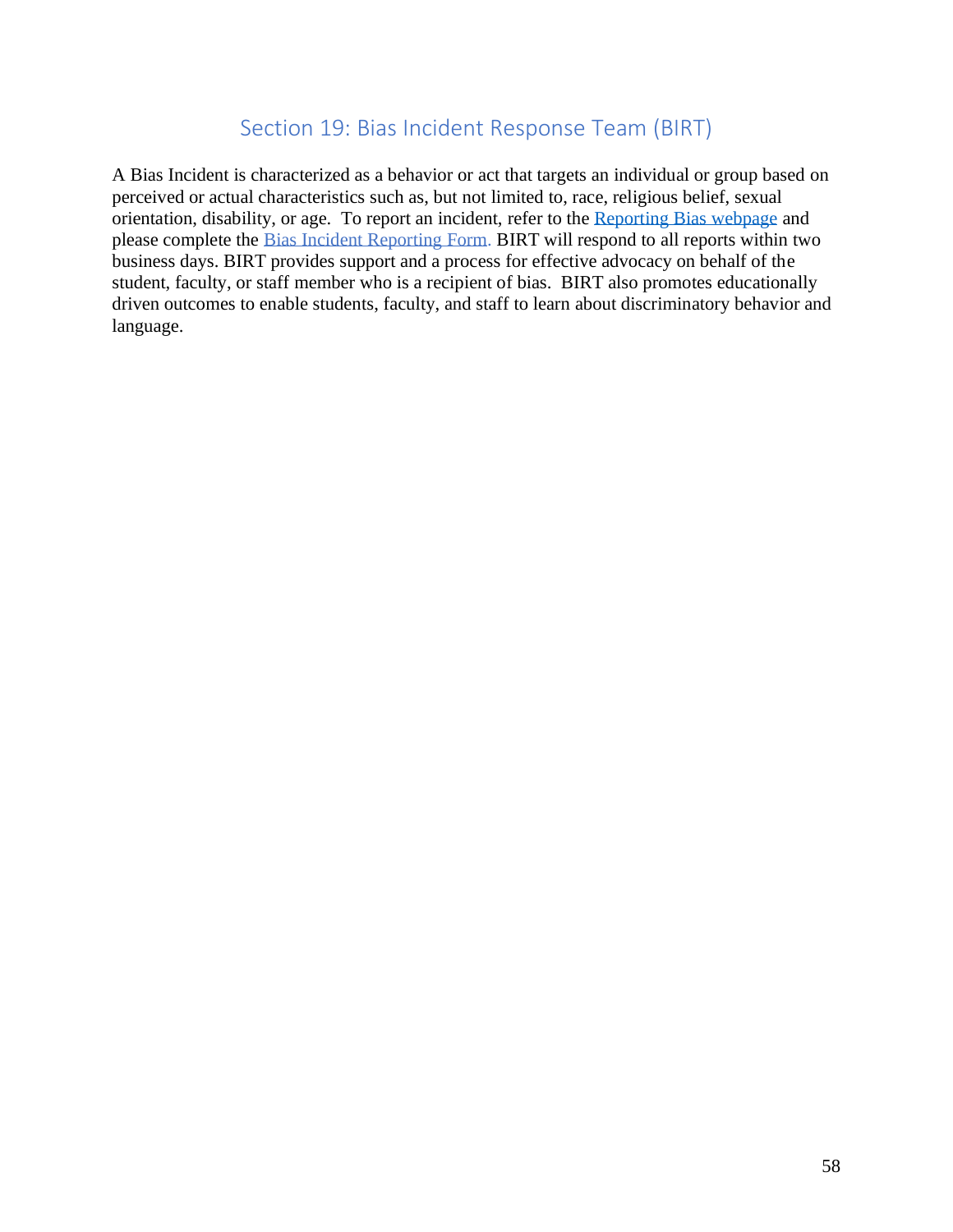# Unit 6 Research and Creative Achievement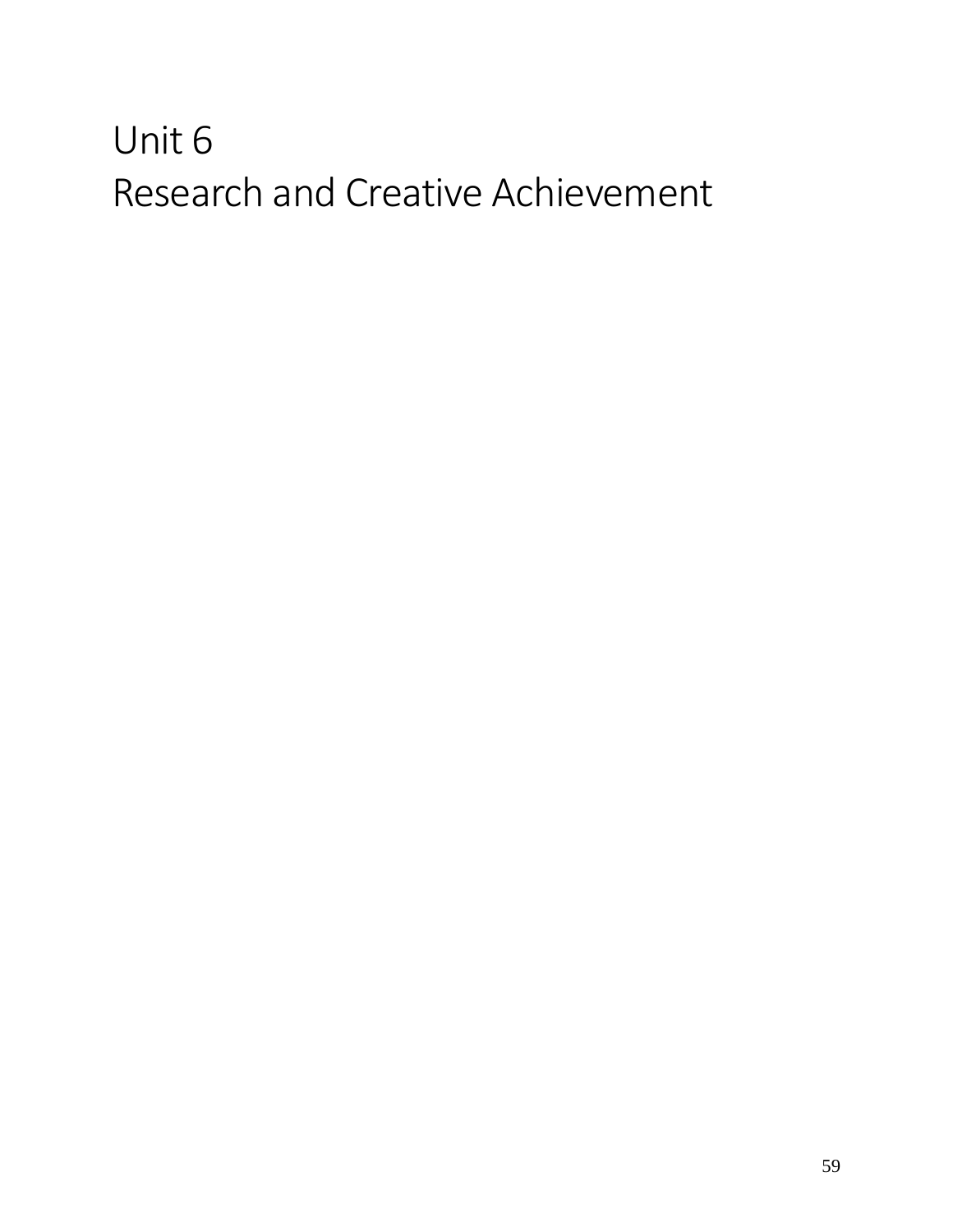## Section 20: Research and Sponsored Programs

The [University of Mississippi](https://olemiss.edu/) is included in the elite group of R1: Doctoral Universities – Very High Research Activity in the [Carnegie Classification of Institutions of Higher Education,](http://carnegieclassifications.iu.edu/) the definitive list of the top doctoral research universities in the United States.

The university is among a distinguished group of 120 institutions that includes Ivy League research powerhouses and major, public flagship institutions. It places the university in the "very high research activity," or R1 category, and means the state is represented among the top 2.7 percent of research institutions of higher education.

Earning this designation is a tribute to our outstanding faculty, staff and students. The University of Mississippi provides many resources and services to support faculty in their research and creative efforts.

**The Office of Research and Sponsored Programs (ORSP)** at the University of Mississippi serves faculty and staff who are pursuing research or other sponsored projects funded by federal, state, or private agencies and organizations.

What does "Research and Sponsored Programs" include?

- All research, scholarship, and creative activity regardless of discipline
- Any funds applied for and awarded from outside the university as a grant or contract

ORSP is divided into four units to support faculty: Research Development, Sponsored Programs Administration, Research Integrity and Compliance, and Technology Commercialization.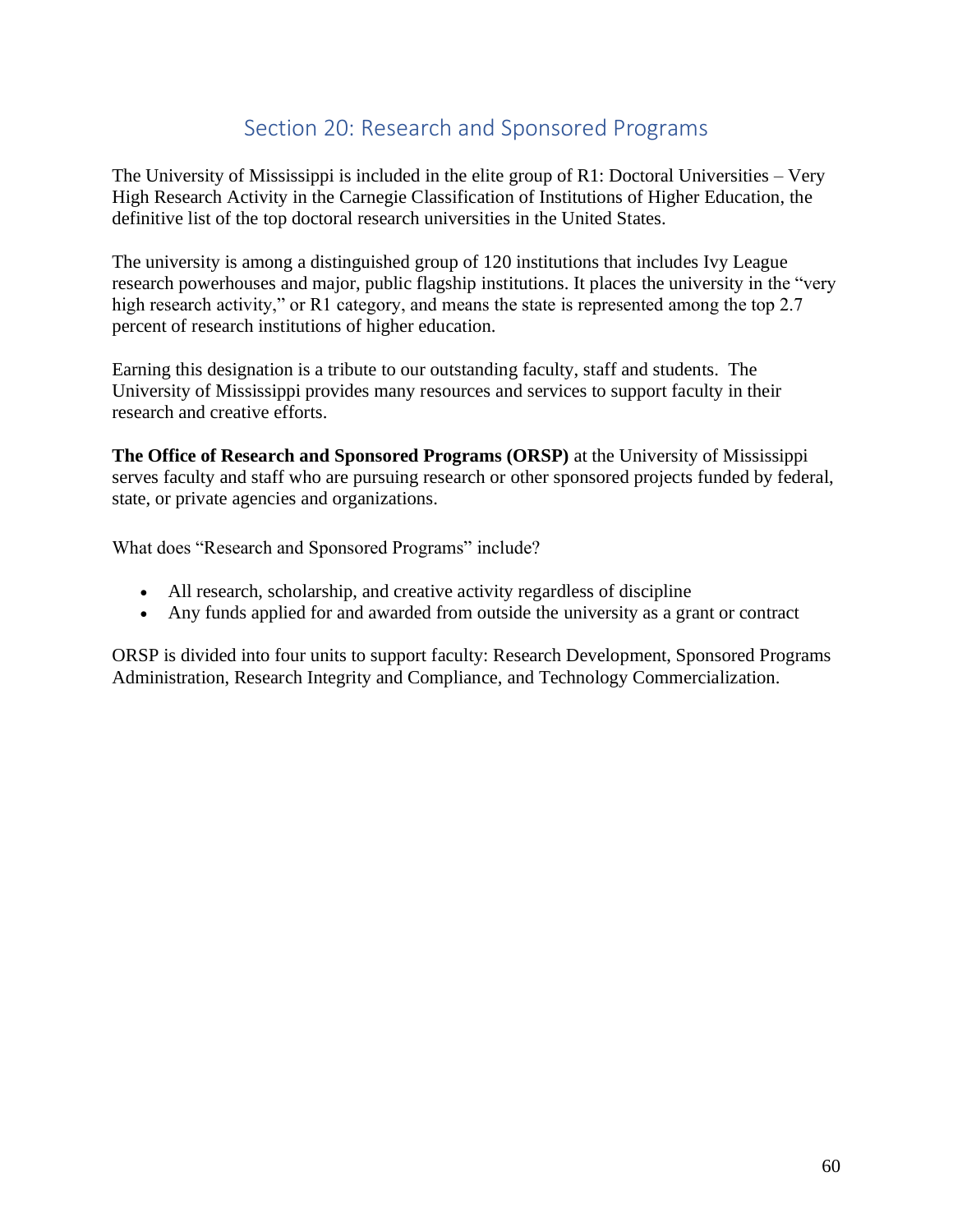## Section 21: Research Development

The primary mission of [Research Development](http://research.olemiss.edu/resources) is to assist the UM community in developing nationally prominent programs of research and scholarly activities, and to bring recognition and reward for outstanding accomplishments in these areas. Research Development provides the following services as well as other requests from administrators and researchers across campus.

- Internal Grants Programs to develop research capacity and competitiveness for extramural funding
- Increasing faculty competitiveness for externally-sponsored funding through Enhanced Review, [Grant Mentorship Incentives,](http://research.olemiss.edu/GrantMentors) Professional Development, and other programs
- Management of limited submission funding opportunities
- Grant prospecting
- Facilitating interdisciplinary research collaboration
- Facilitating access to instrumentation and other resources to support research
- **[Engaging Students in Research](http://research.olemiss.edu/resources/students)**; Expanding and enhancing opportunities for students to participate in research
- Supporting the development of research-focused centers and institutes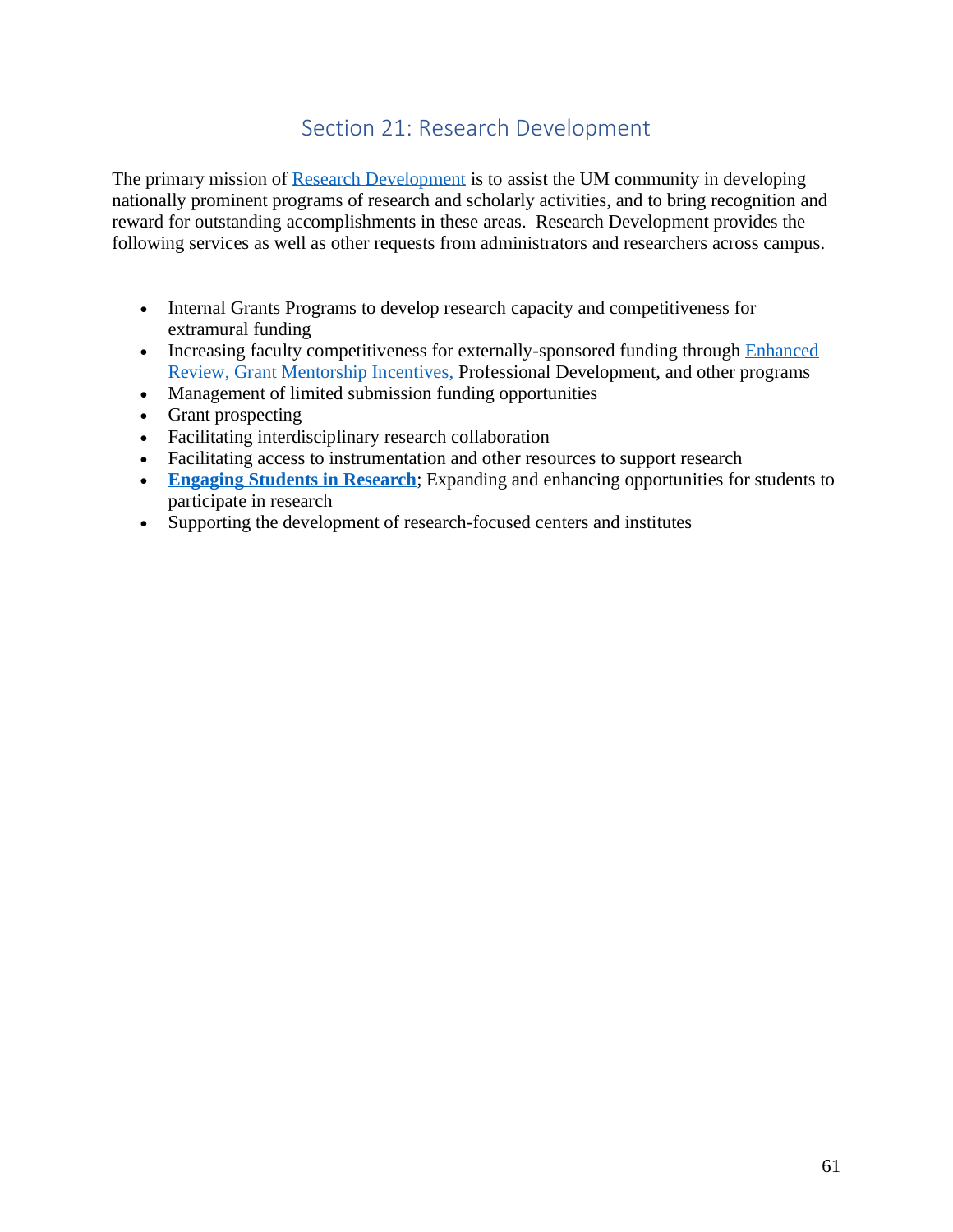### Section 22: Sponsored Programs Administration

It is important for faculty to work with the [Office of Research and Sponsored Programs](http://research.olemiss.edu/spa) (ORSP) because only ORSP has the authority to commit the university to a sponsored activity. The policies administered by ORSP are to benefit and protect you and the university. The regulations governing sponsored activities are varied and complex, and ORSP can help you comply with the rules and regulations.

ORSP can help you identify possible sponsors for your work, help you develop your proposal, help you submit your proposal on time, provide internal funding for small projects and travel, and help keep you informed of research regulations.

When your proposal is funded, ORSP will handle the legal aspects like the contract or agreement, authorize the accounting office to set up your grant account, help you with fiscal aspects of your award, and work with you on grant management issues.

#### **[Proposal Development Policies and Procedures](http://research.olemiss.edu/proposal-development/policies)**

When conducting research or projects on campus, there are many proposal development policies and procedures to follow.

#### Submitting Funding Proposals

Faculty should submit their funding proposals to ORSP for approval. The ORSP accepts Sponsored Project Proposals electronically through our [Transmittal Sheet System](http://research.olemiss.edu/GrahamCrackerTSS)  [\(TSS\).](http://research.olemiss.edu/GrahamCrackerTSS) The online transmittal should be completed for all projects for which external funds are sought or received by the university, excluding gifts. The Principal Investigator or Project Director is responsible for completing the form and obtaining signatures of the department chair, dean, regulatory committees as applicable, and other unit signatures or initials as required.

#### **[Faculty Research Incentive Program-Salary Enhancement](https://sas.olemiss.edu/wp-content/uploads/2015/03/UMResearchEffortFinalApproved6_16_14.pdf)**

The University of Mississippi provides financial incentives to reward meritorious research efforts of faculty and research scientists who obtain external funding in support of their research activities. In addition to rewarding productive researchers, it is the intent of the program to provide a strong incentive for faculty to increase extramural funding.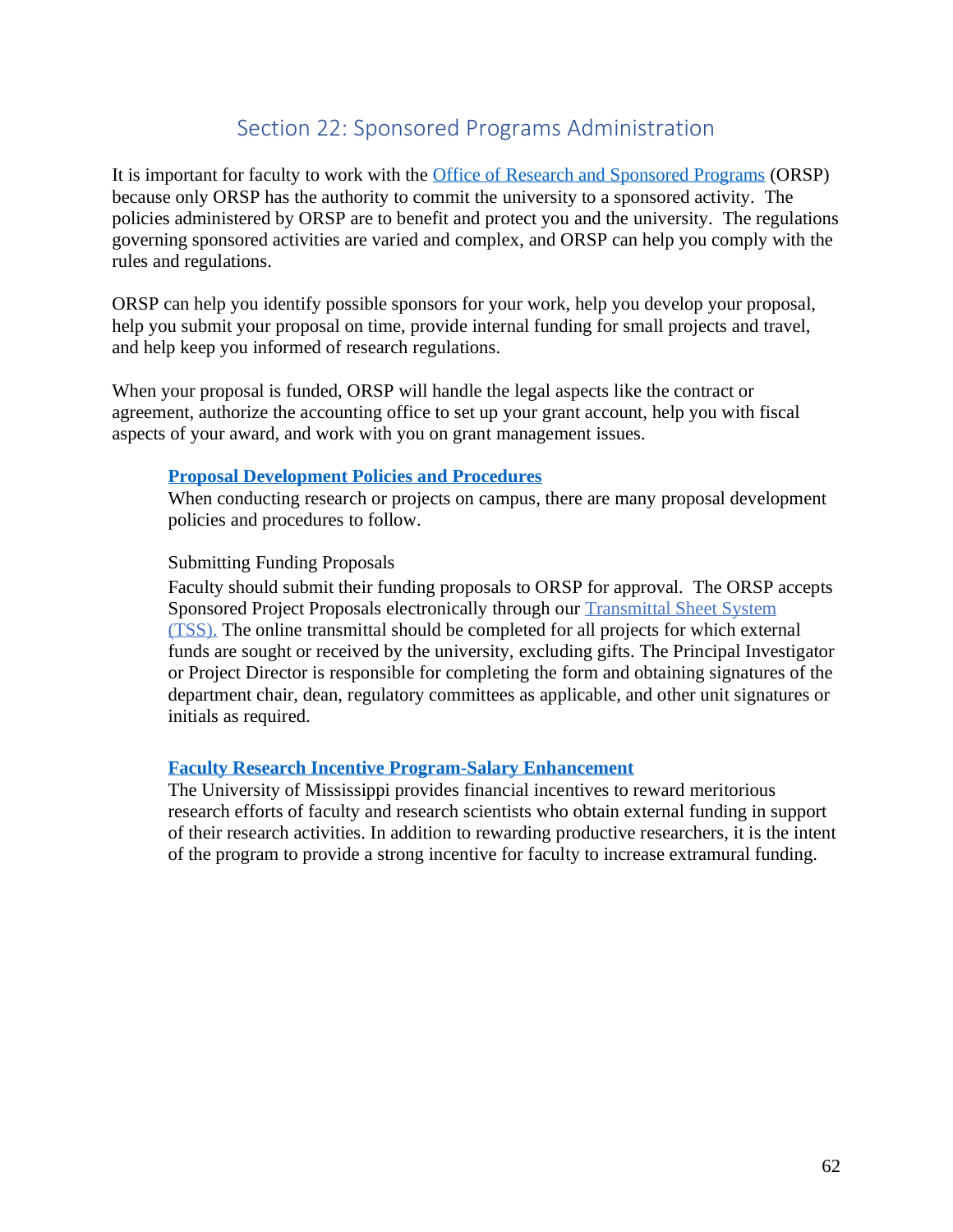## Section 23: Research Integrity and Compliance

[Research Integrity and Compliance](https://research.olemiss.edu/compliance) works to ensure that research activities follow established and ethical principles and comply with federal, state, and UM regulations and policies-while minimizing the administrative burden on researchers.

# **Conduct of Research**

Responsible conduct of research includes:

- Compliance with regulations and policies that govern:
	- o Research with human subjects (IRB)
	- o Research with vertebrate animals (IACUC)
	- o Research with biospecimens, recombinant nucleic acids, and/or hazardous materials (IBC)
	- o Export controls
	- o Research misconduct
	- o Disclose and management of conflicts of interest and/or conflicts of commitment
- Conduct of research with integrity and in accordance with accepted best practices in areas such as:
	- o Data management
	- o Mentoring of graduate and undergraduate students
	- o Authorship credit
	- o Peer review
	- o Collaborations
	- o Reproducibility

# **Institutional Review Board (IRB)**

The role of the [Institutional Review Board](http://research.olemiss.edu/irb) (IRB) is to review all proposed research involving human subjects to ensure that subjects are treated ethically and that their rights and welfare are adequately protected.

The IRB is composed primarily of faculty members from disciplines in which research involving human subjects is integral to that discipline's work, researchers whose primary interests are nonscientific, as well as members from the community. Investigators may not solicit subject participation OR begin data collection until they have received approval from the IRB. IRB forms should be submitted at least three weeks prior to the anticipated start of research*.*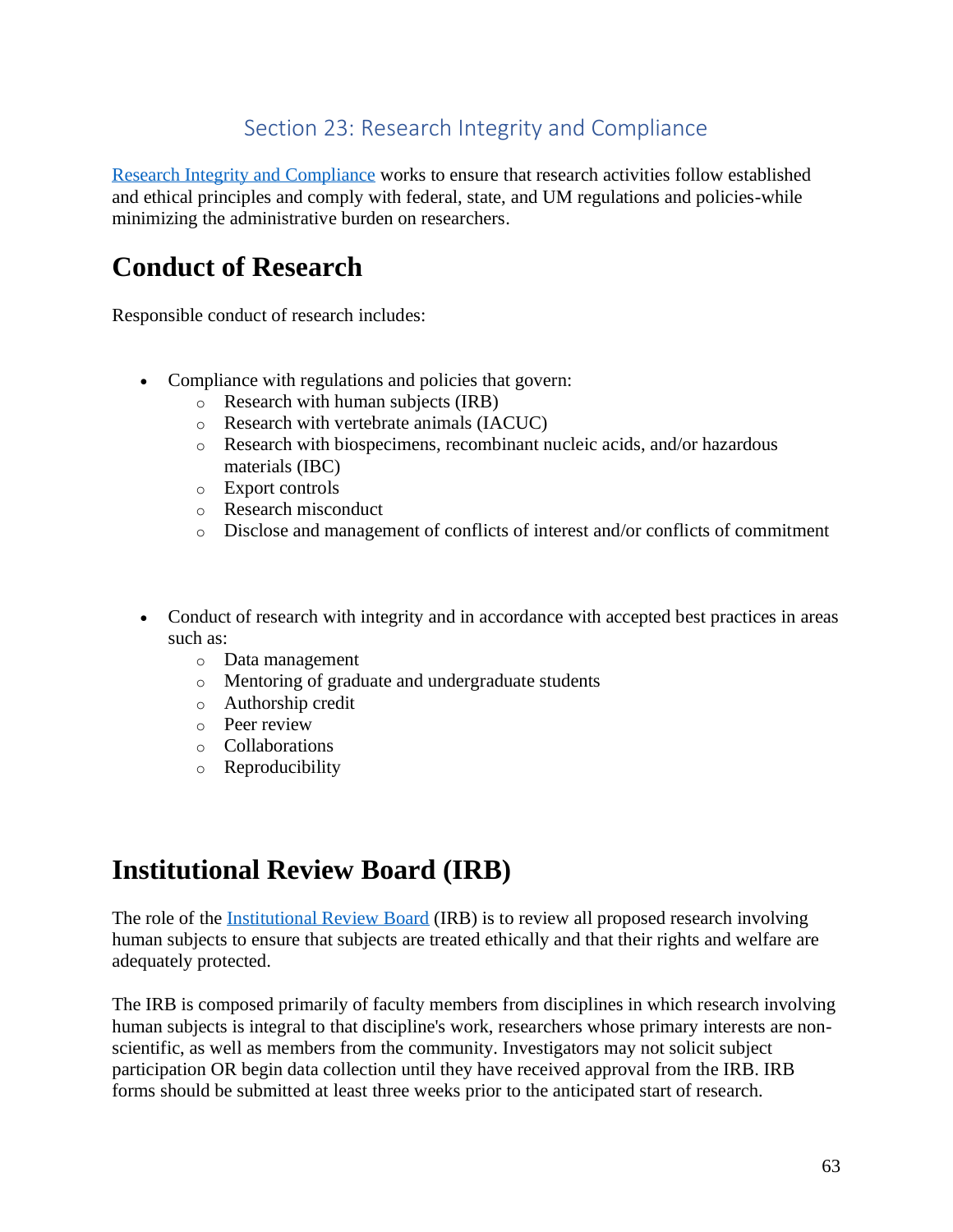All faculty, students, and staff who have contact with human subjects or human subject data must receive training in the protection of human subjects and follow [IRB Policies and](http://research.olemiss.edu/irb/guidance)  [Procedures](http://research.olemiss.edu/irb/guidance)**.** IRB applications will be accepted only when all project staff have completed this education requirement. There are two training options, depending on the level of IRB review required for the project.

# **Institutional Animal Care and Use Committee**

All animal research conducted at, by, or under the auspices of the University of Mississippi, whether funded or not and whether conducted by administrators, faculty, staff, or students, must be *reviewed and approved* by the [Institutional Animal Care and Use Committee](http://research.olemiss.edu/iacuc) (IACUC) before the research begins. The IACUC serves to assure the humane care and use of animals for instructional, demonstration, or research purposes.

The IACUC, appointed by the Chancellor, is responsible for institutional compliance with the Public Health Service Policy on Humane Care and Use of Laboratory Animals mandated by the Office of Laboratory Animal Welfare, the Animal Welfare Act of the U.S. Department of Agriculture, and all other applicable state and federal laws and regulations.

Faculty should review and follow the various [institutional animal care policies and procedures.](http://research.olemiss.edu/iacuc/policies)

# **Institutional Biosafety Committee**

The role of the Insitutional Biosafety Committee (IBC) is to review proposed research conducted by or at the University of Mississippi, whether funded or not, involving pathogens, recombinant nucleic acids, and/or human blood, other bodily fluids, or tissue. IBC review and approval must be obtained before the research begins.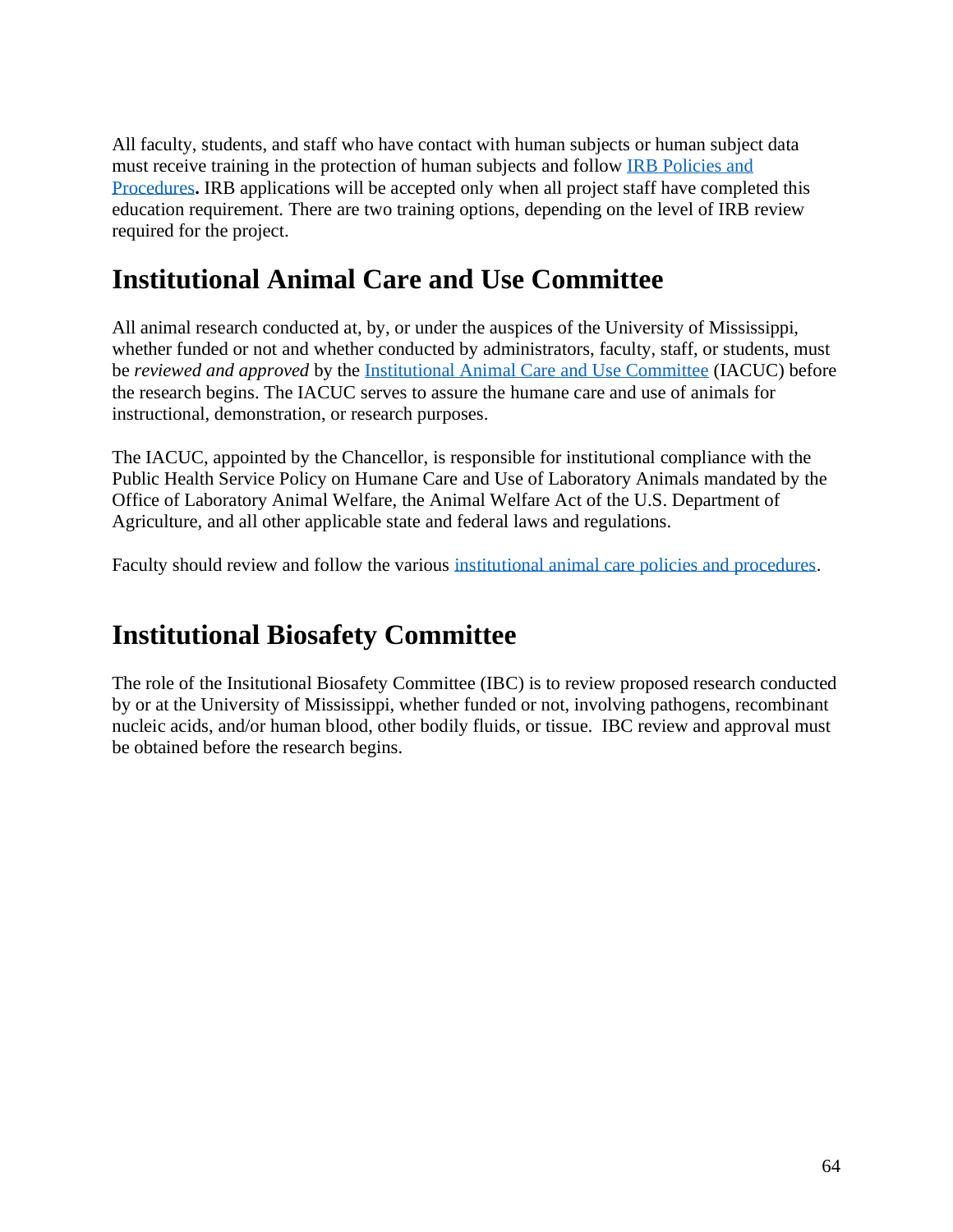## Section 24: Technology Commercialization

The [Office of Technology Commercialization](https://otc.olemiss.edu/) (OTC) is to stimulate, protect, manage and transfer intellectual property from the university to the private sector for commercialization. Our goal is to fulfill this mission while also enabling faculty to freely publish and present their work as part of their scholarly research activities.

The OTC provides services related to materials transfer agreement management, licensing, intellectual property management, assistance with research disclosure submission, patent and literature searches for patentability assessment, review of draft manuscripts for patentability prior to submission, patent prosecution and maintenance, strategic marketing and market analysis, conflict of interest management for faculty start-ups and other Mississippi University Research Authority (MURA) approved companies, and assistance with identifying sponsored project activities that may result in patentable inventions.

# **Intellectual Property and Licensing of UM Inventions**

In order to facilitate the protection of intellectual property discovered or developed by University of Mississippi employees, the Office of Technology Commercialization has established a procedure by which investigators may disclose potential patentable inventions. Discoveries by faculty, staff, and employees are the property of the University of Mississippi and should be reported promptly to OTC according to the [UM Patent and Invention Policy.](https://policies.olemiss.edu/ShowDetails.jsp?istatPara=1&policyObjidPara=11067049) This can be accomplished using the [Research Disclosure Form.](https://dtm.wp2.olemiss.edu/wp-content/uploads/sites/229/2016/10/Research-Disclosure-Request-Form_1.docx) Once submitted to OTC, a Research Disclosure undergoes the processing detailed in the [Research Disclosure Process Flowchart.](https://dtm.wp2.olemiss.edu/wp-content/uploads/sites/229/2016/10/ResearchDisclosure_Process_Flowchart.pdf)

Faculty should review the [procedures outlines by OTC to protect intellectual property.](https://otc.olemiss.edu/procedures/) The intellectual property rights as they pertain to copyrights can be found in the [Copyright](https://policies.olemiss.edu/ShowDetails.jsp?istatPara=1&policyObjidPara=10648215)  [\(Intellectual Property\)](https://policies.olemiss.edu/ShowDetails.jsp?istatPara=1&policyObjidPara=10648215) policy.

# **Employee Owned Startup Companies**

For faculty, staff, and students interested in starting their own companies in order to further develop technology owned by the University of Mississippi, it is important to know that this can be accomplished by following a few steps before you get started. The ORSP Office of Technology Commercialization provides [support for personnel who want to create companies](https://otc.olemiss.edu/entrepreneurs/) around the products and technologies which they discover and/or develop while working at the University of Mississippi. A key consideration in the formation of a company is the potential for a conflict of interest. Interested individuals should discuss their company plans with the Director of Technology Commercialization early in the process and should review the [University of](https://policies.olemiss.edu/ShowDetails.jsp?istatPara=1&policyObjidPara=10874766)  [Mississippi Objectivity in Research Policy](https://policies.olemiss.edu/ShowDetails.jsp?istatPara=1&policyObjidPara=10874766) to become familiar with the potential conflict of interest issues.

The State of Mississippi is supportive of the creation of companies based on technologies discovered and/or developed by faculty, staff, and students at Mississippi universities. The MURA Act (Mississippi Code 37-147-3) addresses the potential for a conflict of interest that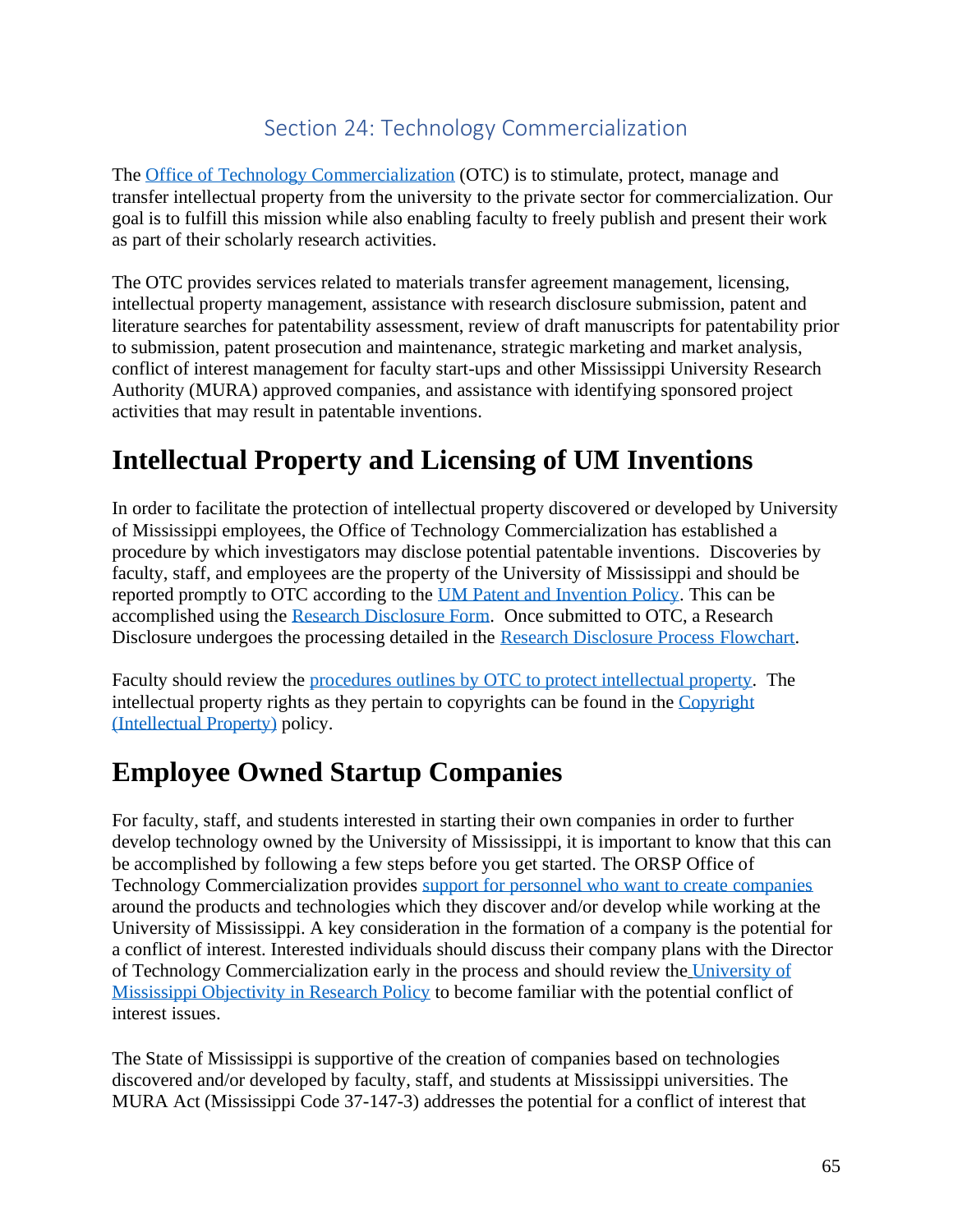occurs when an employee of the university wishes to have a material financial interest in a private entity which provides or receives equipment, material, supplies or services in connection with the university in order to facilitate the transfer of technology developed by the employee of the university to commercial enterprises for economic development. Preparation of an application to MURA using the [MURA Form](https://dtm.wp2.olemiss.edu/wp-content/uploads/sites/229/2016/10/MURA_Form.pdf) initiates this process. The Director of Technology Commercialization will assist the employee in completing this form, meet with the employee to explain the process and discuss licensing of technology from the university to the company.

- [University of Mississippi Objectivity in Research](https://policies.olemiss.edu/ShowDetails.jsp?istatPara=1&policyObjidPara=10874766)
- [Employee Conflict of Interest](https://policies.olemiss.edu/ShowDetails.jsp?istatPara=1&policyObjidPara=10656208)
- [Non-Institutional Employment Practices \(Outside Employment\)](https://policies.olemiss.edu/ShowDetails.jsp?istatPara=1&policyObjidPara=10656209)
- [Use of University Facilities for a Private Enterprise](https://policies.olemiss.edu/ShowDetails.jsp?istatPara=1&policyObjidPara=10657939)
- Faculty [Consulting](https://policies.olemiss.edu/ShowDetails.jsp?istatPara=1&policyObjidPara=10647006)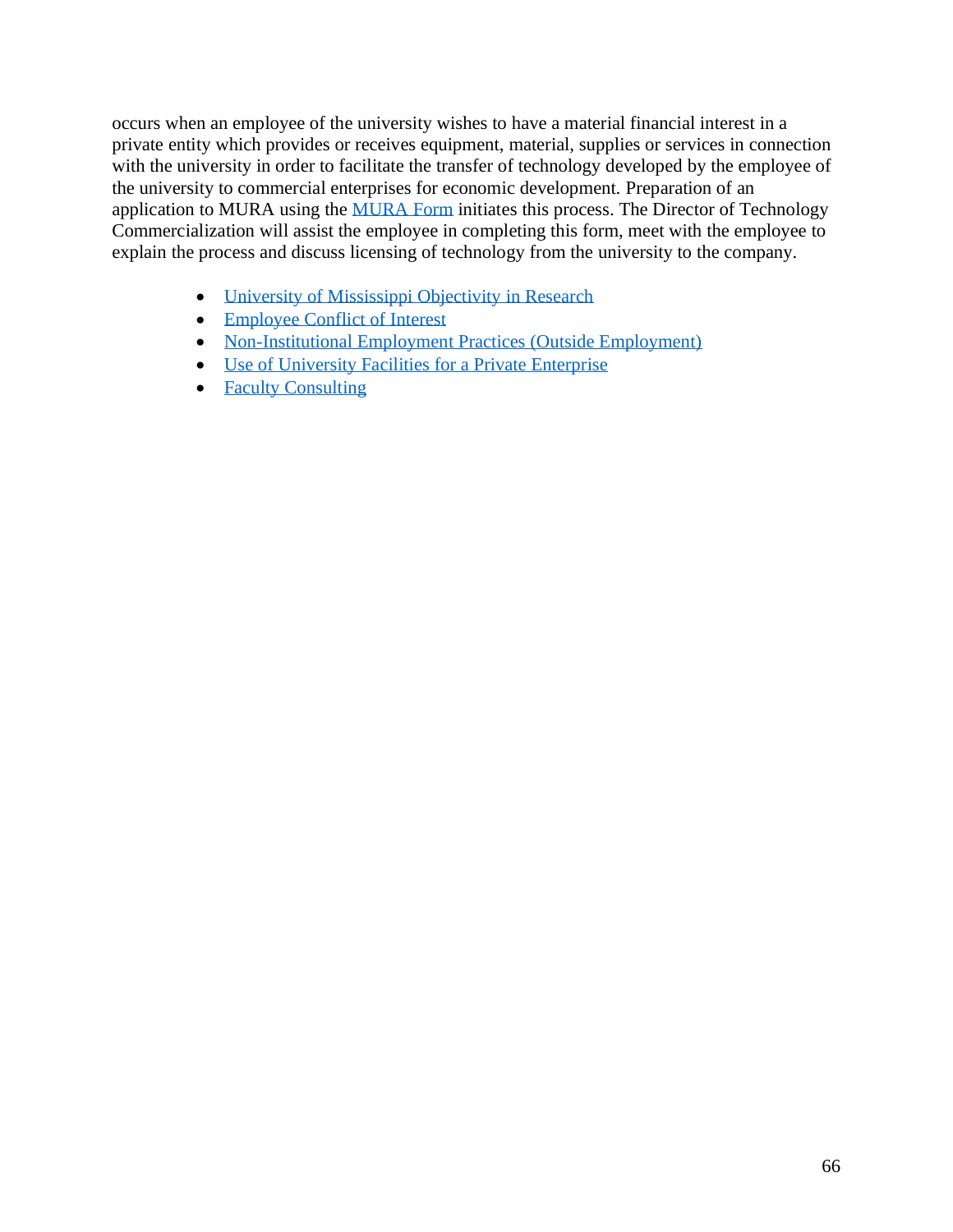# Unit 7 Campus Health and Safety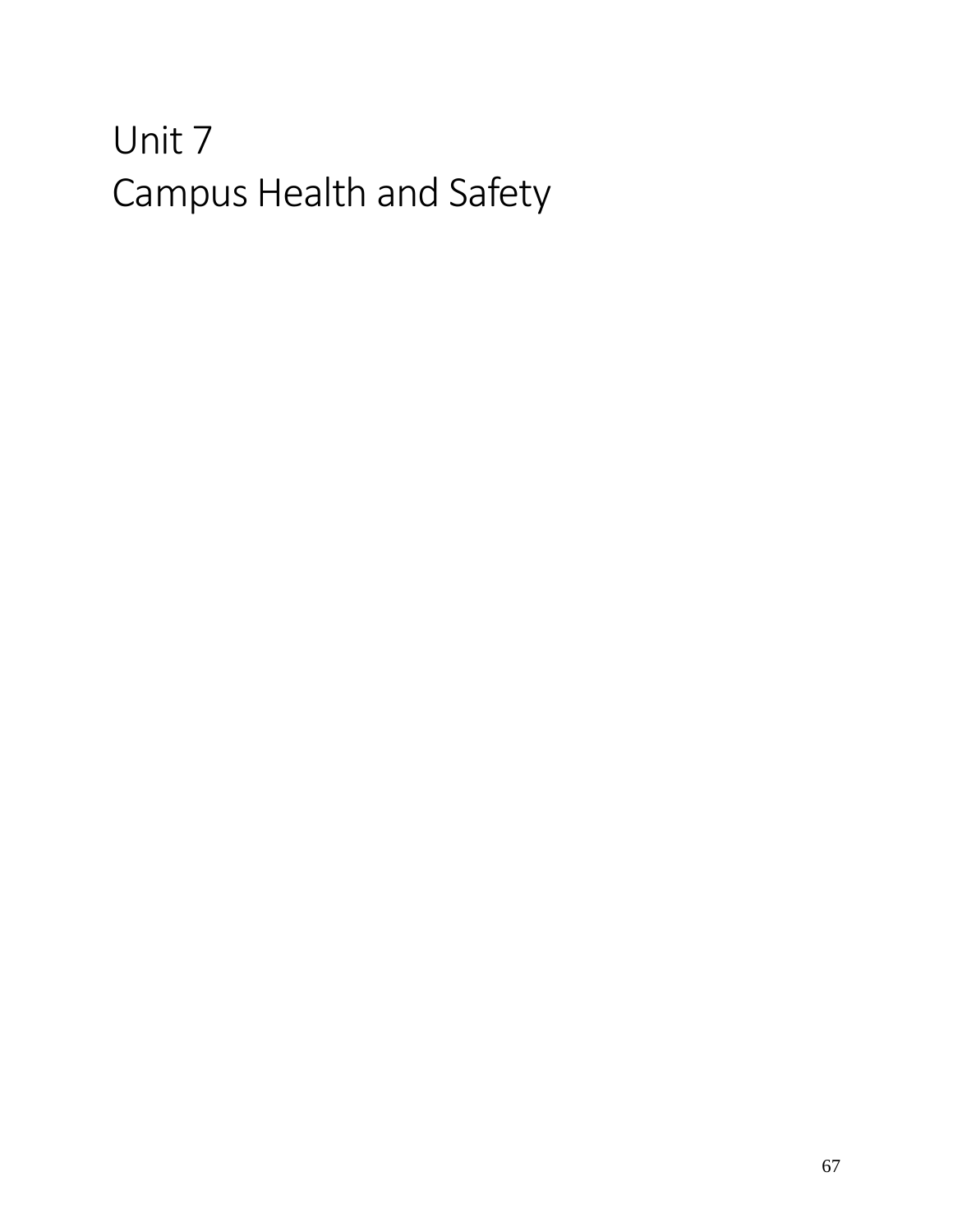## Section 25: Campus Health and Safety Policies

- [Campus Weapons Policy](https://policies.olemiss.edu/ShowDetails.jsp?istatPara=1&policyObjidPara=12092519)
- [Drug and Alcohol Testing](https://policies.olemiss.edu/ShowDetails.jsp?istatPara=1&policyObjidPara=10647565)
- [Drug-Free Workplace and Workforce](https://policies.olemiss.edu/ShowDetails.jsp?istatPara=1&policyObjidPara=10647941)
- [Lactation Station Locations and Policy](http://hr.olemiss.edu/nursing-mom/)
- Smoke-Free Campus Environment [\(smoking is prohibited at all times and locations\)](https://policies.olemiss.edu/ShowDetails.jsp?istatPara=1&policyObjidPara=12394863)
- [Violent Free Workplace Policy](https://policies.olemiss.edu/ShowDetails.jsp?istatPara=1&policyObjidPara=12170675)
- [Workplace Wellness-RebelWell at Work](http://rwwork.olemiss.edu/)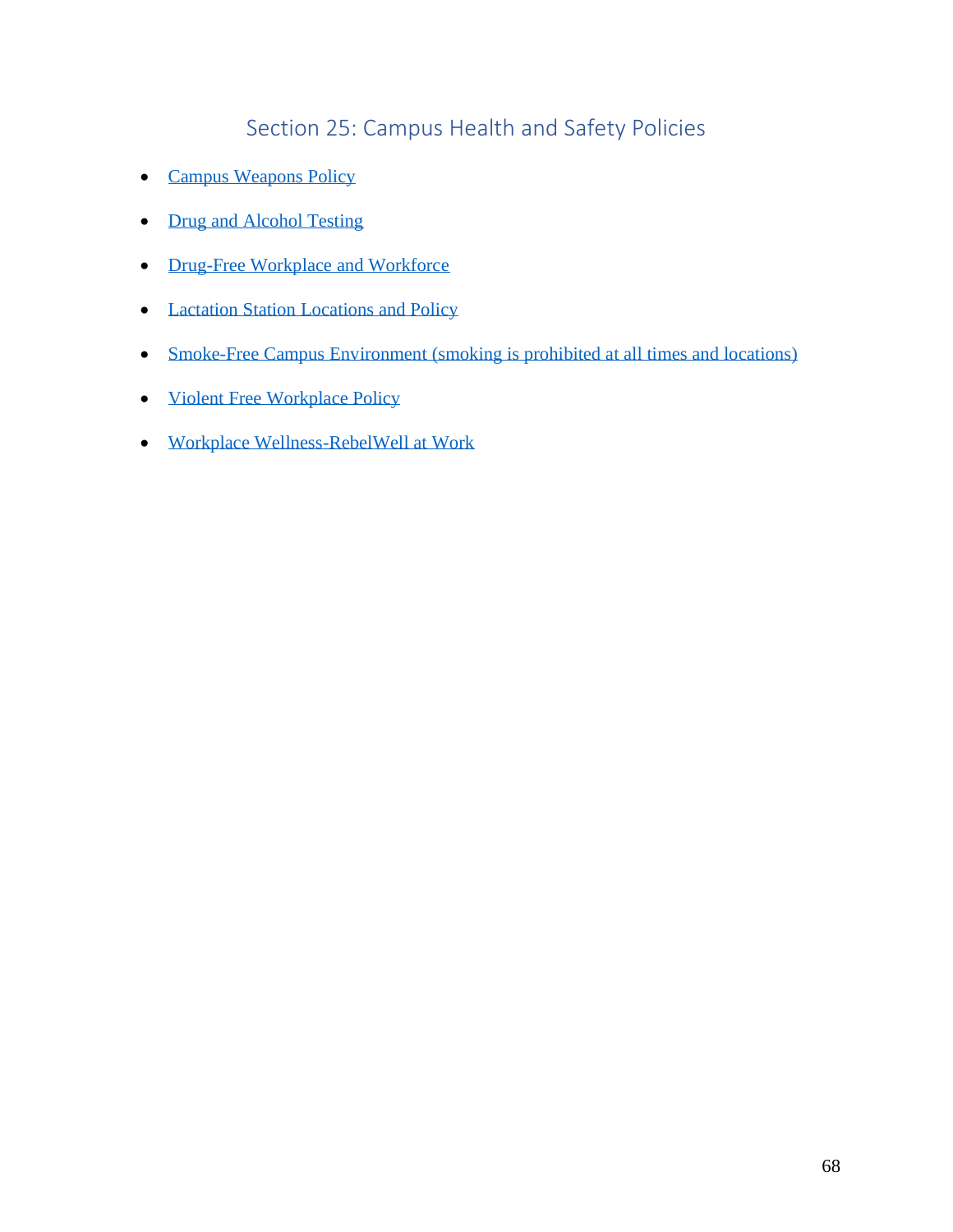# **Campus Recreation**

[Campus Recreation](https://campusrec.olemiss.edu/) offers programs and facilities for Ole Miss students, faculty, staff, and community members. As you explore their website, you will quickly find opportunities to engage in numerous recreational programs and services administered by the Department of Campus Recreation. Structured and unstructured, traditional and nontraditional recreational opportunities are offered throughout the school year.

# **Career-Life Connector (Work-Life Integration)**

As part of the university's commitment to provide work-life integration resources, the Office of the Provost has created the [Career-Life Connector Initiative](http://careerlife.olemiss.edu/) to supplement services provided by Human Resources and other offices on campus. This initiative is designed to help potential and current faculty and staff navigate the university system and learn about policies, practices, and resources available to assist with work-life integration, including:

- family and dependent care
- health and wellness
- nursing mothers
- personal and professional development
- arts and leisure
- community involvement
- work-life integration policies

Faculty and staff serve as Career-Life Consultants who can also help you navigate the various resources and policies.

## **Employee Health Center and Pharmacy**

The mission of the Employee [Health Service](https://healthcenter.olemiss.edu/employee-health-center/) is to promote the health and well-being of employees of the University of Mississippi through education, prevention, and care of acute medical conditions.

# **Employee Assistance-Mental Health Program**

The [University Counseling Center](https://counseling.olemiss.edu/services/) provides a team of dedicated professionals who strive to offer the best care possible in an atmosphere of caring respect. They offer individual counseling therapy, group therapy, crisis intervention, and outreach. The Counseling Center provides the [Employee Assistance-Mental Health Program](https://counseling.olemiss.edu/employee-assistance/) (EAP-MH), which is a short-term program provided to employees who are experiencing challenging work/life-related situations and might benefit from speaking to a counselor in an individual session. Common topics include stress related to work or home, interpersonal difficulties, or barriers to work productivity. The [Employee Assistance Mental Health Policy](https://policies.olemiss.edu/ShowDetails.jsp?istatPara=1&policyObjidPara=10662000) provides some additional detail.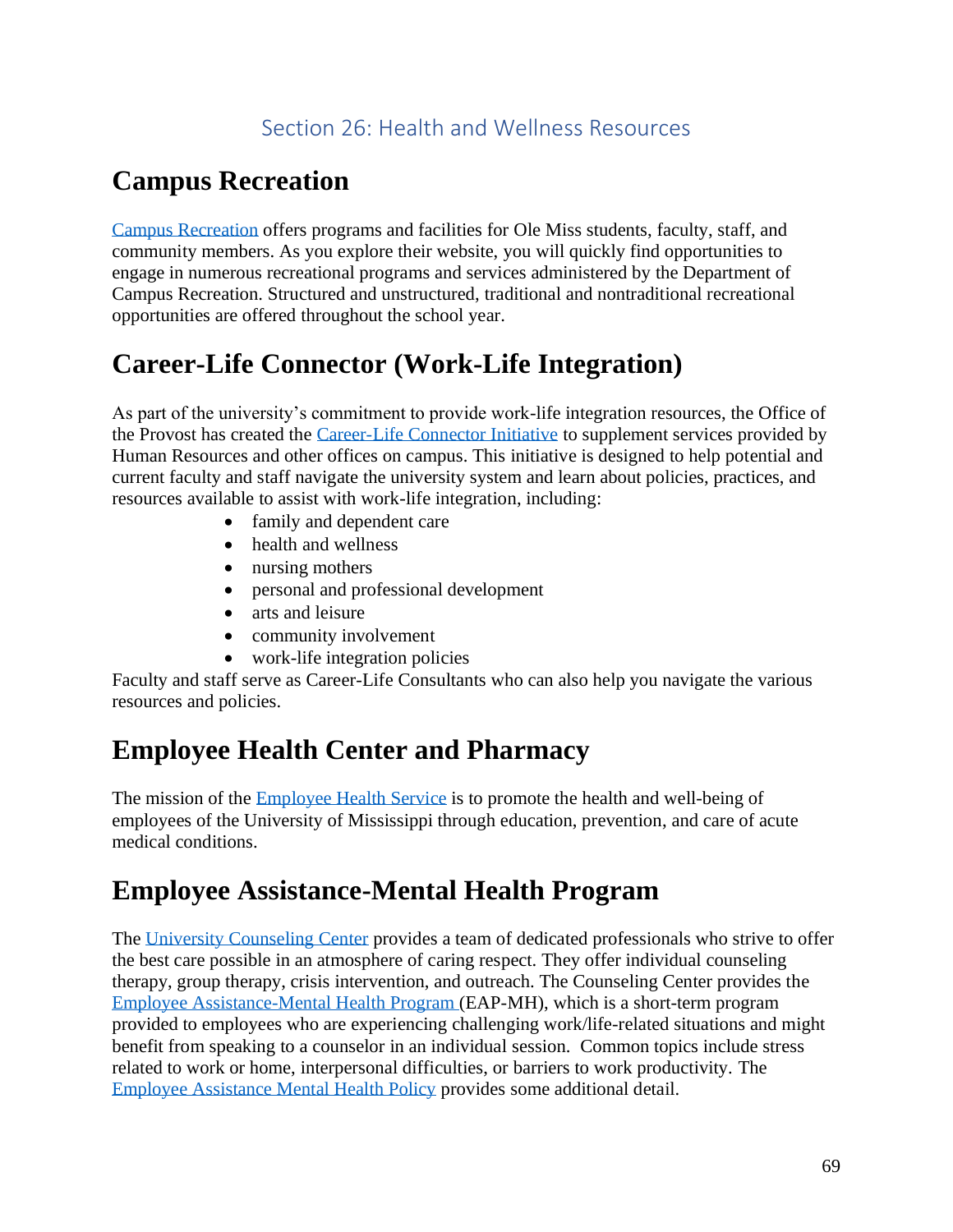# **University Police and Campus Safety (UPD)**

The [University Police Department \(UPD\)](https://upd.olemiss.edu/) is a service-oriented *police department* that has legal jurisdiction of the Oxford campus and other locally owned University property (airport, golf course, biological field station, South Oxford Center, Jackson Avenue Center and South Oxford Recreation Center). UPD provides twenty-four hours a day, seven days a week law enforcement service to the university community. UPD is the *"hometown police"* for students while they are on the Oxford campus or University properties. UPD officers are graduates of a state-certified police academy. Just like any hometown police agency, UPD officers have full arrest and investigative authority on all university property. UPD stands ready to handle any situation just as any police agency in any other city.

UPD is fully committed to principles of *community policing*. Our philosophy is "Education before Enforcement". Officers are expected to become immersed and active within the University community. Traditional and non-traditional police methods are utilized in order to meet the challenges of policing in a college setting. Along with traditional police vehicles, officers patrol campus by foot, motorcycles, and bicycles. Officers are expected to make public presentations to the various groups on campus (residence halls, academic classes, Greek Life, etc.) about personal safety and security tips. Such education initiatives serve to promote and maintain a safe and secure campus environment.

UPD is dedicated to educating and working with the university community ensuring a safe, tranquil environment conducive to the objectives of the university. UPD works closely with other local, State and Federal law enforcement agencies, such as the Oxford Police Department, the Lafayette County Sheriff's Department, Lafayette County Metro Narcotics, Mississippi Highway Safety Patrol. Mississippi Bureau of Investigations, Federal Bureau of Investigations, and the United States Marshal Service. UPD has the distinction of being accredited by the Mississippi Law Enforcement Accreditation Commission.

UPD has an active Crime Prevention Unit, which strives to minimize criminal opportunities by educating and encouraging faculty, staff, students and visitors to be responsible for their own security and the security of others. Crime prevention presentations are routinely scheduled for campus residents as well as faculty and staff groups. Some of the topics covered are active shooter response, risk management and situational awareness, alcohol and drug awareness, and personal safety.

The Crime Prevention Unit coordinates the Rebel Patrol Student Escort Service. Rebel Patrol escorts offer on-campus walk-along escorts for anyone concerned about walking alone on campus. UPD officers are available to provide on-campus escorts when Rebel Patrol escorts are not on duty.

Emergency Management Services (EM) is housed in the University Police and Campus Safety Department. The Department is tasked with creating a culture of emergency preparedness and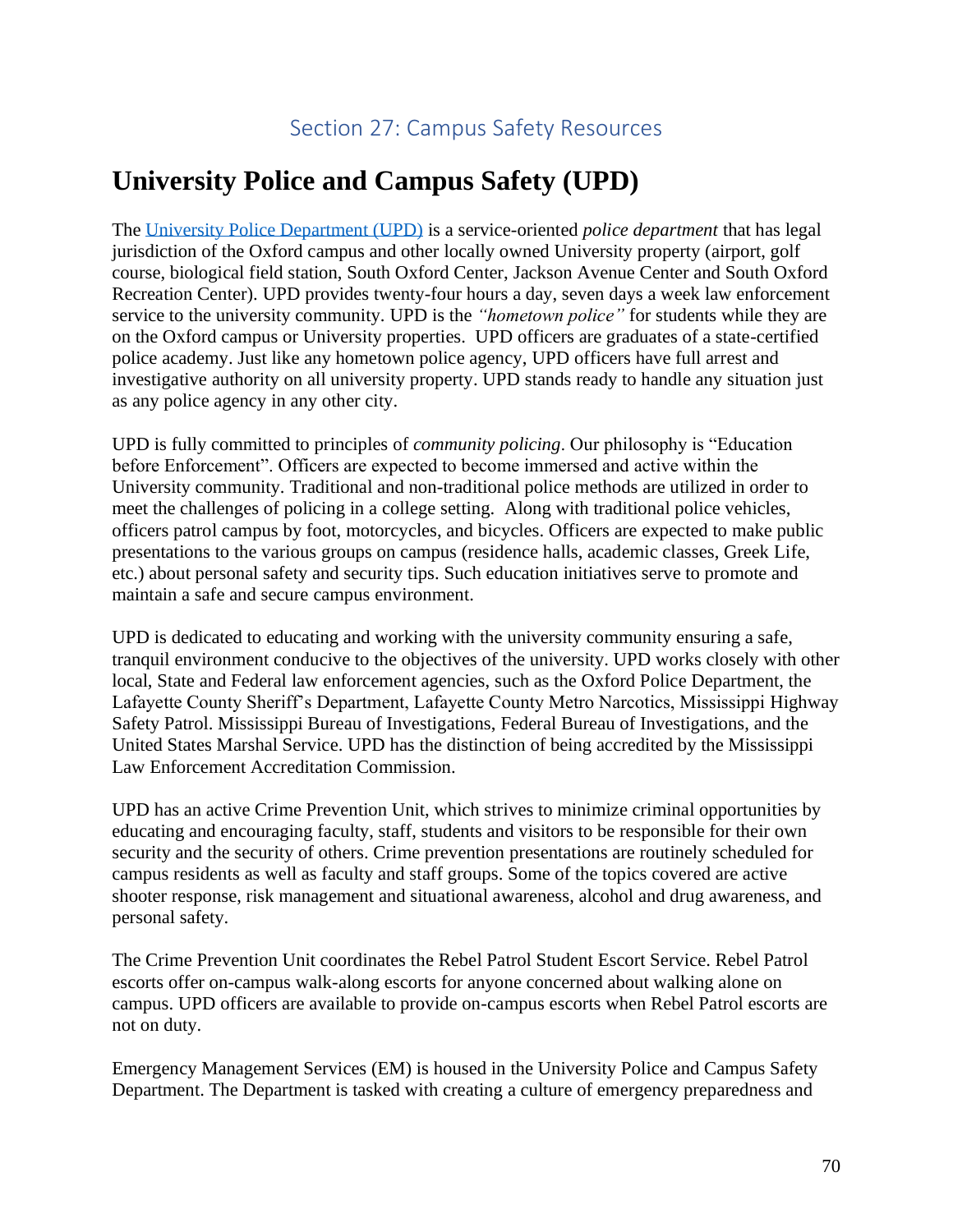response across the University. EM is responsible for coordinating a comprehensive, all-hazards approach through all cycles of an emergency – preparedness, response, recovery and mitigation.

In addition to University-wide efforts, EM is available to provide guidance for departments and colleges developing and improving their emergency plans.

EM also coordinates numerous programs and initiatives to support the University of Mississippi in responding to, recovering from, and mitigating against any natural or manmade disaster or crisis. EM strives to protect the well-being of its students, faculty, staff and visitors. EM is responsible for the following:

- Developing and maintaining the university Campus Emergency Management Plan (CEMP)
- Developing, planning and evaluating University-wide emergency exercises
- Emergency Operation Center/Crisis Action Team/Incident Response Team management
- Providing training to individuals that have emergency management roles and responsibilities
- Providing the University with preparedness information to the university population
- Managing the REBALERT emergency notification system & disseminating emergency alert notifications
- Acting as the university liaison for federal, state and local emergency responders and agencies

# **Emergency Information**

Code Blue

The university's [emergency telephone system, "Code Blue,](http://myatlascms.com/map/?id=562#!ct/6055?mc/34.36589877970246,-89.53443318650818?z/17)" provides strategically located emergency telephones across campus. By depressing the button on the emergency telephone unit, UPD will immediately be contacted for assistance with any emergency. The locations of the Code Blue phone units are depicted on the campus map.

LiveSafe

[LiveSafe](https://olemiss.edu/livesafe/) is a free mobile safety app that the University of Mississippi offers to all students, faculty, staff, parents, alumni, and visitors. This app provides a streamlined way to communicate directly with UM safety officials. By leveraging the community's eyes and ears, LiveSafe helps to keep the campus safe by preventing crimes before they occur.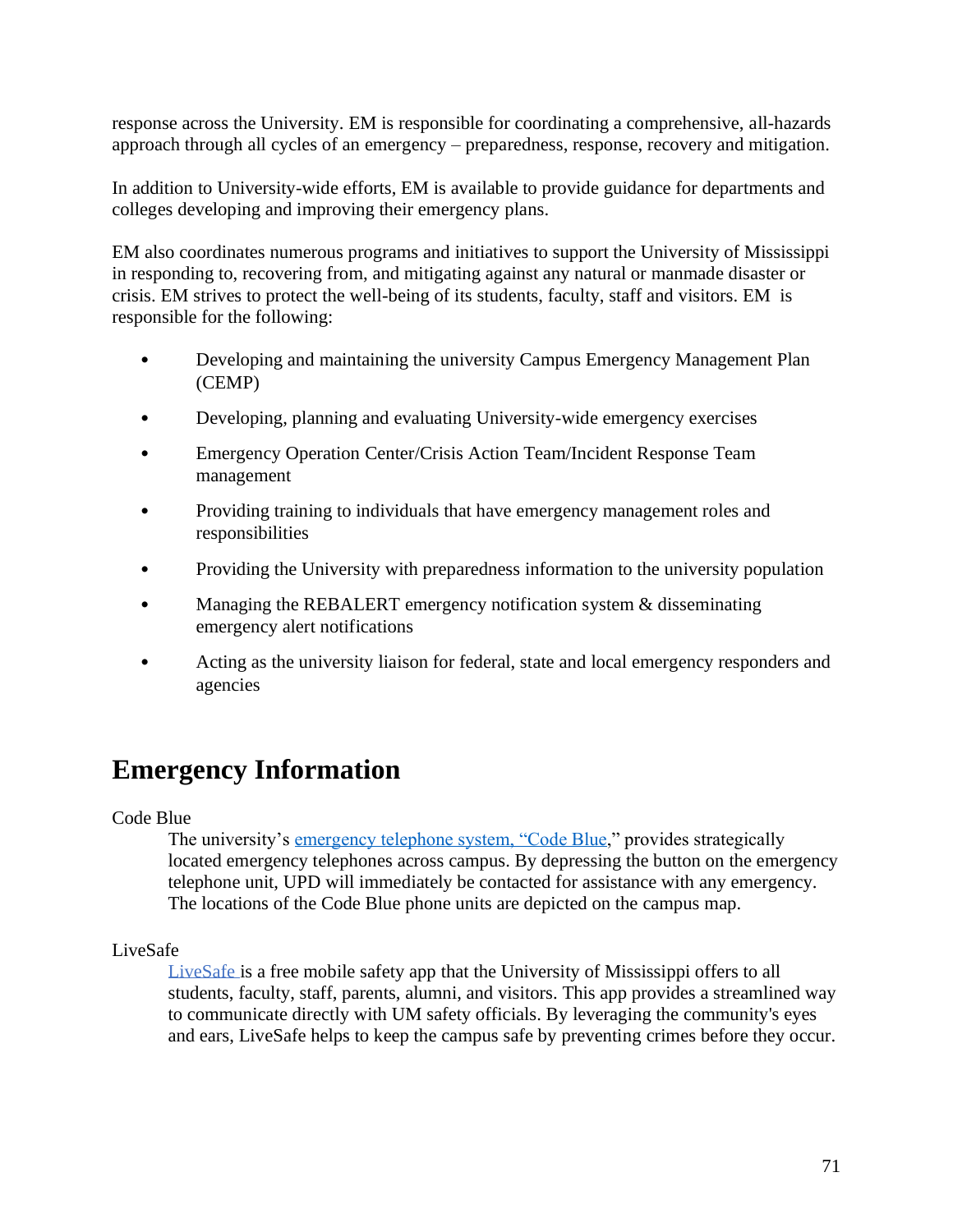#### REBALERT

[REBALERT](https://olemiss.edu/helpdesk/faq.php?cat=61) is an emergency text message notification service available to UM employees who have provided a valid cell phone number. Those enrolled will automatically receive REBALERT text message notifications from the university.

Emergency Information Website

[Emergency Information website](https://emergency.olemiss.edu/) **(**information on what to do in case of emergencies) [Severe Weather Information](https://emergency.olemiss.edu/weather.html) website

University Police and Campus Safety is located in Kinard Hall Wing-C on Rebel Drive.

Non-emergency: 662-915-7234 or upd@olemiss.edu

Emergency: 662-915-4911 or 911 if calling from cell phone or off campus phone, or 4911 from on-campus phone.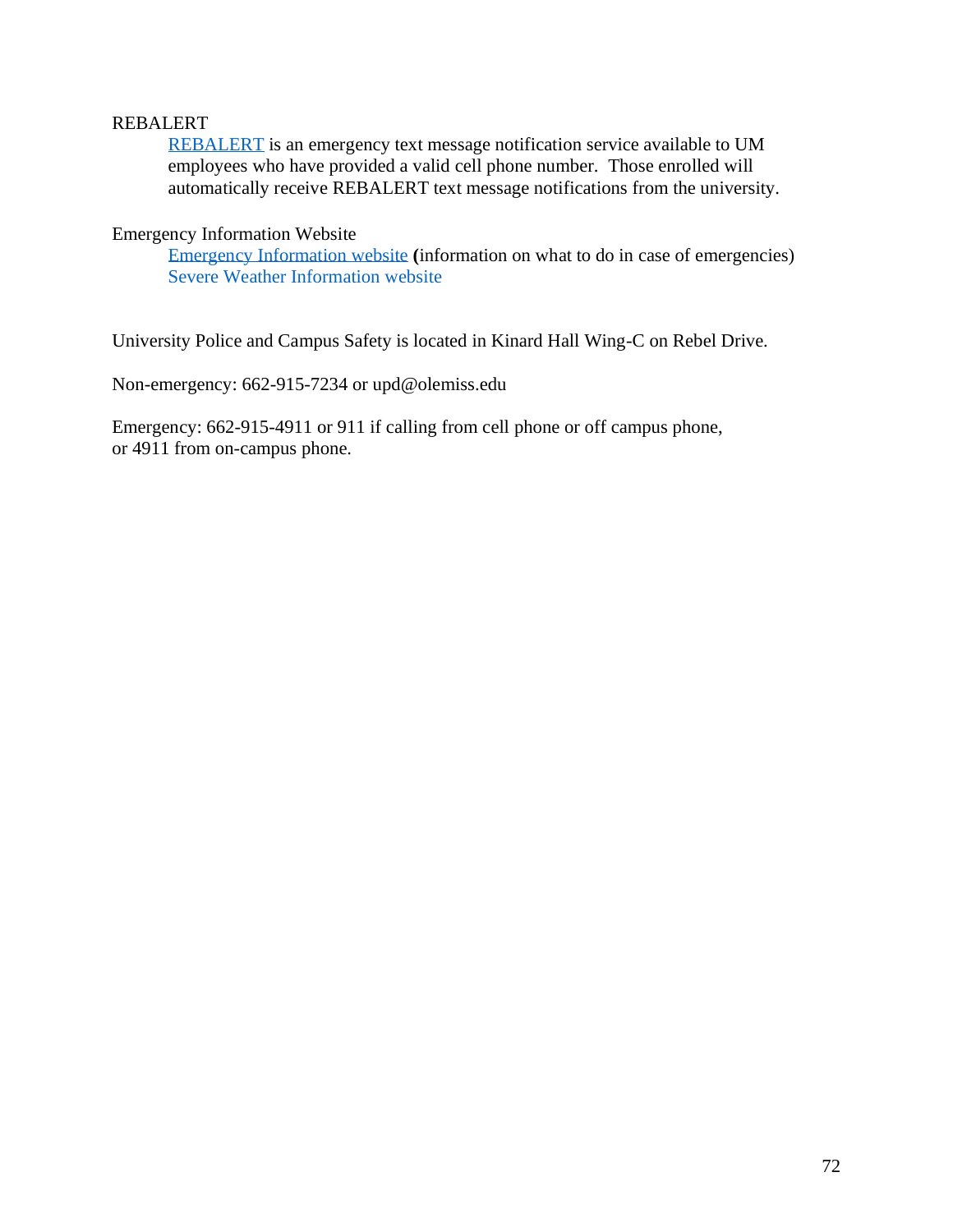## UNIT 8 Campus Services and Business Affairs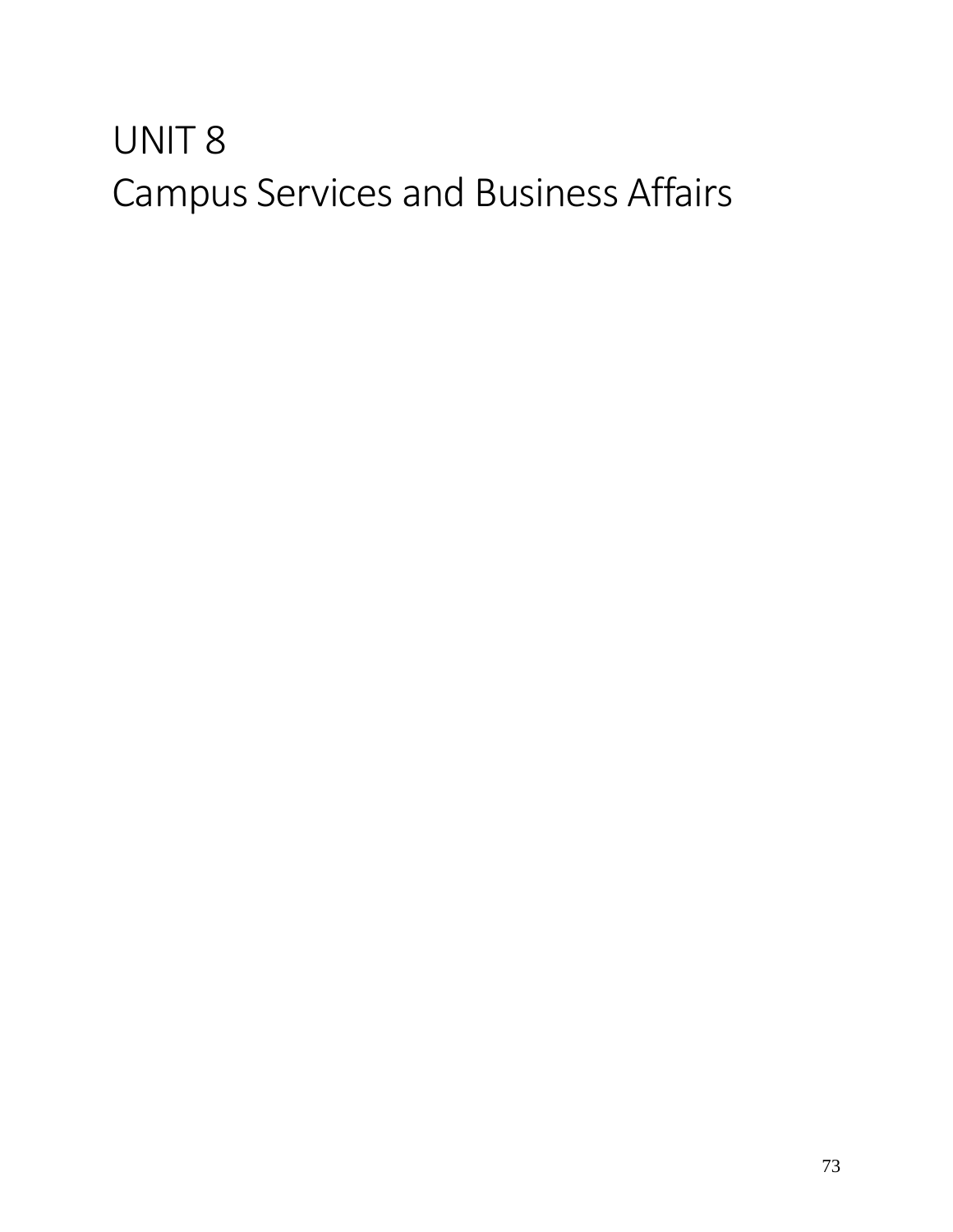#### Section 28: Campus Services

[Barnes and Noble Bookstore](https://ole-miss.bncollege.com/shop/ole-miss/home) (915-5896)

[Bias Incident Response Team](https://birt.olemiss.edu/)

[Campus Post Office](https://studenthousing.olemiss.edu/campus-post-office/) (915-2611)

[Campus Recreation](https://campusrec.olemiss.edu/) (915-5591)

[Employee Health Center](https://healthcenter.olemiss.edu/employee-health-center/) (915-6550)

[EORC/Title IX](https://eorc.olemiss.edu/) Office (915-7735)

[Faculty Technology Development Center](https://olemiss.edu/depts/ftdc/) (915-7918)

[ID Center](https://idcenter.olemiss.edu/id-self-service/) (915-7445)

[IT Help Desk](https://olemiss.edu/helpdesk/) (915-5222)

[Office of Sustainability](https://sustain.olemiss.edu/) 

[Ole Miss Dining Services](https://olemiss.campusdish.com/) (915-6690)

[Parking and Transportation \(Bus\) Services](https://olemiss.edu/parking/) [\(915-7235\)](https://olemiss.edu/parking/%20(915-7235))

[University Counseling Center](https://counseling.olemiss.edu/) (915-3784)

[University Ombuds](https://ombuds.olemiss.edu/) (915-1537)

[University Police and Campus Safety](https://upd.olemiss.edu/) (915-7234)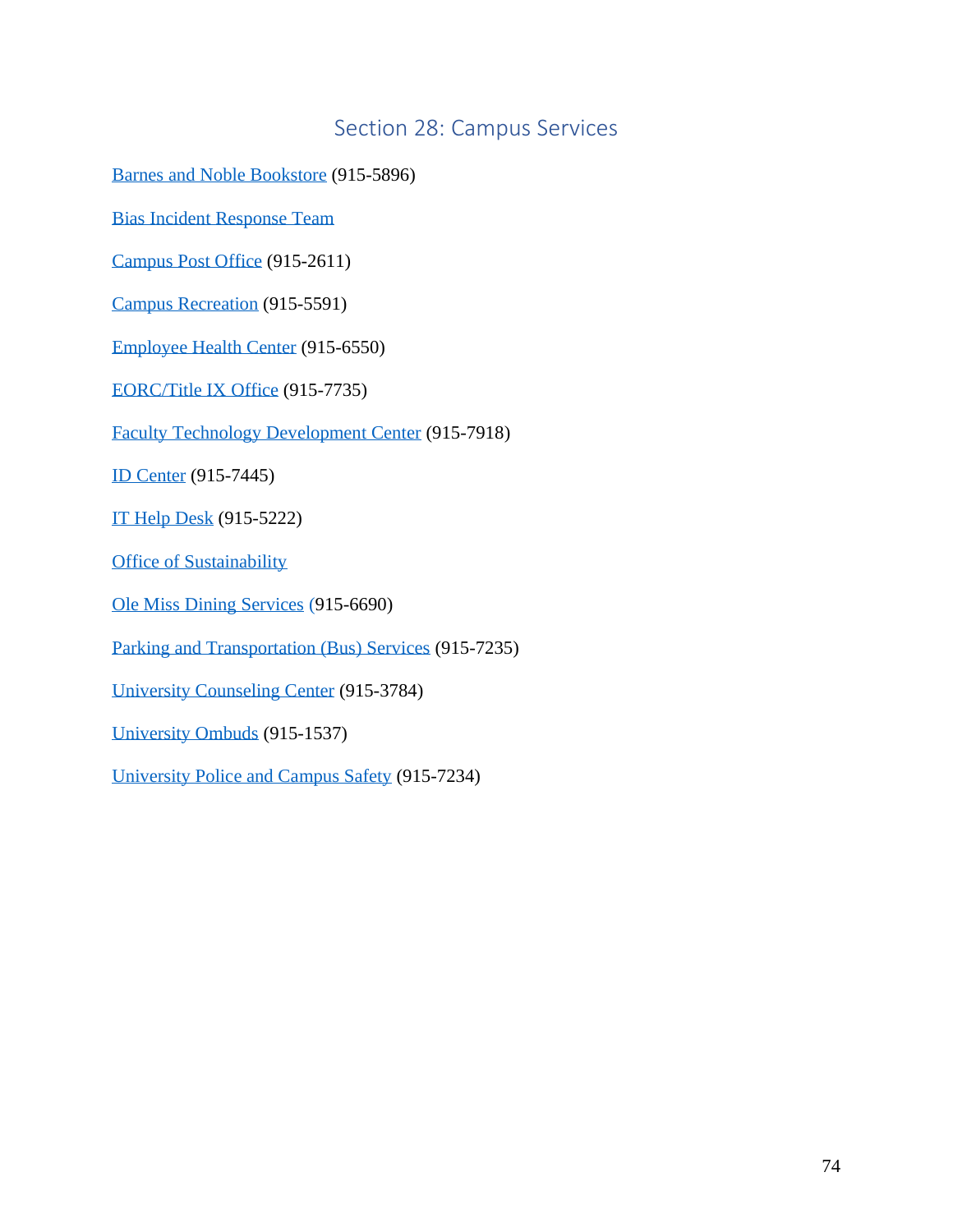### Section 29: Business Affairs Policies

- [Contractual Authority](https://policies.olemiss.edu/ShowDetails.jsp?istatPara=1&policyObjidPara=11539070)
- [Information Technology Acceptable Use](https://policies.olemiss.edu/ShowDetails.jsp?istatPara=1&policyObjidPara=12310649)
- [Media Relations](https://policies.olemiss.edu/ShowDetails.jsp?istatPara=1&policyObjidPara=10643541)
- [Purchasing](https://procurement.olemiss.edu/purchasing/)
- [Travel](https://policies.olemiss.edu/ShowDetails.jsp?istatPara=1&policyObjidPara=10648385) (must complete travel authorization before traveling)
- [Use of UM Trademarks](https://policies.olemiss.edu/ShowDetails.jsp?istatPara=1&policyObjidPara=10644198)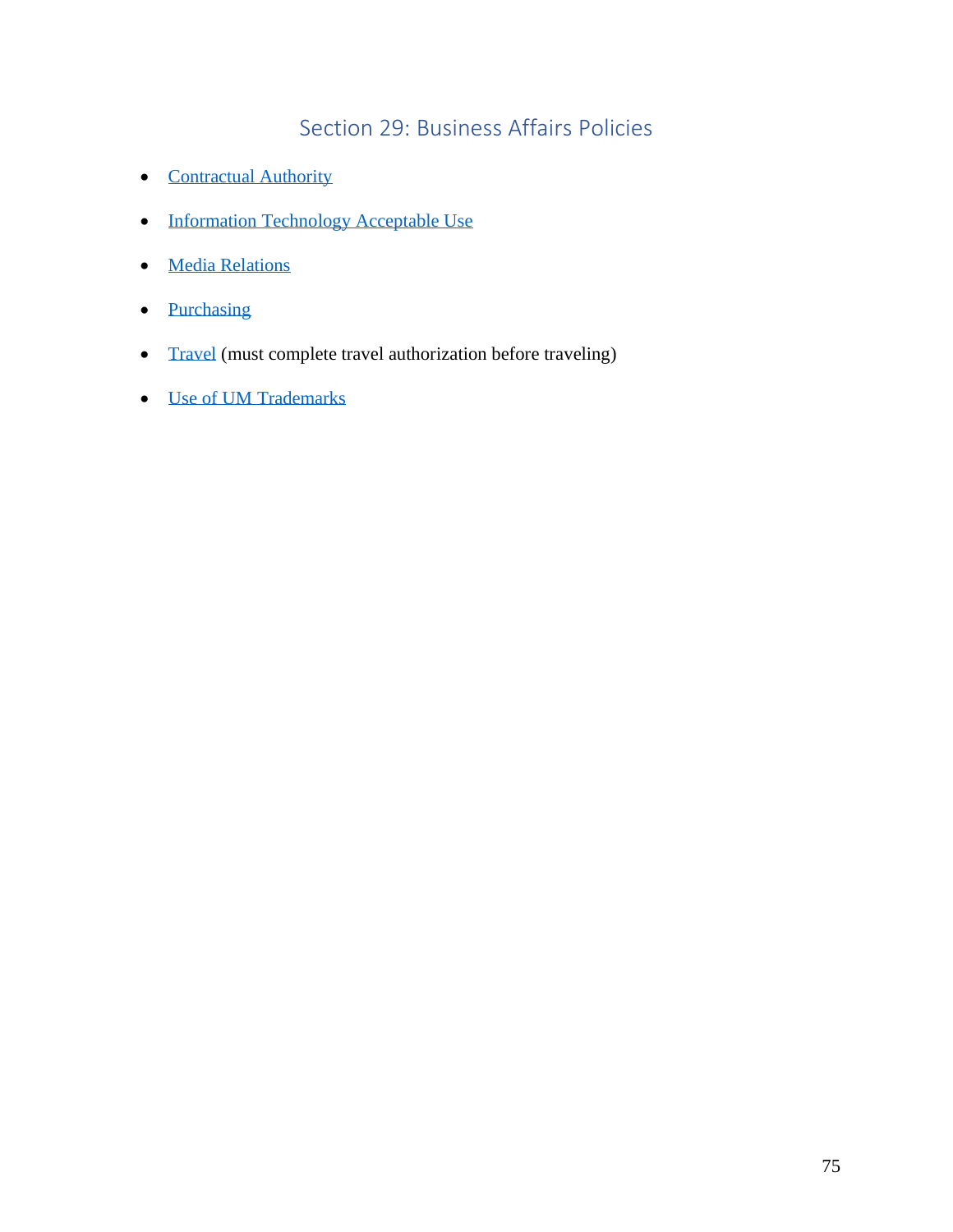# Unit 9: FAQs-Faculty Situations and Navigating the System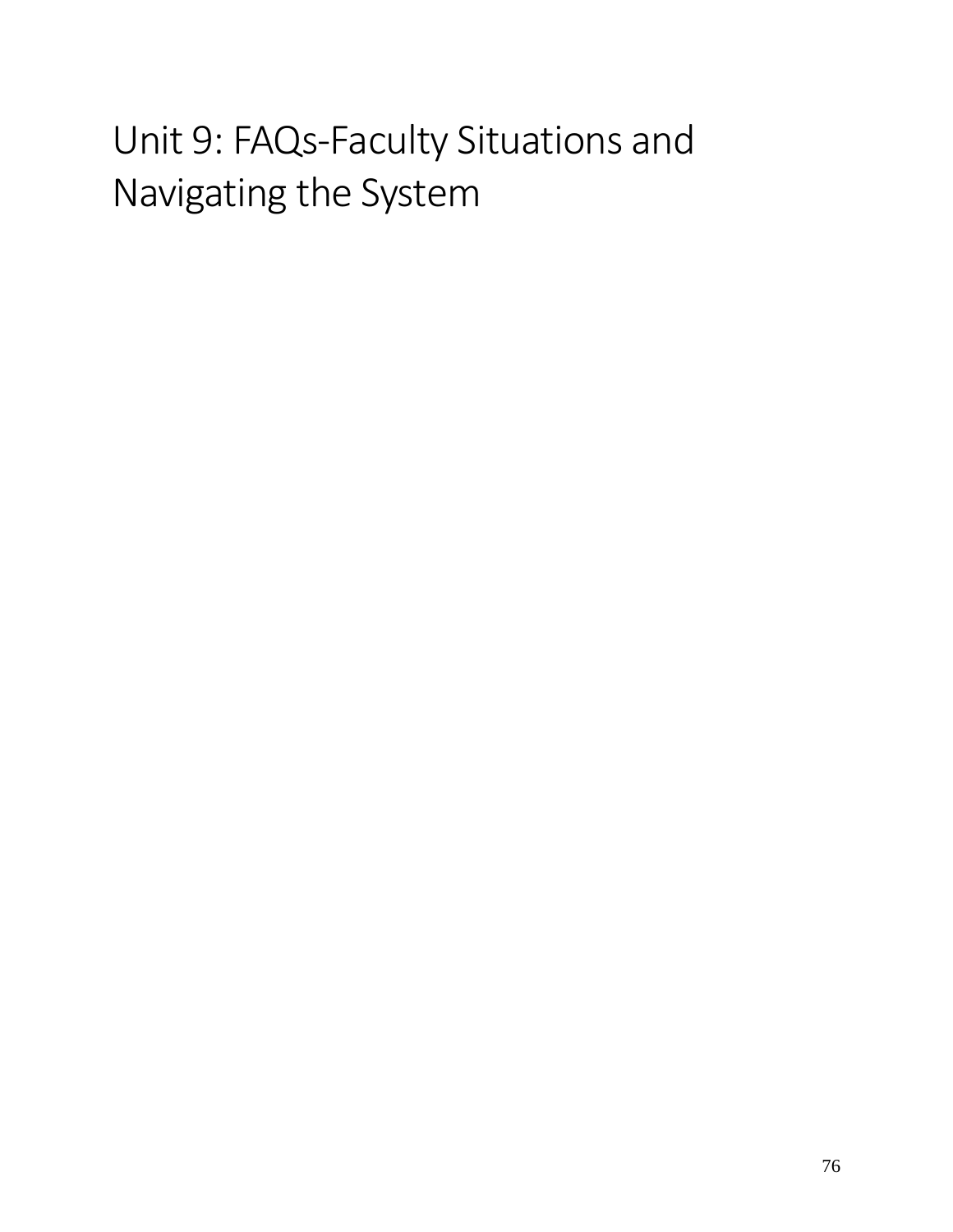#### Section 30: Navigating the Resources and Policies

Below are some general situations that faculty may experience, along with a couple of quick resources and policies to consider in these circumstances. This is not a comprehensive list of resources, policies, or all common situations. Rather, it is a starting place to navigate issues and a sampling to help provide insight for these and other scenarios.

In general, faculty members should discuss situations with their department chair. The faculty member and/or department chair may then elect to seek input, guidance, conflict resolution from an associate dean or dean in the college/school, followed by contacting the Provost Office if the situation is not resolved.

**All emergencies or situations where immediate assistance is needed, contact the University of Mississippi Department of Police and Campus Safety at 662-915-7234.**

## **Teaching Situations**

• Situation 1: You suspect student has a mental health issue or may need counseling, or you observe behavioral concerns or perceived violence behavior of a student.

[Consult the Counseling Center information](https://umatter.olemiss.edu/counseling/) about how to connect a student with the Counseling Center

[Submit a CARE Report](https://cm.maxient.com/reportingform.php?UnivofMississippi&layout_id=3) if you perceive behavioral concerns or violence, suicide, or other concerning behaviors

[Contact UMatter Office](https://umatter.olemiss.edu/mission/)

• Situation 2: A student tells you he/she has been sexually assaulted.

Contact the Title IX office immediately-Faculty are mandatory reporters

[Title IX Policy](https://policies.olemiss.edu/ShowDetails.jsp?istatPara=1&policyObjidPara=12352730)

[UMatter Office-](https://umsafe.olemiss.edu/)Violence Prevention Program

[Guide for Title IX Mandatory Reports of Sexual Misconduct, Relationship, Violence, and](https://umsafe.olemiss.edu/sa-mandatory-reporters/)  **[Stalking](https://umsafe.olemiss.edu/sa-mandatory-reporters/)**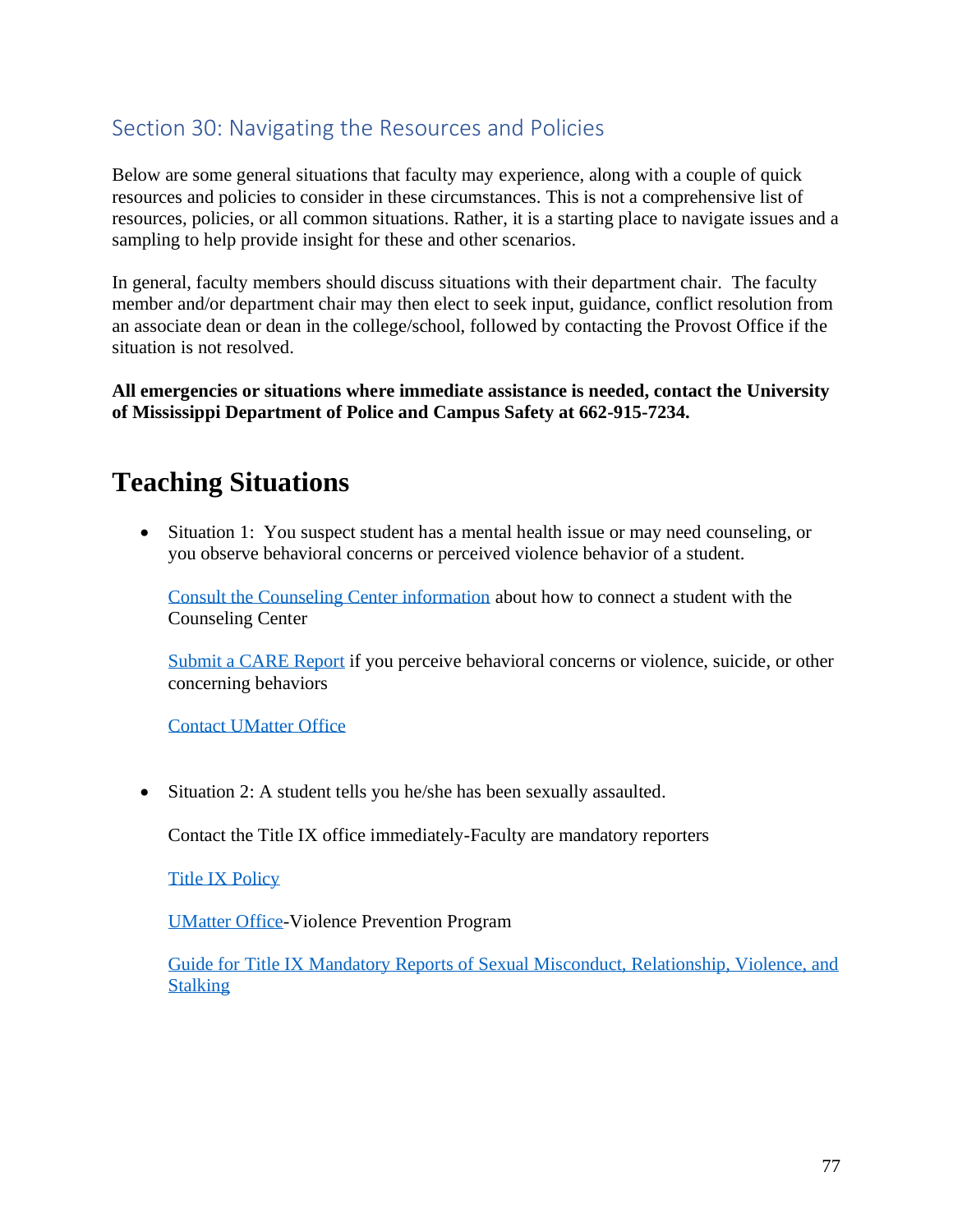• Situation 3: A student informs you that she need an accommodation, including a notetaker, extra time on a test, or the need to bring an emotional support animal to class.

Contact [Student Disability Services.](https://sds.olemiss.edu/) They will have information about the accommodation process, the SDS Testing Center, and the policies on emotional support animals

See Unit 3-Section 10 of this Faculty Handbook

• Situation 4: You want to know what to do when you are teaching a class and you hear the tornado siren.

All university activities are automatically suspended when the siren sounds, including classes, See the [What to do in a Tornado website](https://emergency.olemiss.edu/tornado.html) for more information

• Situation 5: You are teaching a class for the first-time. What do you need to know?

Talk to your department chair and other faculty in your department.

See Unit 3 of this Faculty Handbook for various information and resources. Unit 3- Section 9 will provide information about Blackboard and provide a syllabus template for you

Contact the [Center for Excellence in Teaching and Learning](http://cetl.olemiss.edu/)

Contact the Faculty [Technology Development Center.](https://olemiss.edu/ftdc/)

Contact the Office of the Provost about the New Faculty Learning Community Program

• Situation 6: You want to improve your teaching.

Talk to your department chair about mentoring, peer-review of your teaching, and other department and/or school resources

Contact Academic Innovations or [Center for Excellence in Teaching and Learning](http://cetl.olemiss.edu/) for information about trainings and faculty teaching resources

Contact the Office of the Provost about the New Faculty Learning Community Program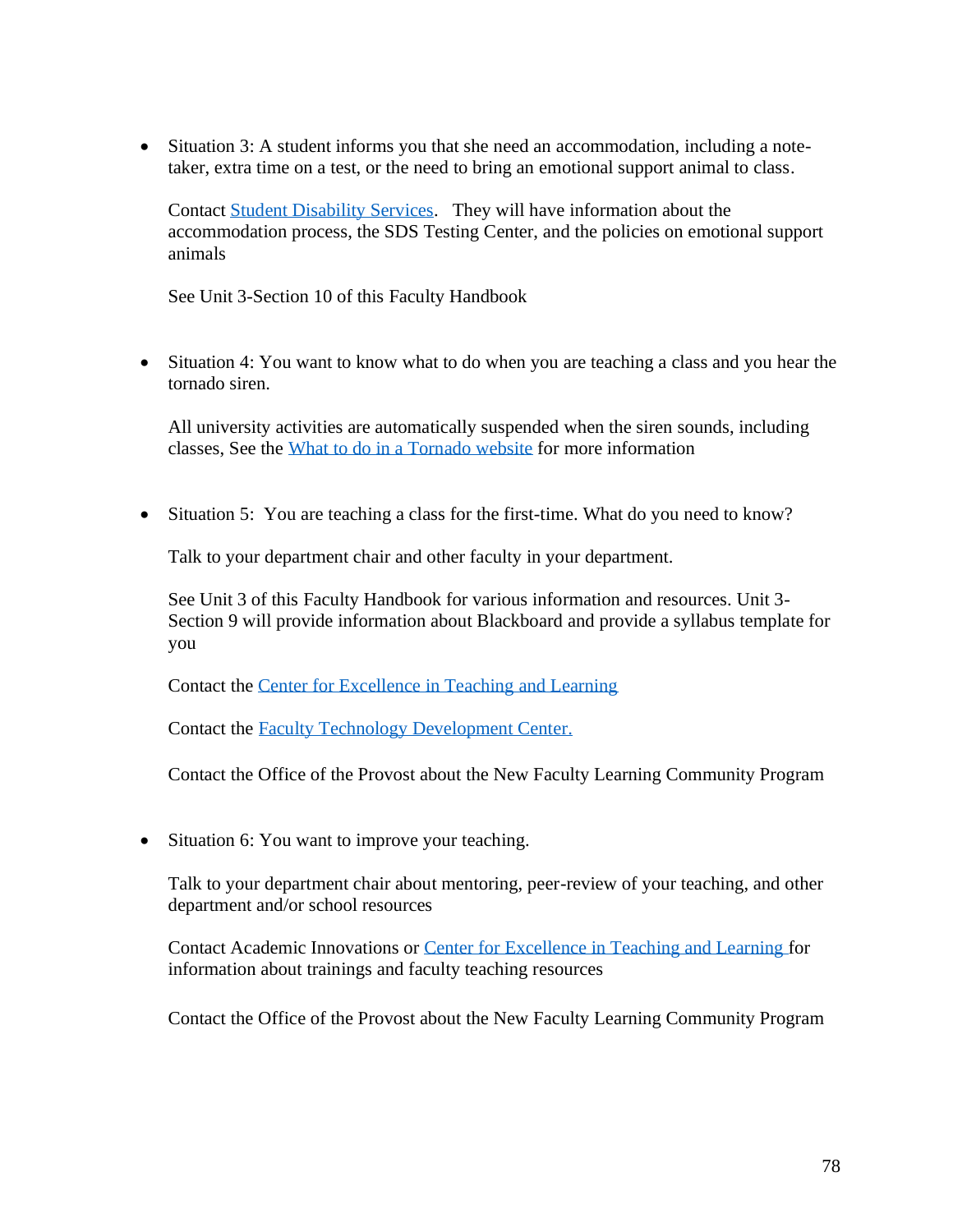• Situation 7: You or a student experience a bias incident in the classroom or in a department meeting.

To report an incident, refer to the [Reporting Bias page,](http://birt.olemiss.edu/reporting-bias/) and please complete the [Bias](https://publicdocs.maxient.com/reportingform.php?UnivofMississippi&layout_id=5)  Incident [Reporting Form](https://publicdocs.maxient.com/reportingform.php?UnivofMississippi&layout_id=5)

Contact the Division of Diversity and Community Engagement at 662-915-2933

• Situation 8: A student informs you that she is pregnant and will need accommodations for your class.

Contact the [Title IX office,](https://eorc.olemiss.edu/title-ix-coordinator/) they have information to help both the faculty member and student review possible reasonable accommodations

• Situation 9: You want to make sure your presentation materials and course handouts are accessible.

Review the [Accessibility Solutions webpage](http://accessibility.olemiss.edu/)

### **Personnel or Career Situations**

• Situation 10: You wonder if you should go to the University faculty meetings and commencement.

Yes, faculty are expected to attend the faculty meetings and commencement if at all possible

• Situation 11: You are pregnant and need information about maternity leave.

Talk to your department chair about your situation.

[Human Resources](http://hr.olemiss.edu/) will have information about your benefits with respect to leave, FMLA, and other policies relevant to the situation

The [Career-Life Connector](http://careerlife.olemiss.edu/) webpage will have information to consider when starting a family, including [Work-Life policies](http://careerlife.olemiss.edu/work-life-policies/) like Faculty Workload Flexibility and Modified Work Assignments and Stopping the Tenure Clock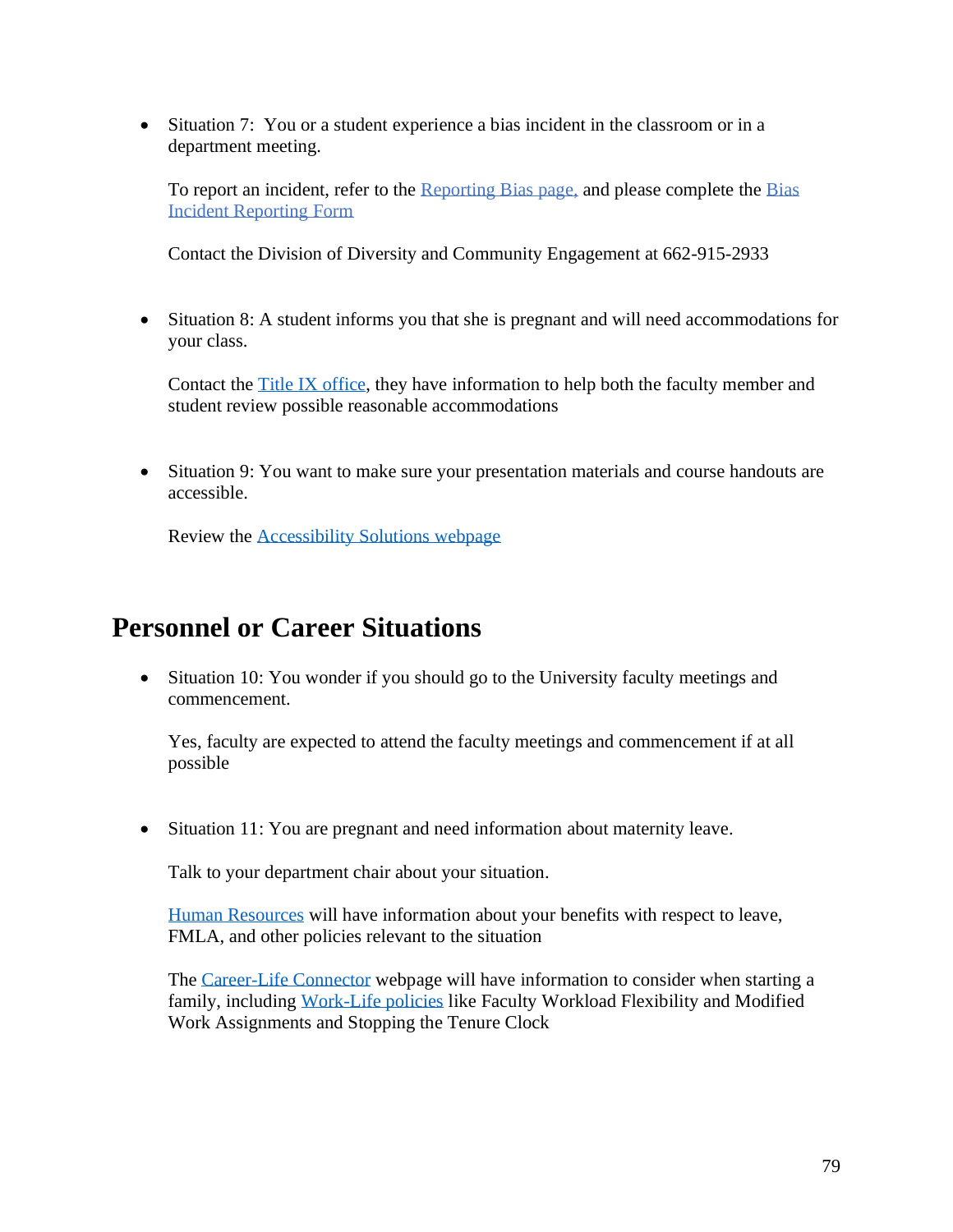• Situation 12: You are having a conflict with a staff member in your department.

Talk to your department chair about the situation

[Human Resources](http://hr.olemiss.edu/)

[Office of the Ombudsman](https://ombuds.olemiss.edu/)

• Situation 13: You have a personal issue, caregiver responsibilities, or other situation for which you need to take some leave time.

Talk to your department chair about your situation

[Human Resources](http://hr.olemiss.edu/) will have information about your benefits with respect to leave, FMLA, and other policies relevant to the situation

The [Career-Life Connector](http://careerlife.olemiss.edu/) webpage will have information to consider, including [Work-](http://careerlife.olemiss.edu/work-life-policies/)[Life policies](http://careerlife.olemiss.edu/work-life-policies/) like Faculty Workload Flexibility and Modified Work Assignments

• Situation 14: You are disgruntled with your workload or condition of employment.

Talk to your department chair and Dean

[Employee Complaint and Grievance Procedure for Faculty Personnel](/Users/dswest/Downloads/10647008_active_20130909%20(2).pdf) 

• Situation 15: You have research questions like "how do I protect my intellectual property?", "how do I submit a grant?", "can students work in my research lab?", or "where is the IRB office?"

Talk to your department chair

See Unit 6 of this Faculty Handbook

Contact the [Division of Research and Sponsored Programs](http://research.olemiss.edu/)

Your college/school may also have an associate dean for research who can help you navigate research issues as well